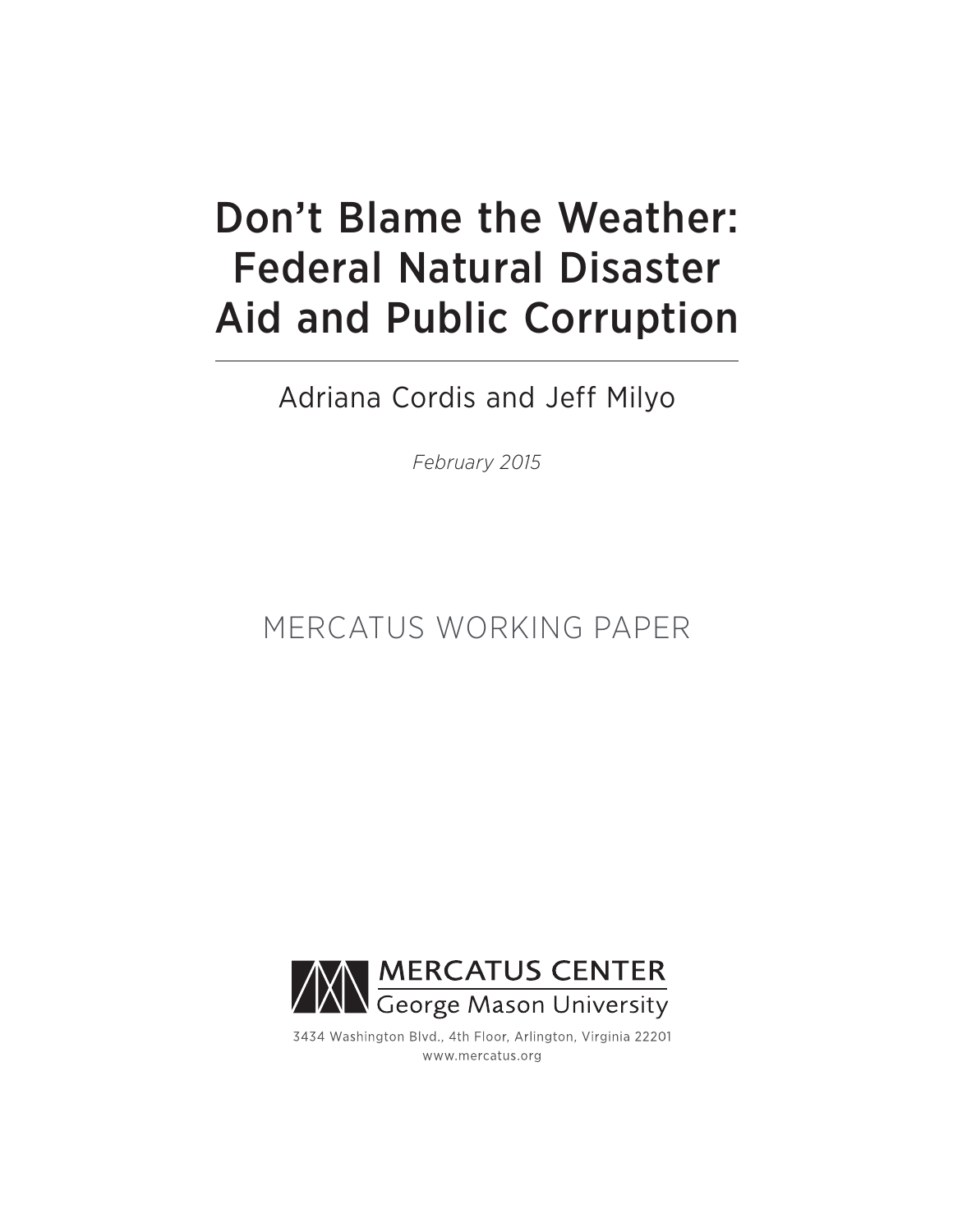*Adriana Cordis and Jeff Milyo. "Don't Blame the Weather: Federal Natural Disaster Aid and Public Corruption." Mercatus Working Paper, Mercatus Center at George Mason University, Arlington, VA, February 2015. [http://mercatus.org/publication/weather-federal-natural-disaster](http://mercatus.org/publication/weather-federal-natural-disaster-aid-and-public-corruption) [-aid-and-public-corruption.](http://mercatus.org/publication/weather-federal-natural-disaster-aid-and-public-corruption)*

# **Abstract**

Previous research using data on convictions for corruption-related crimes from the Public Integrity Section (PIN) of the Department of Justice points to a positive correlation between the amount of corruption in a state and the amount of federal funds provided to the state for natural disaster relief. We take a closer look at the relationship between public corruption and disaster assistance, using more detailed data on corruption convictions for an expanded time period. Our analysis provides little support for the hypothesis that the provision of federal disaster aid increases public corruption. It suggests instead that prior evidence of such a link arises from an unexplained correlation during the 1990s between disaster aid and convictions of postal employees for crimes such as stealing mail. Convictions for postal service crimes appear to account for a large fraction of the total federal convictions reported by PIN, which could have far-reaching implications given that the PIN data have been used so extensively in the corruption literature.

*JEL* codes: D73, H00

Keywords: corruption, public integrity, disaster aid, FEMA, Hurricane Katrina

# **Author Affiliation and Contact Information**

Adriana Cordis Assistant Professor Department of Accounting, Finance, and Economics Winthrop University [cordisa@winthrop.edu](mailto:cordisa@winthrop.edu)

Jeff Milyo Professor Department of Economics University of Missouri [milyoj@missouri.edu](mailto:cordisa@winthrop.edu)

*All studies in the Mercatus Working Paper series have followed a rigorous process of academic evaluation, including (except where otherwise noted) at least one double-blind peer review. Working Papers present an author's provisional findings, which, upon further consideration and revision, are likely to be republished in an academic journal. The opinions expressed in Mercatus Working Papers are the authors' and do not represent official positions of the Mercatus Center or George Mason University.*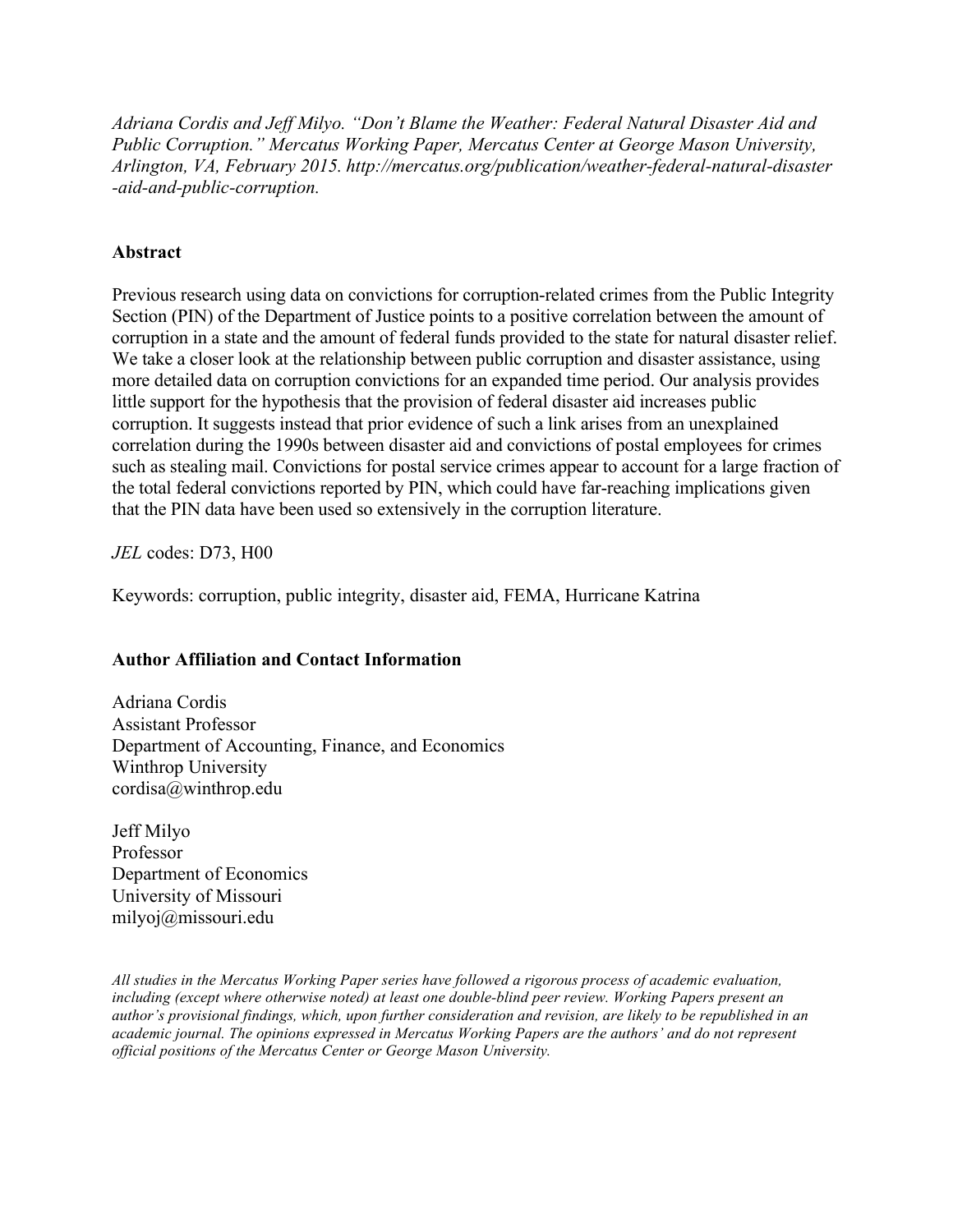#### **Don't Blame the Weather**

#### **Federal Natural Disaster Aid and Public Corruption**

Adriana Cordis and Jeff Milyo

#### **1. Introduction**

Do episodes of extreme weather conditions contribute to the geographic patterns in public corruption across the United States? Leeson and Sobel (2008) argue that they do. Using data culled from the annual report to Congress by the Public Integrity Section (PIN) of the Department of Justice (DOJ), they show that convictions for public corruption are substantially higher in states that are frequently hit by natural disasters, such as those along the US Gulf Coast. Leeson and Sobel argue that this finding has a simple explanation: the influx of federal aid that follows in the wake of a natural disaster creates many new opportunities for fraudulent appropriation by public officials, thereby increasing corruption.

In this study, we use a new and more detailed dataset to revisit the relationship between federal disaster aid and public corruption. Although the PIN data employed by Leeson and Sobel (2008) have been used extensively in the empirical literature, they are not particularly well suited to testing the hypothesis that disaster aid promotes public corruption. If bad weather indirectly leads to an increase in corruption via the disaster aid channel, then we would expect the relationship between the amount of federal disaster aid received by a state and the number of public officials convicted of corruption-related offenses to manifest itself primarily among state and local officials. This expectation arises from the manner in which the Federal Emergency Management Agency (FEMA) oversees and distributes disaster aid.

Once an official disaster declaration has been issued, FEMA takes the lead role in coordinating federal disaster relief. Disaster aid funds are provided directly to individuals, to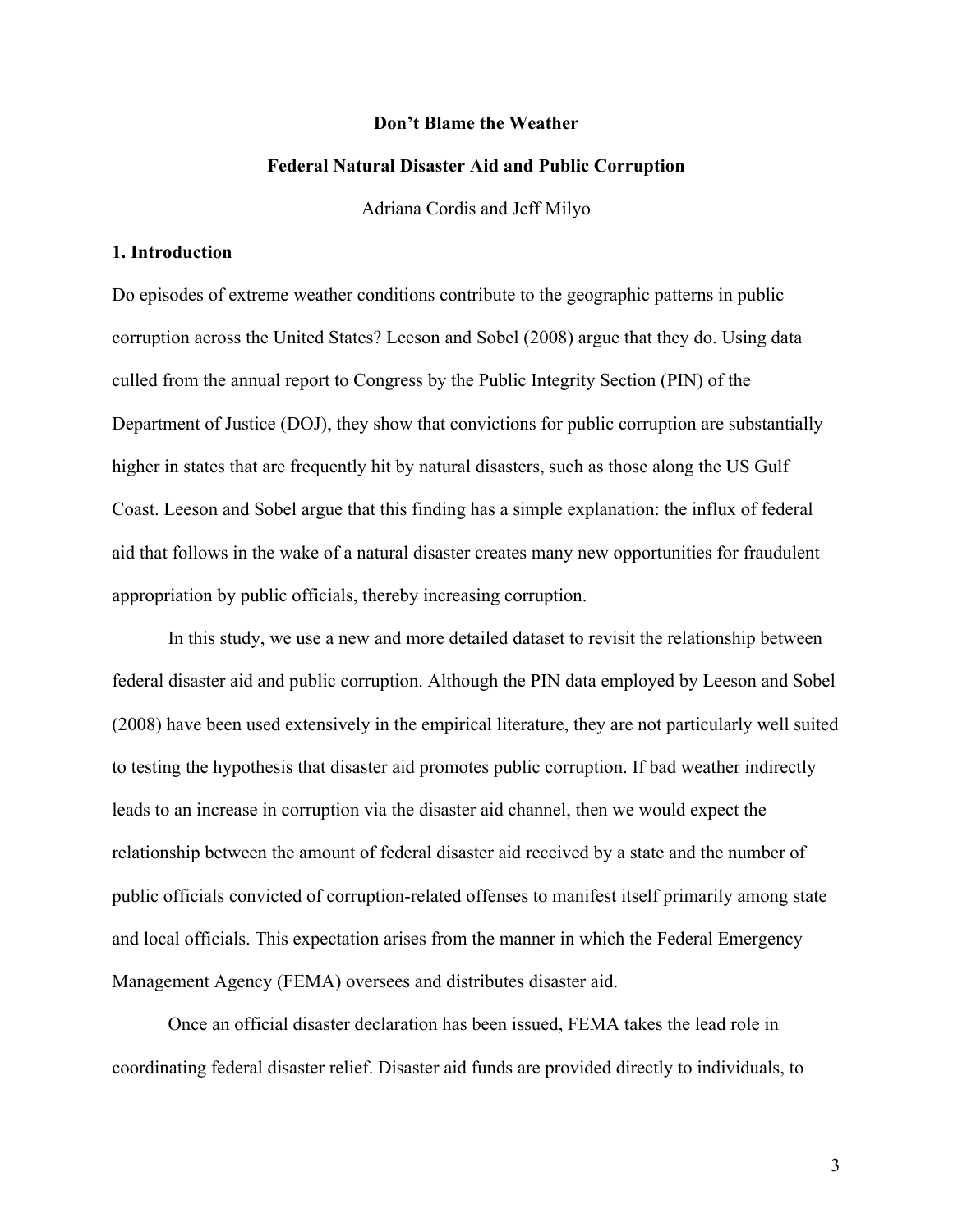state governments, and to local governments. Although some FEMA officials and some officials at other federal agencies that also distribute disaster aid might themselves be involved in corruption, we would not expect most federal officials who work within a state to have significant opportunities to fraudulently appropriate disaster relief funds. To the extent that federal aid creates new opportunities for public corruption, we expect these opportunities to be highly concentrated in state and local government agencies.

Most of the anecdotal evidence cited by Leeson and Sobel (2008) is consistent with this view. For example, they note that after flooding in Buchanan County, Virginia, in 2002, "county officials embarked on a frenzy of bribe solicitation for relief-related reconstruction contracts that ended in 16 indictments for public corruption." Because the PIN data used by Leeson and Sobel (2008) do not distinguish between federal, state, and local officials, their findings could be influenced by the presence of a large number of federal officials in the dataset, which account for about half of all PIN corruption convictions. In addition, Cordis and Milyo (forthcoming) identify several other issues that raise concerns about the reliability of the PIN data.

First, the numbers presented in the annual PIN report to Congress are not internally consistent. The aggregate annual number of convictions listed in the report does not match the number of convictions obtained by aggregating the district-level data in the report, and there are large unexplained swings in the former number over time. Second, the aggregate annual number of convictions from the PIN report is much larger than the aggregate annual number of convictions shown in the statistical report of the Executive Office for United States Attorneys (EOUSA). Cordis and Milyo (forthcoming) argue that the most likely source of this discrepancy is that the PIN data include a large number of convictions of postal service employees for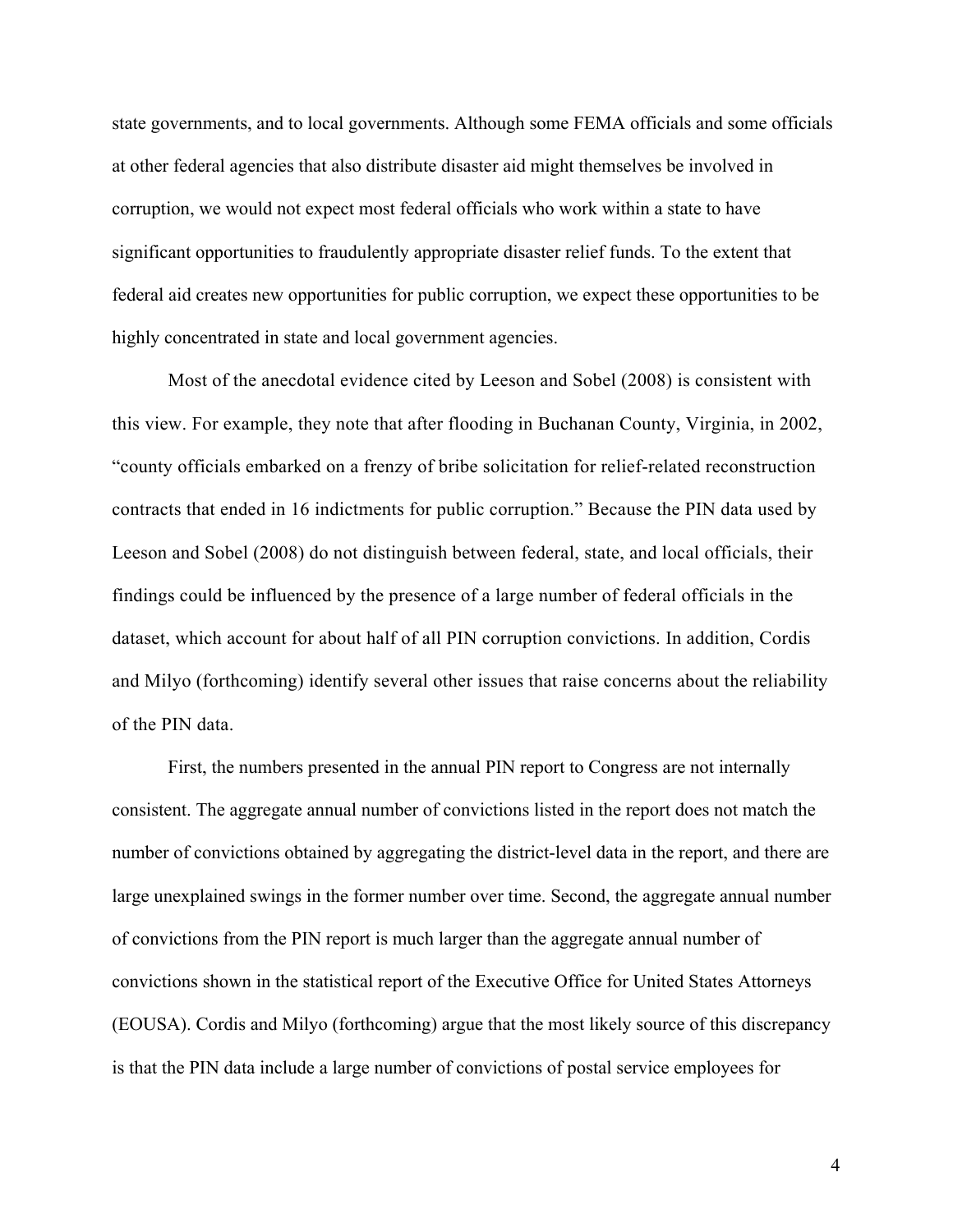stealing and destroying mail. Although destroying, stealing, or tampering with mail is a federal crime, it is not corruption as it is usually described in the literature.

To overcome these shortcomings of the PIN data, we conduct our analysis using a new dataset obtained from the Transactional Records Access Clearinghouse (TRAC), a research organization affiliated with Syracuse University. The TRAC database contains records on all publicly available criminal cases in federal courts, including offenses by federal, state, and local public employees for official misconduct or misuse of office. These data can be disaggregated down to the individual case level, making it possible to analyze corruption by referrals, convictions, and penalties imposed, and to segment convictions by type of charge, type of public official, and geographic district. The ability to do so allows us to test the Leeson and Sobel (2008) hypothesis using convictions for FEMA, state, and local officials (i.e., using a convictions series that excludes all non-FEMA federal officials). Not only is this aspect of the TRAC data important for our analysis, it will likely be a boon for future empirical research on the causes and consequences of public corruption.

We begin the empirical analysis by replicating the Leeson and Sobel (2008) panel data regressions for their sample period, which covers the years 1990–1999. The results of these regressions using the PIN data are very similar to those that they report. The coefficient estimates point to a statistically significant relationship between the amount of federal disaster aid received by a state in a given year and the number of corruption convictions in the next few years. In addition, this relationship appears to be relatively robust to the use of different regression specifications and sets of controls.

Next, we fit the panel data regressions using the federal, state, and local convictions for 1990–1999 from TRAC as the dependent variable instead of the PIN convictions series. The results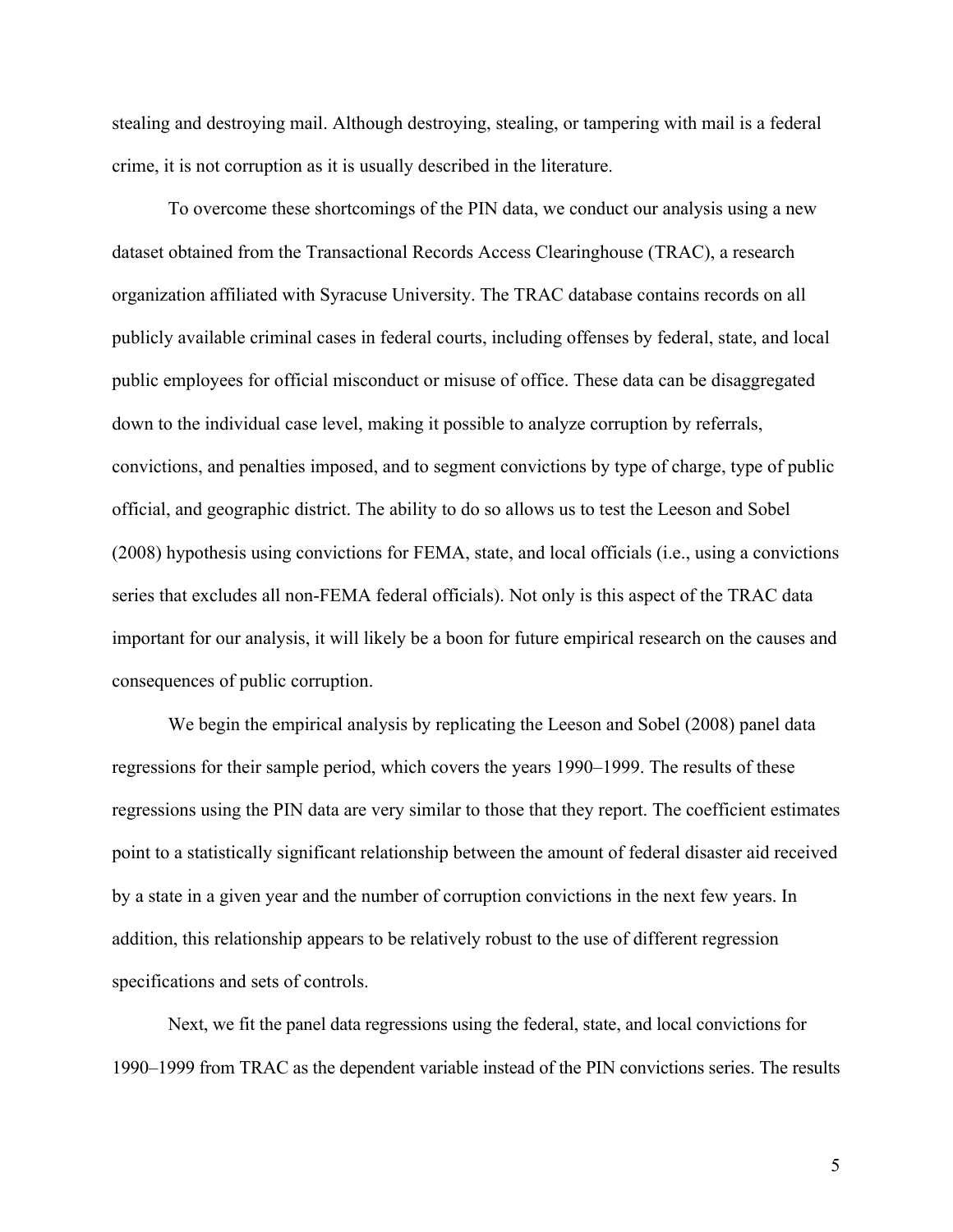look strikingly different from those obtained with the PIN data. None of the estimated coefficients on the amount of federal disaster aid is statistically significant, and many of the point estimates are actually negative. These findings are also robust to the use of different regression specifications and sets of controls.

Because the PIN convictions series contains many more convictions than the TRAC convictions series, our analysis suggests that the Leeson and Sobel (2008) findings are driven by federal convictions for postal service crimes that are included in the PIN data but not in the TRAC data. The absence of a plausible explanation for why federal disaster aid would be tied to such crimes casts the regression results for the 1990–1999 sample period in an interesting light. Without such an explanation, it seems reasonable to question whether the hypothesized relationship between federal disaster aid and public corruption truly explains these results.

To investigate further, we estimate all the panel regressions a second time using both the PIN data and TRAC data for 1986–2008. The results using this longer sample period are more consistent across the two different convictions series. Unlike for the 1990–1999 sample period, the regressions that use the PIN convictions series for this period produce little evidence of a relationship between the amount of federal disaster aid and public corruption. Only one of the point estimates of the coefficients on the disaster aid variable is statistically significant at the 5 percent level. Similarly, the regressions using the TRAC data produce no statistically significant coefficient estimates.

It is apparent from this analysis that results obtained using the PIN data are not robust to the choice of sample period. Moreover, it can be argued that one should give the results for the longer sample period more weight in evaluating the totality of the evidence because the regression coefficients are estimated much more precisely using a larger sample. Of course, our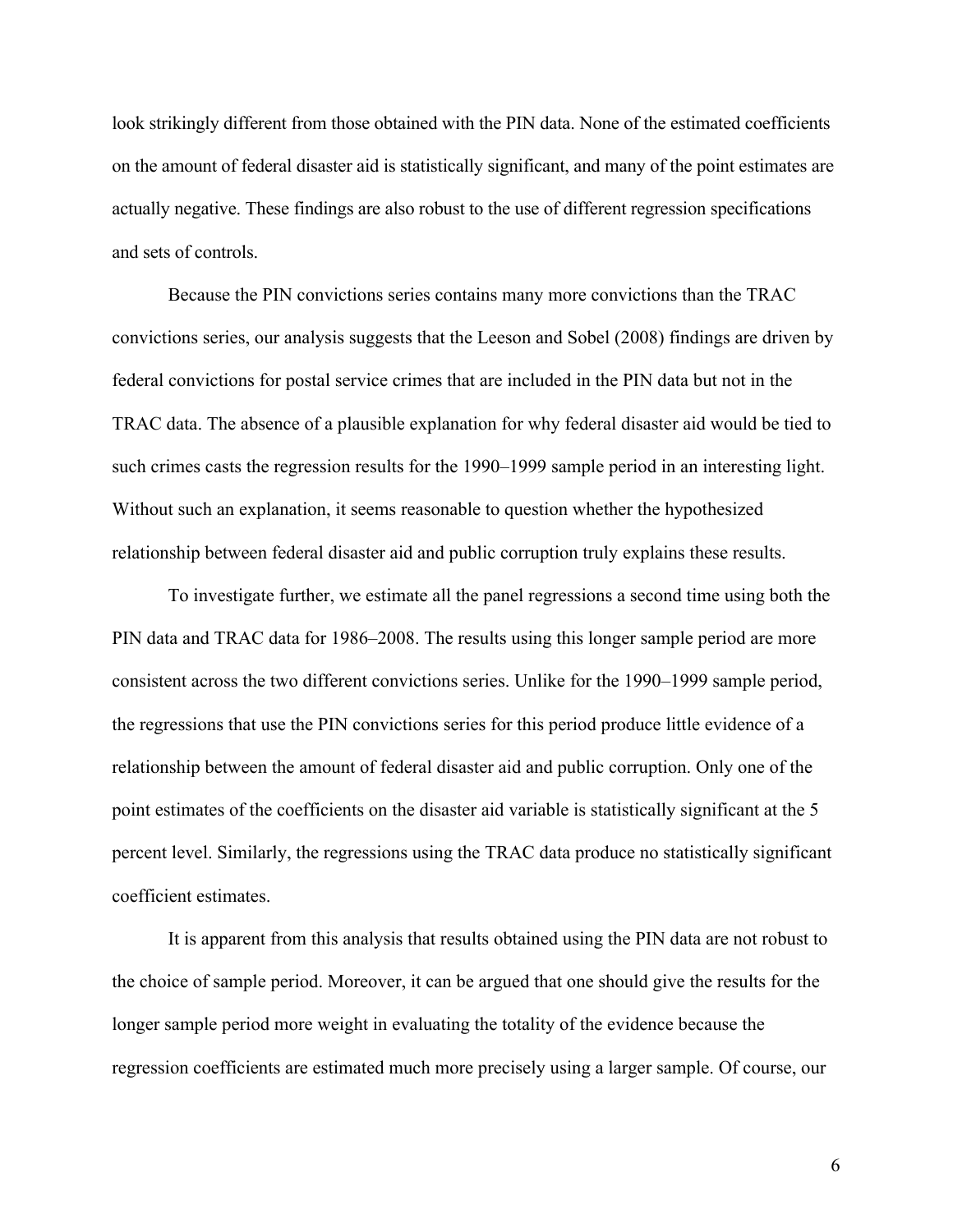findings in this regard might be influenced by the presence of convictions of non-FEMA federal officials in both the PIN and TRAC data. We therefore repeat the analysis using the most relevant measure of corruption for the Leeson and Sobel (2008) hypothesis: convictions for FEMA, state, and local officials.

The panel data regressions using this measure of corruption produce no evidence whatsoever of a relationship between the amount of federal disaster aid and public corruption. The point estimates of the coefficients on the disaster aid variable are small in magnitude, many of them are negative, and none of them is statistically significant. Although this finding is not dispositive, we believe that it raises substantial doubts about the overall economic significance of any corruption that is causally linked to the provision of federal disaster aid.

The unprecedented surge in federal disaster aid in the wake of Hurricane Katrina yields additional evidence in this regard. Leeson and Sobel (2008) highlight the potential impact of this aid on the Gulf Coast region in their concluding remarks, stating that "the magnitude of Katrinarelated disbursements, coupled with the results of our analysis, suggest a considerable spike in this region's already significant corruption level." To see whether the convictions data bear out this prediction, we plot each of the corruption convictions series for the years 2000–2010 for the five states with the largest amounts of disaster aid per capita in 2005: Louisiana, Mississippi, Alabama, Florida, and Texas.

The plots reveal that the predicted spike in corruption never materialized, at least as measured by the convictions data. The average level of convictions for the pre-Katrina years is similar to that for the post-Katrina years. There is some suggestion of an increase in corruption using the PIN conviction series, but nothing like a spike. Moreover, there is no clear indication of an increase for the TRAC series that includes convictions for all federal, state, and local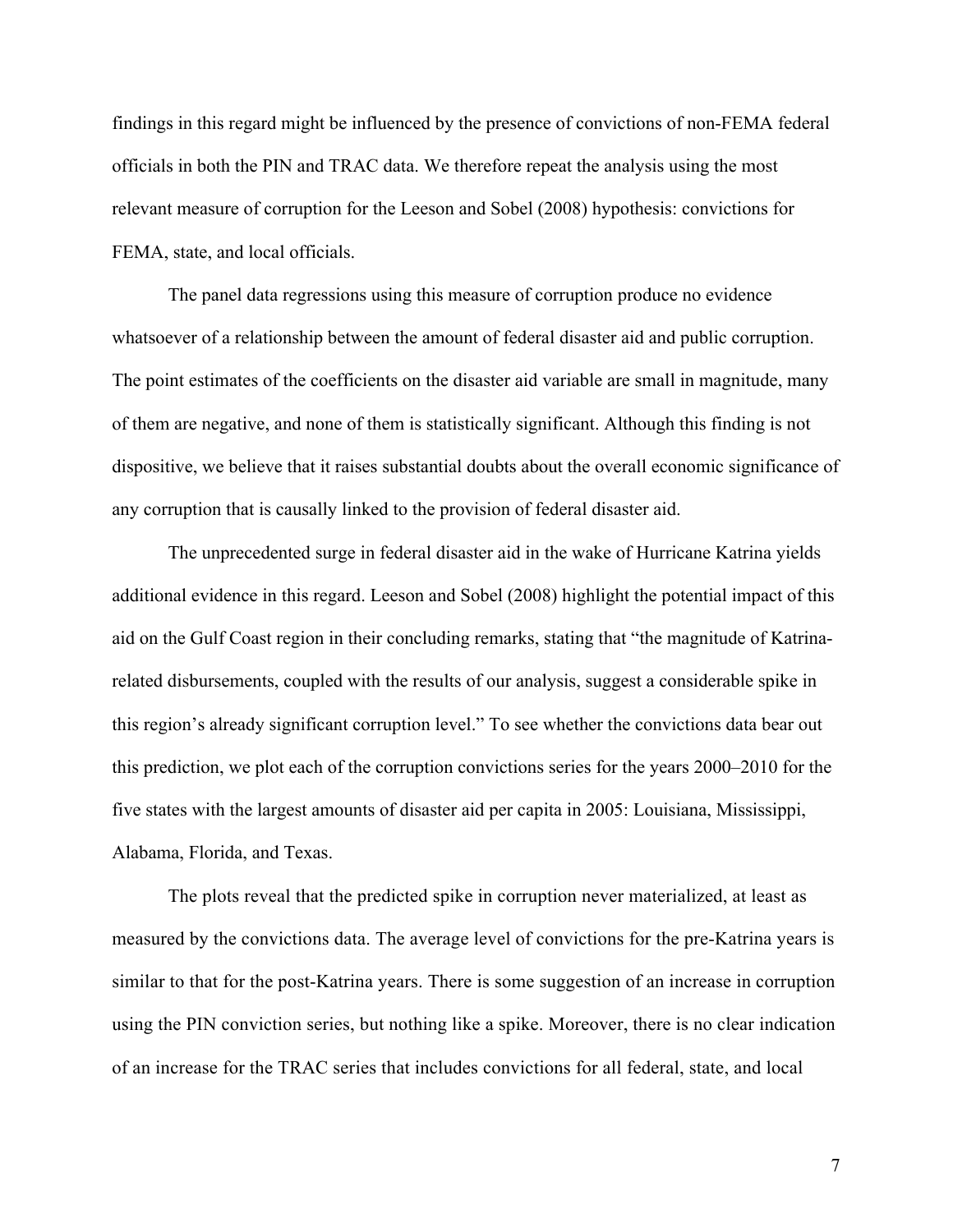officials, or for the TRAC series that includes convictions for state, local, and FEMA officials. This is in spite of the monumental scale of the post-Katrina disaster relief effort. Naturally, we are mindful of the well-worn caveat about an absence of evidence not being the same as evidence of absence. In our view, however, we should not "blame the weather" for exacerbating public corruption without much more definitive empirical evidence than is provided by the data.

More broadly, our findings potentially have far-reaching implications given that the PIN data have been used so extensively in the corruption literature. If, as our analysis suggests, the evidence of a relationship between federal disaster aid and corruption convictions for the 1990– 1999 sample period is driven by the inclusion of convictions for crimes by postal service workers in the PIN data, then our analysis raises the question of whether other empirical findings might be influenced by the presence of these convictions as well.

#### **2. Description of the Data**

We use a panel dataset that contains annual observations for the 50 states for the years 1986– 2008. The dependent variable in the panel regressions is a measure of the annual number of corruption convictions for each state per 100,000 residents. The explanatory variables are the annual per capita federal disaster aid to each state, which is measured in hundreds of constant 2010 dollars per resident, and a number of controls.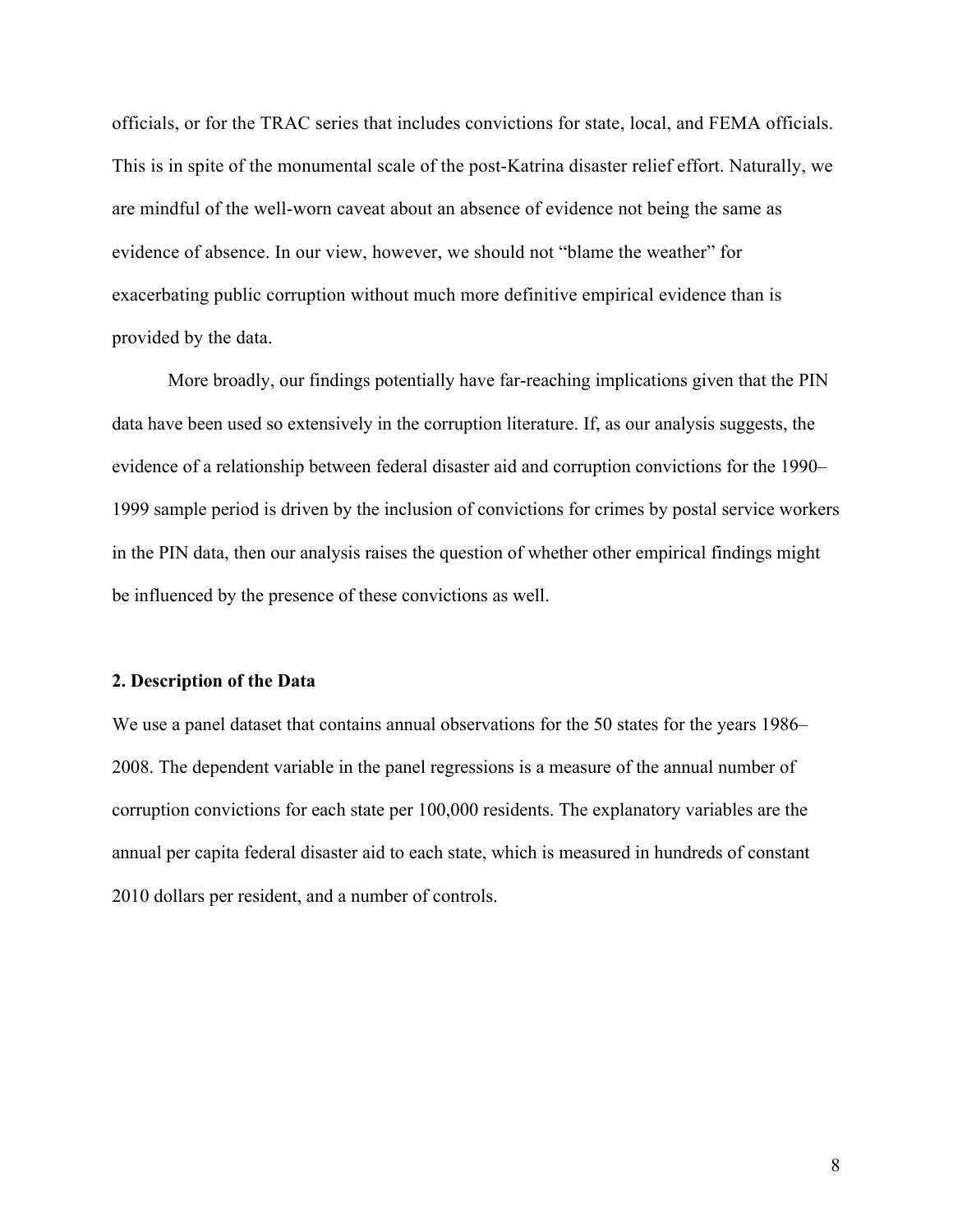#### **2.1.** *Data on Corruption Convictions*

The data on corruption convictions are drawn from two distinct sources. The first is the annual report to Congress by the PIN of the  $DOL<sup>1</sup>$ . This is by far the most commonly used source of convictions data for empirical research on corruption and the data source used by Leeson and Sobel (2008). The second is the Transactional Records Access Clearinghouse (TRAC), a research organization affiliated with Syracuse University.<sup>2</sup> The TRAC organization maintains a comprehensive database that contains records on all publicly available criminal cases prosecuted in federal courts, including cases brought against federal, state, and local public employees for offenses related to official misconduct or misuse of office.

*2.1.1. The PIN data.* The PIN data have been used extensively in empirical research on corruption in the United States.<sup>3</sup> They have the advantage of being freely available from the annual reports to Congress by the DOJ. However, as Cordis and Milyo (forthcoming) point out, there are a number of issues with these data that raise concerns about their reliability.

One aspect of the PIN data that seems to have gone largely unnoticed is that they are compiled from a survey of US Attorneys that allows for some subjectivity in classifying cases. Starting in 1983, the questionnaire sent to the US Attorneys encouraged the reporting of any criminal activity involving abuse of office by public officials, including lower-level employees and minor crimes. Specifically, according to the 1983 DOJ report to Congress, the questionnaire states, "For purposes of this questionnaire, a public corruption case includes any case involving

 $<sup>1</sup>$  Table 3 of the report lists convictions by judicial district. We aggregate these data to obtain an annual state-level</sup> measure of corruption.

<sup>&</sup>lt;sup>2</sup> We obtained this data under license from TRACfed [\(http://tracfed.syr.edu/\)](http://tracfed.syr.edu/).<br><sup>3</sup> See, e.g., Adsera, Boix and Payne (2003), Alt and Lassen (2008), Cordis (2009), Dincer, Ellis and Waddell (2010), Fisman and Gatti (2002), Glaeser and Saks (2006), Goel and Nelson (1998), Goel and Nelson (2011), Hill (2003), Johnson, LaFountain and Yamarik (2011), Leeson and Sobel (2008), and Schlesinger and Meier (2002).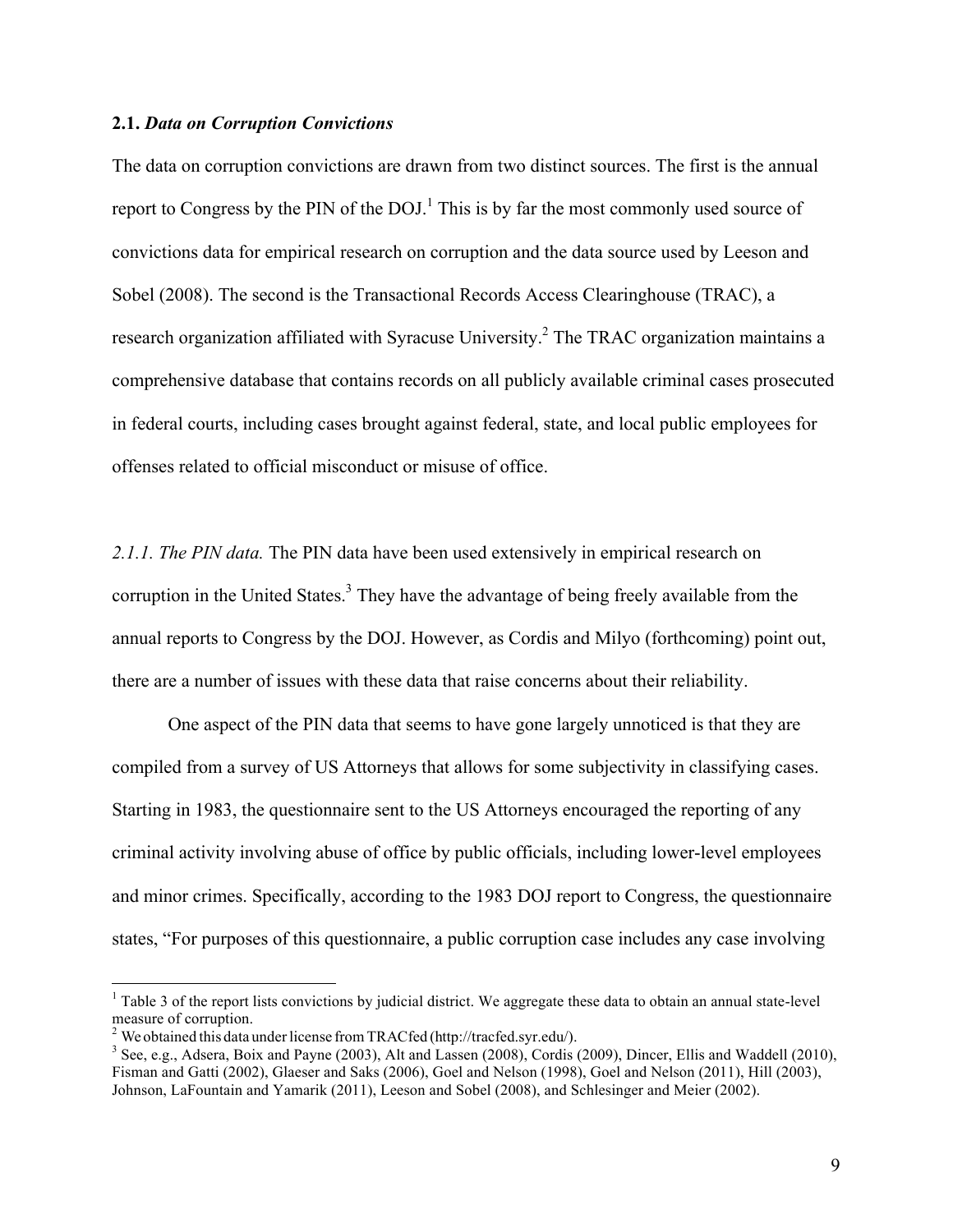abuse of office by a public employee. We are not excluding low-level employees or minor crimes, but rather focusing on the job-relatedness of the offense and whether the offense involves abuse of the public trust placed in the employee."

Cordis and Milyo (forthcoming) find that this change in the survey instructions resulted in a dramatic increase in the number of public corruption convictions reported in the PIN data. It is unclear, however, whether the additional convictions are for crimes that we would typically view as public corruption. Starting in 1986, information contained in the statistical report of the EOUSA can be used to cross-check the aggregate annual corruption convictions reported by PIN. The PIN conviction series from 1986 onward contains a large number of convictions that do not show up in the EOUSA report. Cordis and Milyo (forthcoming) cross-check the EOUSA data against the TRAC data, which is discussed in more detail below, and find that these two sources are in very close agreement.

Two potential explanations for this finding immediately come to mind. One possibility is that the PIN surveys capture corruption among lower-level government officials that are simply not reported by the EOUSA and TRAC. If this is the case, then it follows that hundreds of federal prosecutions of lower-level government officials each year for corruption are not included in the TRAC database. Cordis and Milyo (forthcoming) conduct an extensive search of news reports in an effort to find evidence of such prosecutions and uncover none. The lack of such evidence leads us to consider a second possibility: that the US Attorneys in various districts are reporting crimes in the PIN survey that TRAC does not classify as public corruption.

Cordis and Milyo (forthcoming) argue that this is likely a key reason for the discrepancy between the two convictions series. Through a Freedom of Information Act request, they obtained copies of a number of PIN surveys filled out by federal prosecutors. The completed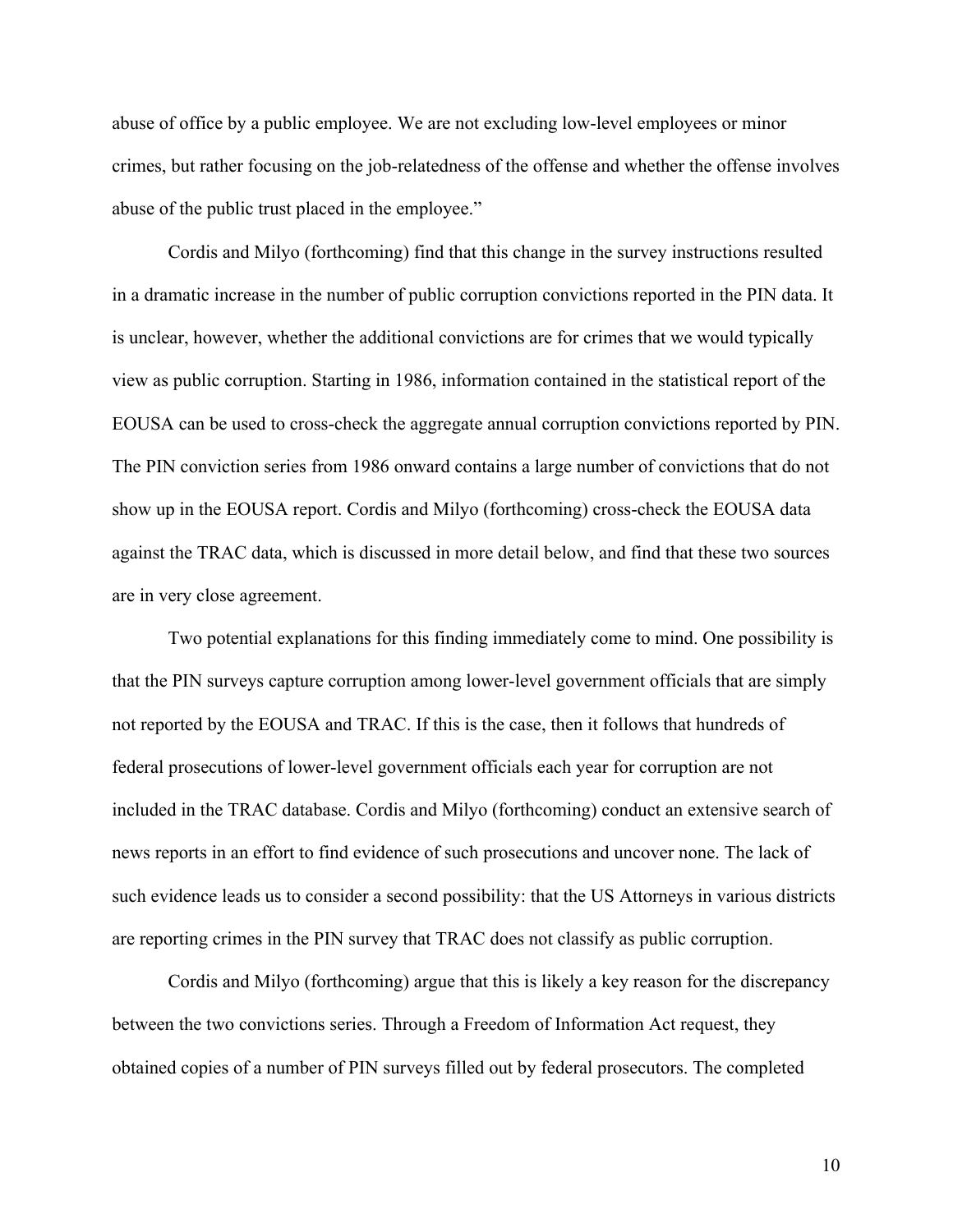surveys list a surprisingly large number of convictions of postal service employees for crimes such as destroying or stealing mail. This audit of survey contents suggests such offenses could account for more than half of all the federal corruption convictions reported to PIN. Although destroying or stealing mail is a federal crime, it does not fit with the usual descriptions of corrupt practices found in the literature.

Cordis and Milyo (forthcoming) also note that there are other issues that call the reliability of the PIN data into question. For example, they take the convictions listed by judicial district in table 2 of the annual PIN report to Congress, aggregate these convictions across all districts, and compare the results to the aggregate number of convictions listed in table 3 of the same report. These two numbers are strikingly different for many of the years before 1994. This does not instill much confidence in the data quality.4

Putting aside questions about reliability, another issue suggests the PIN data may not be well suited to testing the hypothesis that federal disaster aid promotes corruption. If disaster relief leads to additional corruption, then we would expect the relationship between the amount of federal disaster aid received by a state and the number of public officials convicted for corruptionrelated offenses to manifest itself primarily among state and local officials (see section 3.3 for further discussion). Because the PIN data do not distinguish between federal, state, and local officials, there is no way to exclude convictions of federal officials from the convictions series used to test the Leeson and Sobel (2008) hypothesis. This could easily affect the empirical findings, given that federal officials account for more than half of all corruption convictions.

<sup>&</sup>lt;sup>4</sup> We show in section 3 that substituting the TRAC convictions series for the PIN convictions series substantially alters our inferences about the relationship between corruption and the provision of federal disaster aid. This is the case even if we exclude the data for years before 1994 from the analysis. Hence, the data inconsistencies noted by Cordis and Milyo (forthcoming) do not appear to explain our findings in this regard.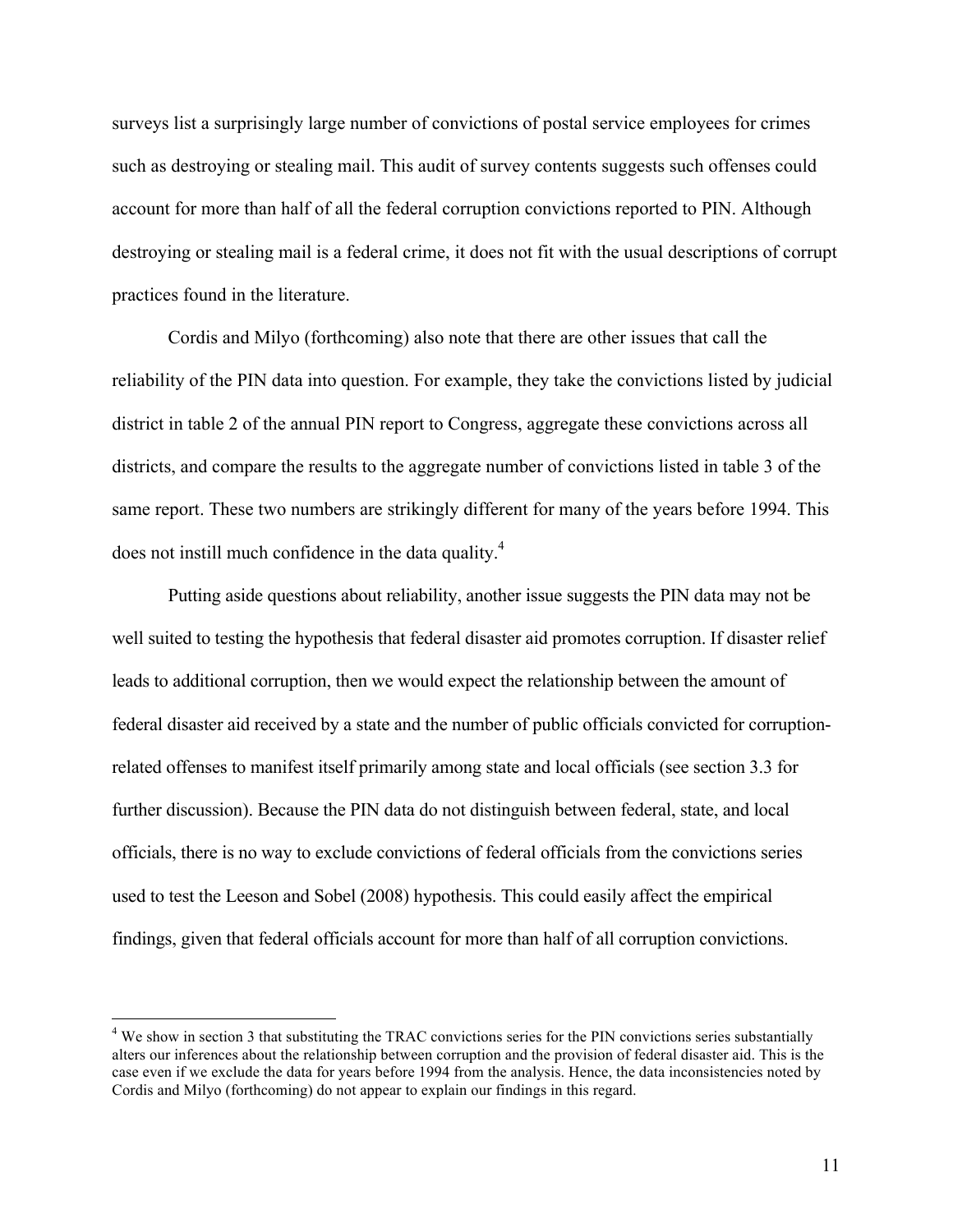*2.1.2. The TRAC data.* One of the advantages of the TRAC database is that it provides much more detailed information about corruption cases than can be gleaned from the annual PIN report to Congress. For example, it provides information on lead statutory charges. The most frequent lead charges are "Theft or Bribery in Programs Receiving Federal Funds" (18 U.S.C. 666), "Public Money, Property or Records" (18 U.S.C. 641), "Bribery of Public Officials and Witnesses" (18 U.S.C. 201), and "Hobbs Act" (18 U.S.C. 1951). About 60 percent of TRAC corruption convictions for our sample period are of federal officials; the remaining are of state and local officials. Examples of public officials convicted in the corruption cases include legislators, governors, city mayors, state agency heads, and members of their staffs.

We believe that the TRAC data provide the most comprehensive and detailed look at public corruption in the United States that is currently available. TRAC employees make extensive use of Freedom of Information Act requests to ensure that they have all available information on corruption cases and perform a range of quality checks to identify and correct any anomalies or inconsistencies in the data.<sup>5</sup> Unlike the PIN annual report to Congress, the TRAC database reports not only the number of convictions, but also the number of referrals, prosecutions filed, and cases declined. More importantly from our perspective, it categorizes the officials convicted of corruption by level of government and by agency. The ability to isolate specific categories of officials makes the TRAC data especially well suited to testing the hypothesis that federal disaster aid promotes corruption.

We use two corruption series derived from the TRAC data for the empirical analysis. The first measures the per capita number of federal, state, and local officials convicted for corrupt acts, and the second measures the per capita number of FEMA, state, and local officials

<sup>&</sup>lt;sup>5</sup> See Long, Roberge, Lamicela and Murugesan (2004) for a description of strategies used by TRAC employees to ensure data quality.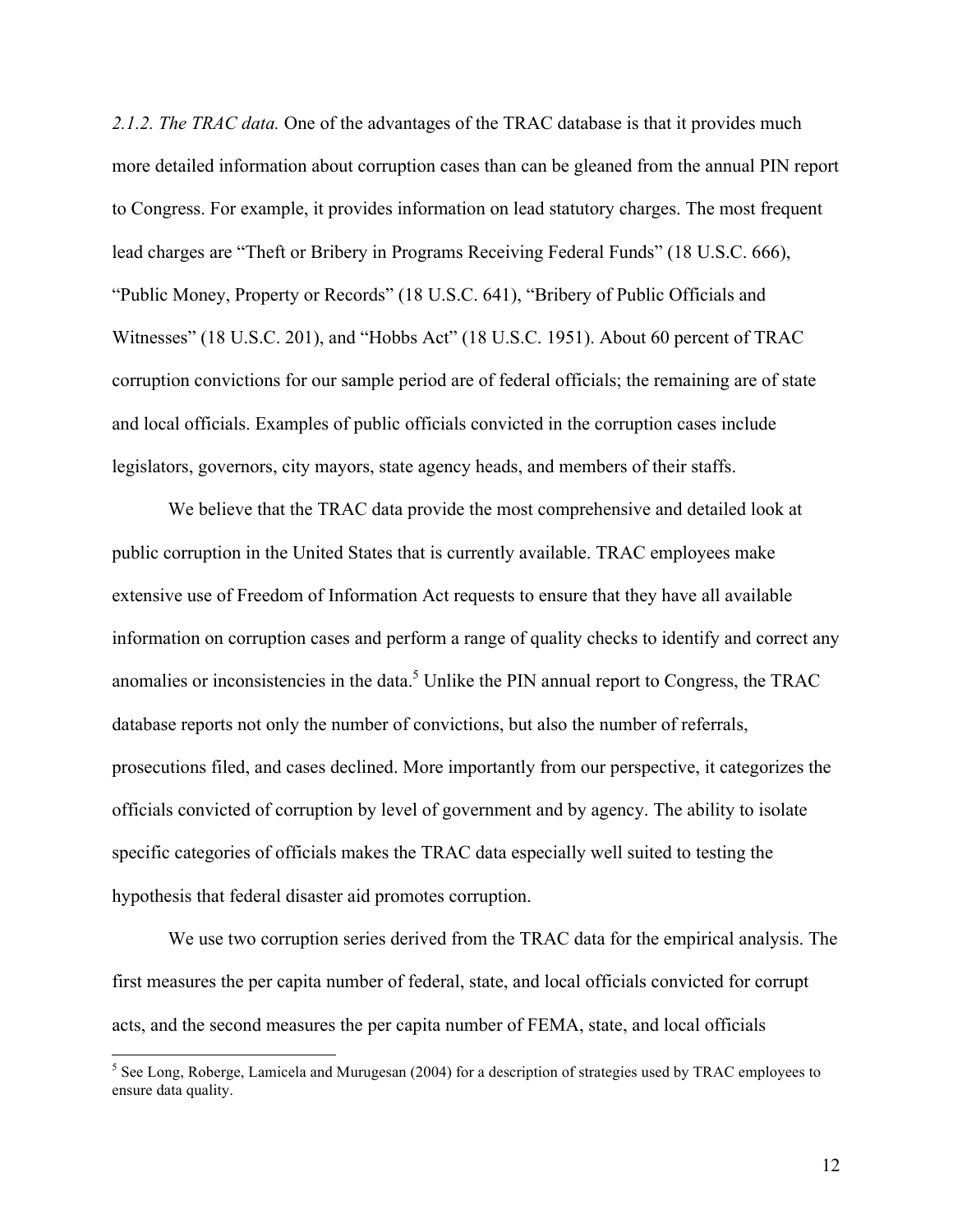convicted for corrupt acts (i.e., it excludes non-FEMA federal officials). <sup>6</sup> One potential limitation of these data (and the PIN data as well) is that the convictions are solely for prosecutions brought in federal courts. Because there is no comprehensive database of public corruption cases, the percentage of cases handled by state and local authorities is impossible to determine with certainty. However, the results of Cordis and Milyo (forthcoming) suggest that it is relatively small. They collect data on state and local prosecutions of public corruption from media reports and find that the evidence suggests over 95 percent of all public corruption cases are prosecuted in federal courts.

#### **2.2.** *Data on Federal Disaster Relief*

<u> 1989 - Jan Stein Stein, fransk politiker (d. 1989)</u>

The data on federal disaster relief were obtained through the Public Entity Risk Institute (PERI). Specifically, we downloaded the data from the PERI Presidential Disaster Declaration website, which was created by the University of Delaware with funding from PERI. Although the website is no longer actively maintained, we base our analysis on a dataset that was created in August 2012 while it was still active.

The PERI database was compiled using official information provided by FEMA in successive updates in 1994, 1997, 2001, 2003, 2005, 2006, and 2008, and includes the amount of federal disaster aid provided to each state annually for the years 1953–2008. These amounts include expenditures on all declared major disasters, including floods, tornadoes, hurricanes, earthquakes, severe freezing, fires, and so on. To obtain a measure of annual FEMA relief per capita, we divide the annual amount of aid provided to each state measured in constant 2010 dollars by the state population.

<sup>&</sup>lt;sup>6</sup> We include convictions of FEMA officials in this measure and assess whether adding convictions of SBA and USDA officials has any impact on our findings as part of our robustness tests.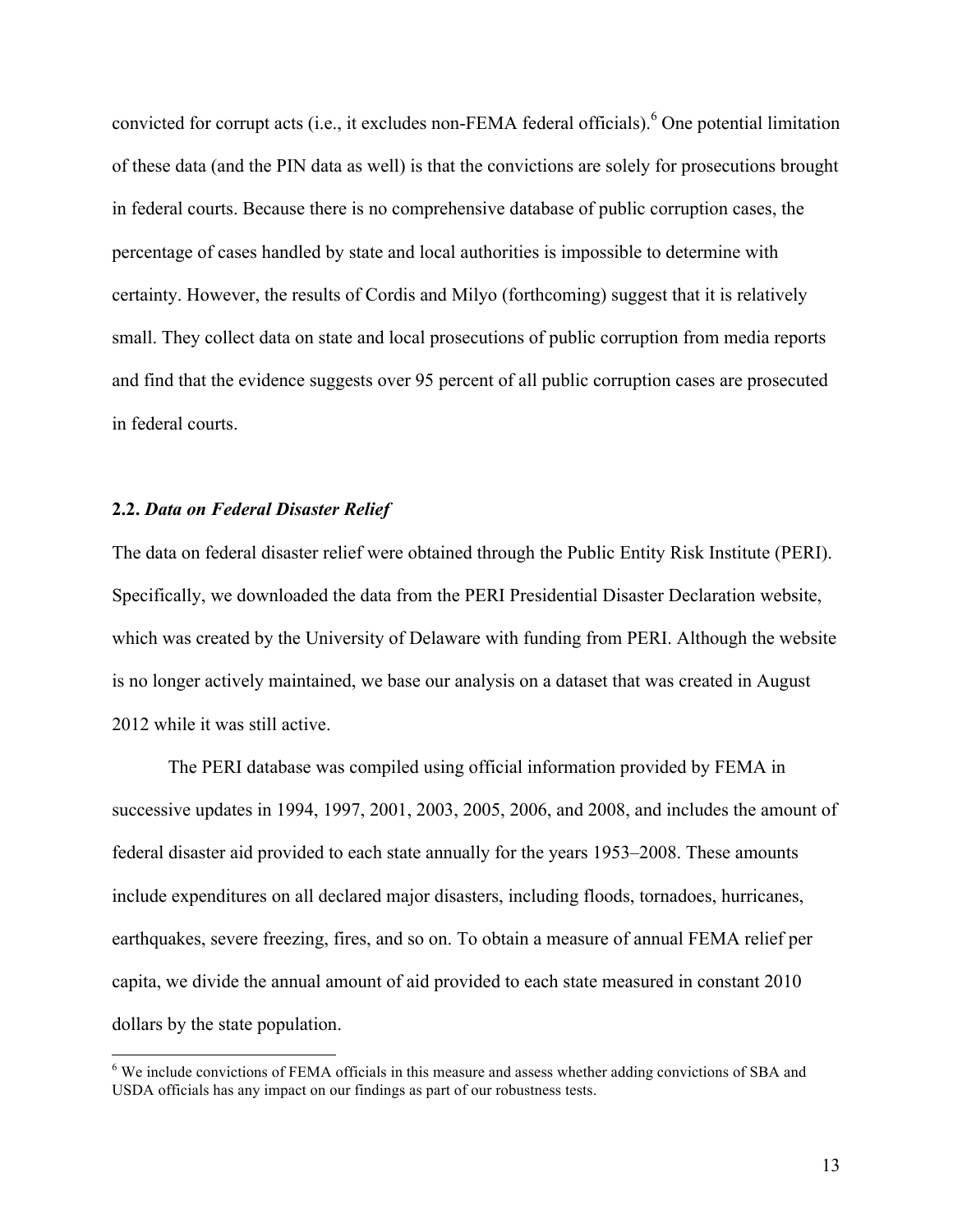# <span id="page-13-0"></span>**2.3.** *Regression Specifications*

Our primary method for investigating the relationship between federal disaster aid and corruption convictions is by fitting several variants of the panel regression specification

ConvicRate<sub>s,t</sub> =  $\delta_t + \gamma_s + \beta_1 FEMA_{s,t-1} + \beta_2 FEMA_{s,t-2} + \beta_3 FEMA_{s,t-3} + X'_{s,t}\lambda + \varepsilon_{s,t}$ , where *ConvicRate<sub>s,t</sub>* is the number of corruption convictions per 100,000 residents for state *s* in year *t*,  $\delta_t$  and  $\gamma_s$  denote state and year-fixed effects,  $FEMA_{s,t}$  is the federal disaster aid in hundreds of dollars per capita for state *s* in year *t*, and *Xs*,*<sup>t</sup>* is a vector that contains our control variables for state *s* in year *t*. Our controls follow Leeson and Sobel (2008). We use measures of state population, average income, and the share of the state workforce that consists of federal and state employees. We do not include institutional, political, cultural, and other demographic variables that are unlikely to vary significantly over time. However, we control for the impact of these kinds of variables on corruption by including state and year-fixed effects in all the regressions.

#### **2.4.** *Descriptive Statistics*

<u> 1989 - Jan Stein Stein, fransk politiker (d. 1989)</u>

Table 1 [\(page 30](#page-29-0)) provides descriptive statistics for all the variables used in the empirical analysis.<sup>7</sup> Even a cursory look at the corruption data reveals notable differences between the PIN and TRAC corruption series. The mean of the PIN convictions series across all states for the years 1986–2008 is 0.33 convictions per 100,000 residents, while that for the corresponding TRAC series is only 0.18 convictions per 100,000 residents. This is consistent with the findings of Cordis and Milyo (forthcoming) regarding the disparity between the PIN and TRAC

 $<sup>7</sup>$  Both the FEMA disaster aid data and the corruption convictions data are quite lumpy. The fraction of state-year</sup> observations that are zero is 46 percent for FEMA disaster aid, 18 percent for TRAC convictions of federal, state, and local officials, and 9 percent for PIN convictions.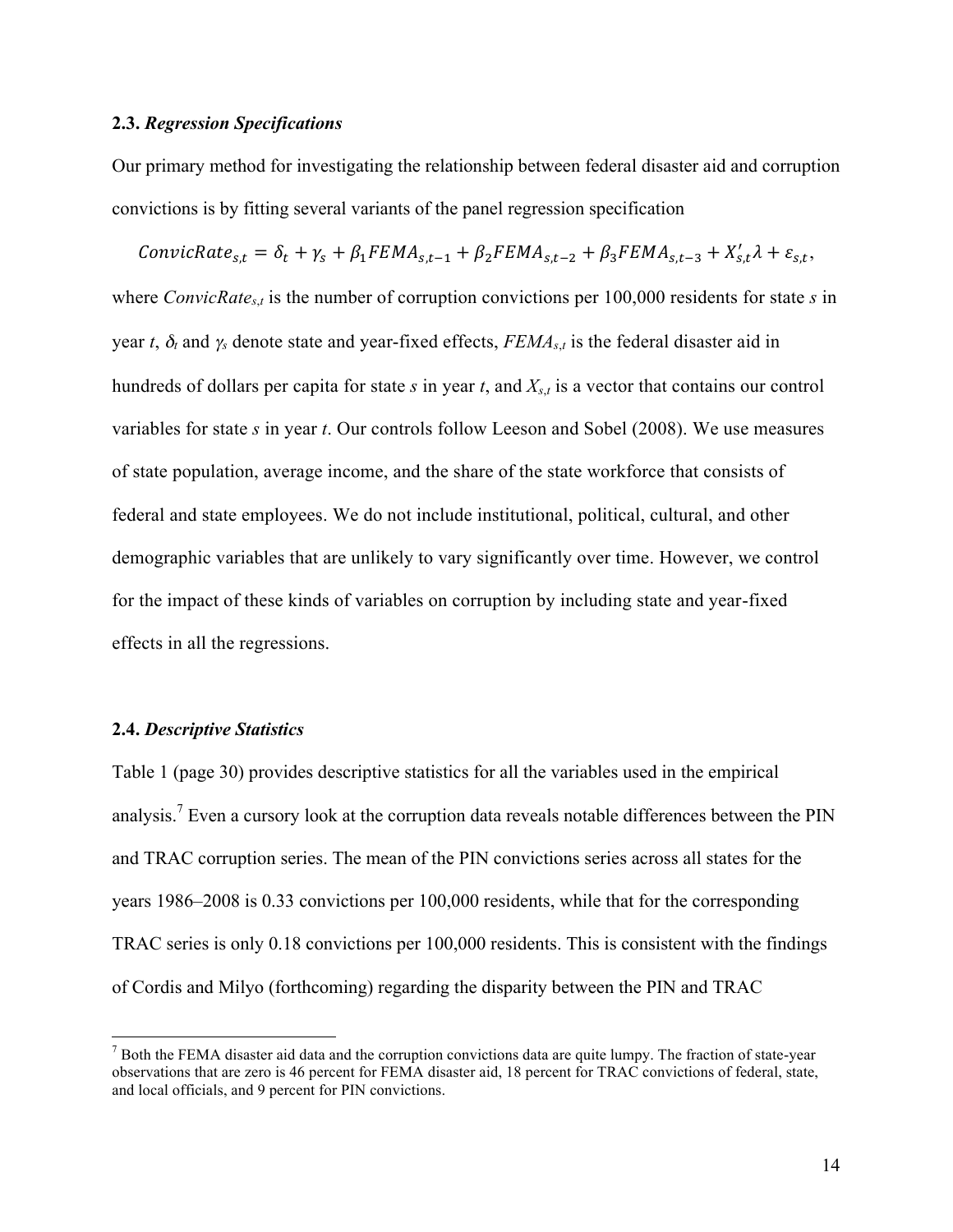convictions data. The mean for the TRAC series that measures convictions of FEMA, state and local officials is only 0.07 convictions per 100,000 residents.

According to the PIN data, the most corrupt states for our sample period are North Dakota, Louisiana, Mississippi, and South Dakota, with 0.80, 0.70, 0.69, 0.64 average annual convictions per 100,000 residents. In comparison, the TRAC data for federal, state, and local officials indicate that Montana, Alaska, North Dakota, and Mississippi are the most corrupt states, with 0.50, 0.45, 0.44, and 0.40 average annual convictions per 100,000 residents. The rankings change slightly when we measure corruption by the number of convictions of FEMA, state, and local officials. Using this narrower measure, the most corrupt states are Montana, North Dakota, Mississippi, and New Jersey, with 0.33, 0.25, 0.24, and 0.19 average annual convictions per 100,000 residents.

The FEMA relief per capita series has a mean across all states for the years 1986–2008 of 0.20 hundred dollars per resident. However, it is highly skewed. The maximum value is 68.09 hundred dollars per resident. Not surprisingly, FEMA relief is not distributed very evenly through time for most states. Louisiana received a total of \$33.5 billion in disaster relief for 1986–2008. Of this total, \$30.6 billion was received in 2005, the year of Hurricane Katrina. Similarly, Mississippi received \$10.9 billion of its \$11.5 billion total in 2005, and Florida received about 70 percent of its total relief in 2004–2005 following a long series of hurricanes that hit the state. Overall, the states of Louisiana, Mississippi, North Dakota, and Florida, which were struck by a total of 115 major natural disasters, received the most FEMA disaster relief per capita, and the states of Rhodes Island, Wyoming, Colorado, and Utah, which were struck by only 16 major natural disasters, received the least amount of relief per capita.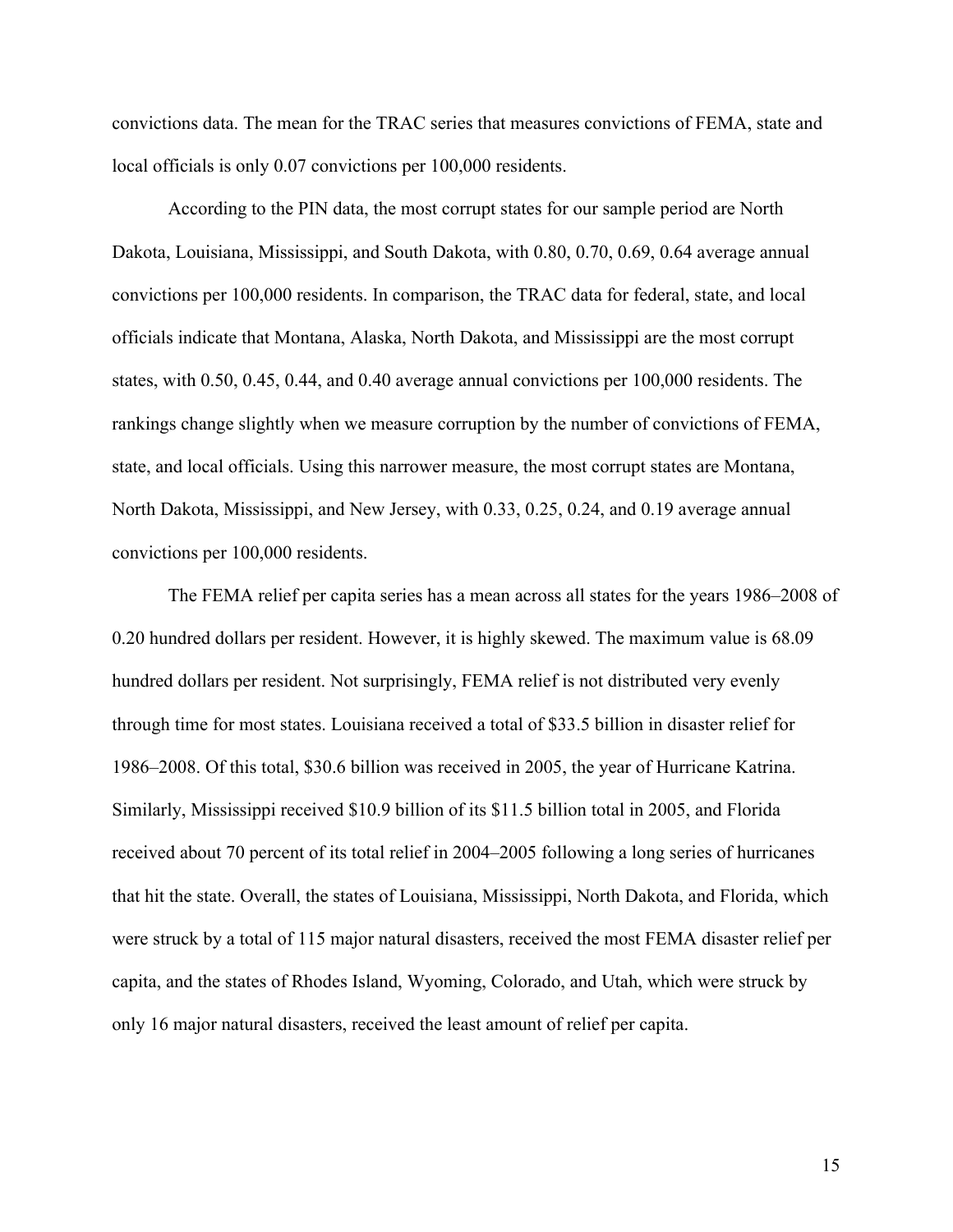#### <span id="page-15-0"></span>**3. Empirical Results**

The hypothesis that federally provided disaster aid creates new opportunities for fraudulent appropriation by public officials has at least two key implications. First, it implies that the provision of disaster aid to a given state during a given year should cause the underlying public corruption level in that state to increase, all else being equal. This in turn should cause the number of public officials convicted for corruption in the state to rise in subsequent years. Second, it implies that the average level of federal disaster aid provided to each state over time should to some extent explain the observed differences in the average number of convictions of public officials for corruption across states.

We begin the empirical analysis by taking a brief look at a plot that first appeared in Leeson and Sobel (2008). Figure 1 [\(page 31](#page-30-0)) shows the relationship between the average annual number of corruption convictions per 100,000 state residents for 1990–1999 and the total number of declared natural disasters for the state over the 1953–2008 period. The plot in panel A is for the PIN convictions series. As expected, this plot looks very similar to figure 1 of Leeson and Sobel (2008). There appears to be a positive, albeit noisy, relationship between the two variables. States with more natural disasters have more corruption convictions per capita on average. This clearly suggests the potential for a relationship between federal disaster aid and corruption.

#### **3.1.** *Regressions for the 1990–1999 Sample Period*

In table 2 [\(page 32\)](#page-31-0) we replicate and extend the panel data regressions reported in tables 1 and 2 of Leeson and Sobel (2008). Panel A is for a simple specification with only state and year-fixed effects (no controls) using the PIN convictions series for 1990–1999. The initial three columns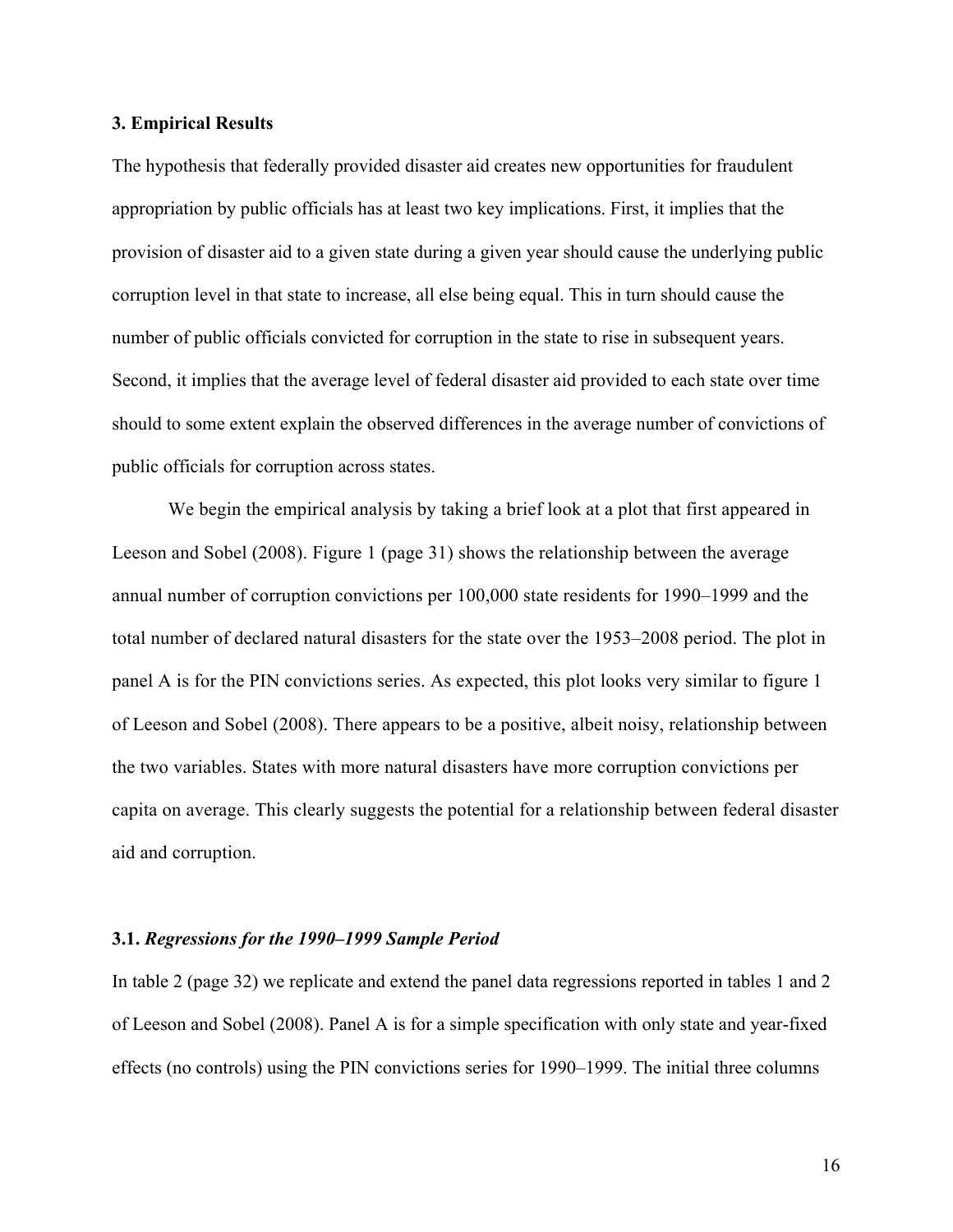report the coefficient estimates for a regression of the annual number of corruption convictions per 100,000 state residents on the first lag (column 1), first and second lags (column 2), and first, second, and third lags (column 3) of the FEMA relief per capita. The results in column 1 are consistent with those reported in table 1 of Leeson and Sobel (2008). Specifically, the estimated coefficient on the first lag of FEMA relief per capita is positive and statistically significant, and the  $R^2$  is 42 percent.<sup>8</sup>

If we include additional lags of FEMA relief per capita in the regression, then none of the estimated coefficients is statistically significant.<sup>9</sup> These regressions are not reported in Leeson and Sobel (2008). However, they note that adding additional lags to the regression in column 1 "makes this specification sensitive to outliers." Our findings are consistent with this observation. Because of this sensitivity, Leeson and Sobel (2008) consider the impact of excluding the four most corrupt states from the analysis. These states are Illinois, Louisiana, Mississippi, and North Dakota, based on the PIN data for 1990–1999.

Columns 4 through 6 of table 2 report the results of the panel regressions with these four states excluded. Once again, the results are consistent with those reported in table 1 of Leeson and Sobel (2008). The estimated coefficients on the first lag of FEMA relief per capita are positive and statistically significant, as are the estimated coefficients on the second lag of FEMA relief per capita. We also report the results with Louisiana, Mississippi, North Dakota, and South Dakota excluded (columns 7 through 9), which are the four most corrupt states based on the PIN data for the full sample period, and with only Louisiana, Mississippi, and North

<sup>&</sup>lt;sup>8</sup> There is a slight difference in point estimates: 0.045 here versus 0.055 in their table 1. This difference probably reflects some differences in the data sources along with the tendency for FEMA to revise the reported disaster aid figures over time.

<sup>&</sup>lt;sup>9</sup> Note that the number of observations decreases each time we include an additional lag of FEMA relief per capita even though the sample period begins in 1990 and our data on disaster aid extend back to 1986. This is because we want to replicate as closely as possible the approach used by Leeson and Sobel (2008) to construct their tables.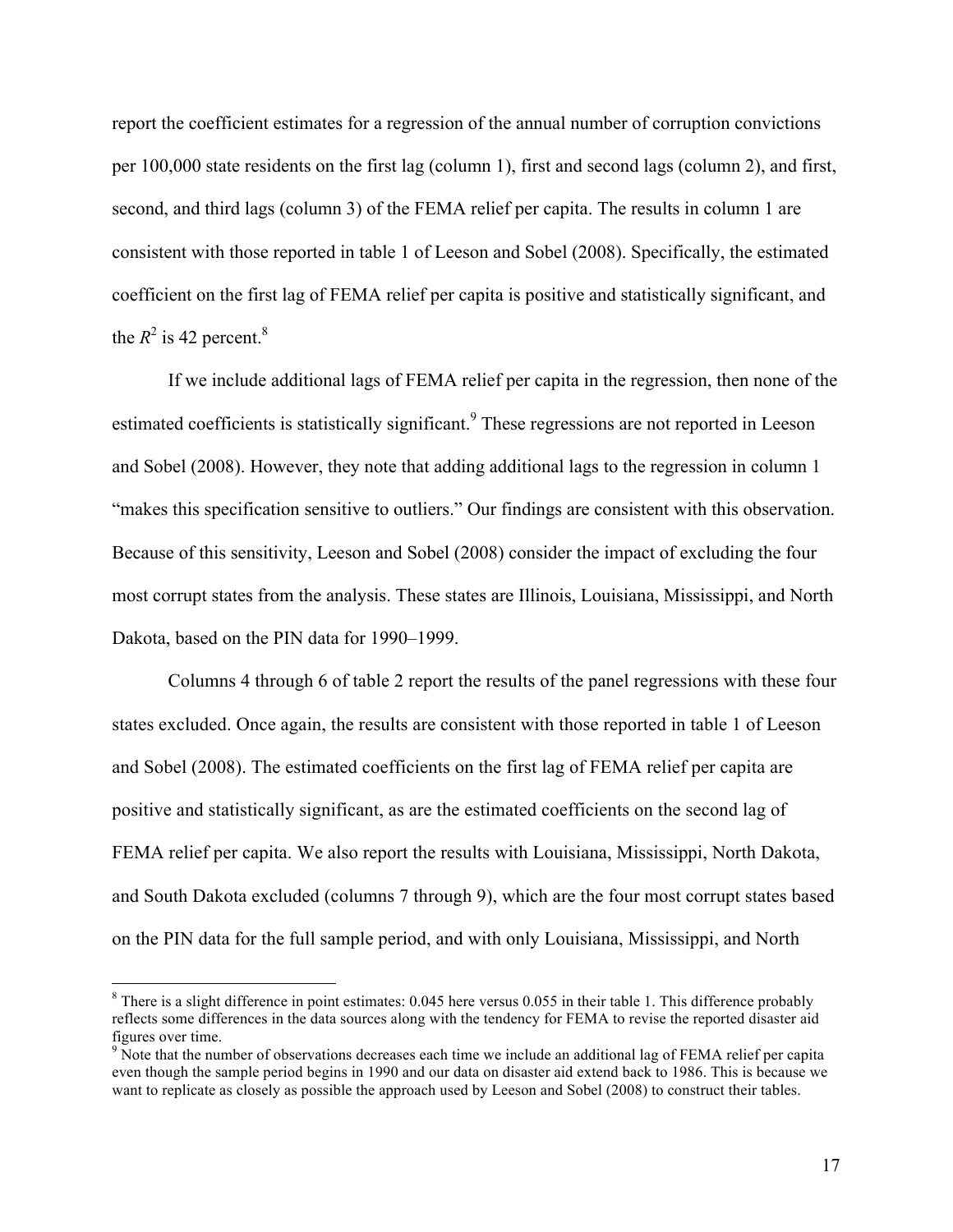<span id="page-17-0"></span>Dakota excluded (columns 10 through 12), which appear to be outliers based on a plot of the average annual number of corruption convictions per 100,000 state residents versus the annual FEMA relief per capita (see figure 2). In each case, the results are similar to those of Leeson and Sobel (2008). Adding controls to the regressions (panel B) does not alter the statistical significance of these findings.

If we view the evidence in table 2 in isolation, then the picture that emerges is one of a statistically significant and relatively robust relationship between federal disaster aid and public corruption. We now consider the question of whether the same is true when we use the TRAC convictions series for 1990–1999 instead of the PIN series. Panel B of figure 1 provides the first hint at an answer. It plots the average annual number of corruption convictions for federal, state, and local officials per 100,000 state residents versus the total number of declared natural disasters for the state over the 1953–2008 period. The scale of this plot is the same as the scale of the plot in panel A. Although there is some suggestion of a positive relationship between the two variables, it appears to be much weaker than is suggested by the plot using PIN data in panel A. Hence, it appears that the convictions contained in the PIN data but missing from the TRAC data are not inconsequential to the analysis.

In table 3 [\(page 33](#page-32-0)) we reestimate the panel data regressions reported in table 2 using the TRAC corruption convictions for federal, state, and local officials per 100,000 state residents. The basic message of the results is readily apparent. None of the estimated coefficients on the lagged values of FEMA relief per capita are statistically significant. The  $R^2$  values are uniformly lower than in table 2, and all the estimated coefficients on the first lag of FEMA relief per capita are actually negative. Because the only change going from table 2 to table 3 is the choice of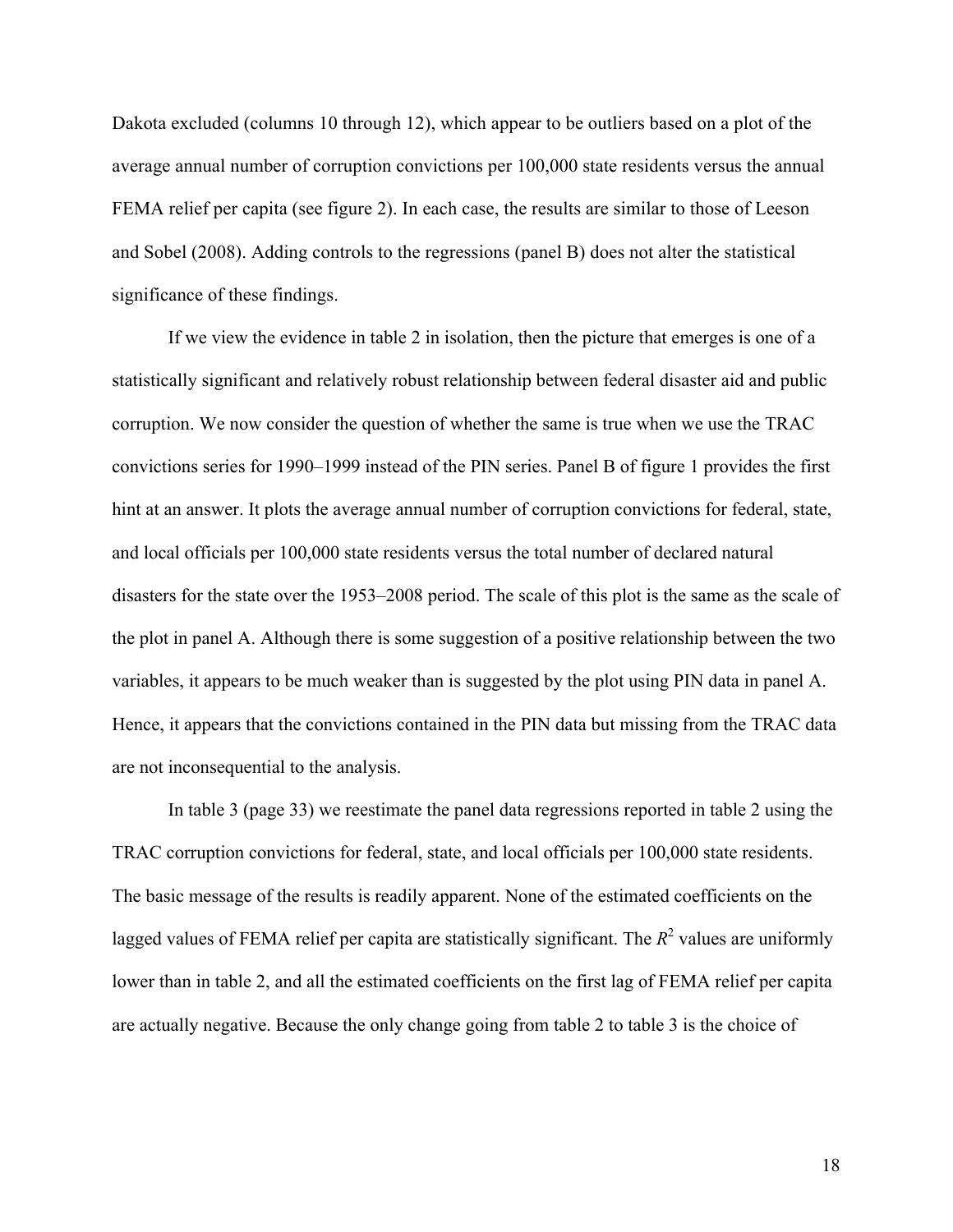convictions series, the difference in the estimated coefficients for each variable across the two tables is due solely to the differences between the PIN and TRAC data.<sup>10</sup>

The disparity between the two sets of results, along with the analysis of Cordis and Milyo (forthcoming), suggests that the Leeson and Sobel (2008) findings may be driven by convictions that are included in the PIN data but not in the TRAC data. As noted earlier, the evidence suggests that these are largely convictions for postal service crimes that do not fall under the usual definition of public corruption. Although destroying, stealing, or tampering with mail is a federal offense, this is not the type of offense that is typically mentioned when corruption is discussed in the scholarly literature. Because it is difficult to come up with a plausible explanation for why federal disaster aid would be causally linked to such crimes, it seems reasonable to question whether the results in table 2 are indicative of a true causal relationship.<sup>11</sup>

To investigate further, we extend the sample period to 1986–2008. If there is actually an underlying relationship between federal disaster aid and corruption, then increasing the number of observations, and hence the precision of our regression estimates, should tend to strengthen the empirical evidence in this regard.

 $10$  In fact, the coefficient estimates obtained by specifying the difference between the PIN and TRAC convictions series as the dependent variable in the regressions are identical to those obtained by simply subtracting the estimate of the coefficient in table 3 from the corresponding estimate in table 2. Although we do not report the results of this regression, it shows that there are statistically significant differences between the results in tables 2 and 3. <sup>11</sup> Although the analysis suggests that the variation in convictions for postal service crimes across states drives the regression results in table 2, we cannot draw definitive conclusions in this regard. It is possible that the inclusion of these convictions in the PIN data is innocuous in the sense that they are cross-sectionally uncorrelated with the provision of disaster aid. Of course, then the PIN convictions series would have to include convictions for some other type of offense that is both missing from the TRAC data and cross-sectionally correlated with disaster aid. Even if one views this as a plausible scenario, the fact that the TRAC and EOUSA data are in such close agreement would still raise concerns about whether the offenses in question can reasonably be classified as public corruption.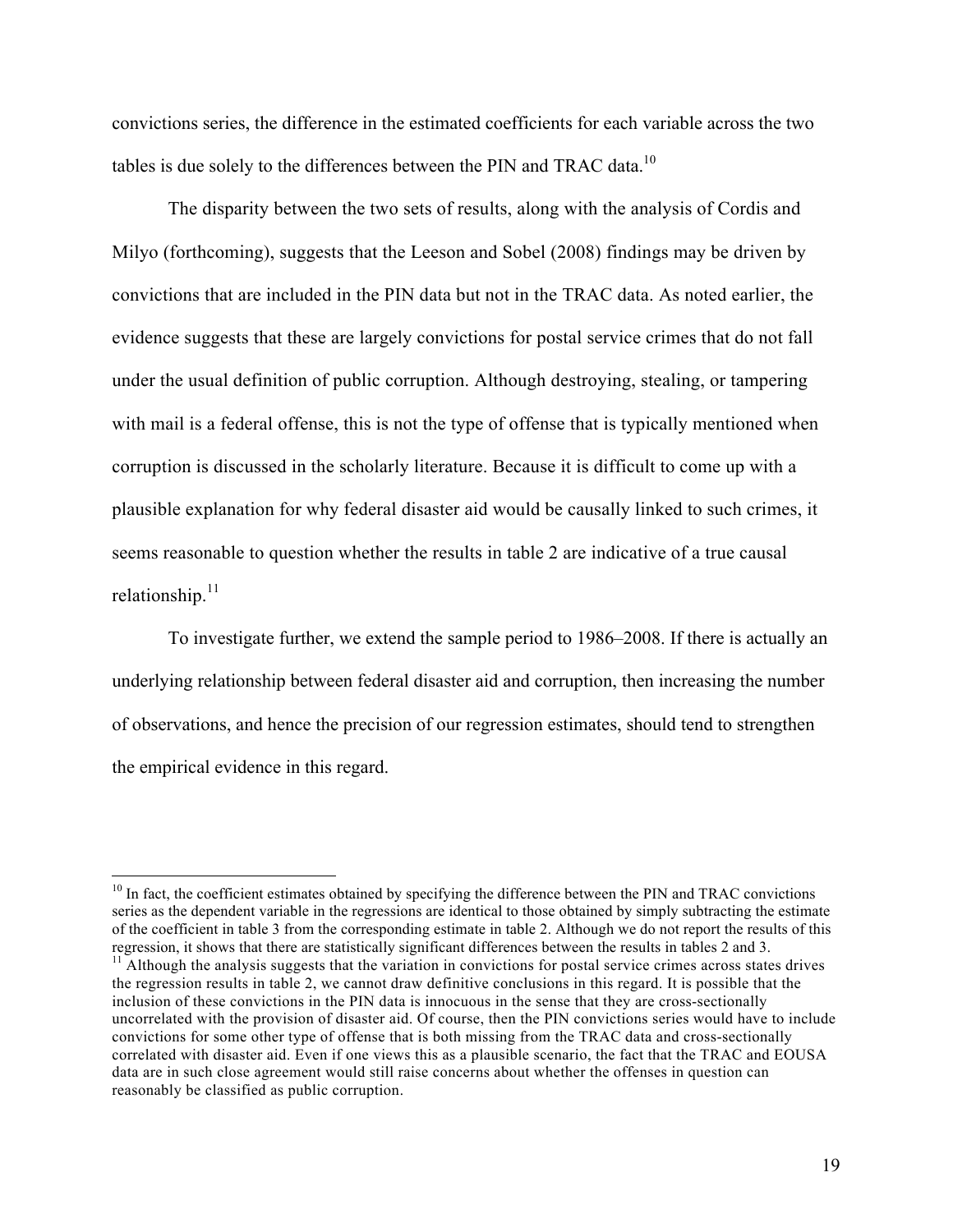#### <span id="page-19-0"></span>**3.2.** *Results for the 1986–2008 Sample Period*

We begin by plotting the average annual number of corruption convictions per  $100,000$  state residents for 1986–2008 versus the annual FEMA relief per capita. Figure 2 ([page 34\)](#page-33-0) shows the plots obtained with the PIN convictions series. The plot in panel A is for all 50 states. We can see from this plot that Louisiana, Mississippi, and North Dakota appear to be outliers. Hence, the plot in panel B excludes these three states to provide a better picture of the bulk of the data. Although a regression line through this data has a slightly positive slope, the relationship appears to be rather tenuous.

Figure 3 [\(page 35\)](#page-34-0) shows the plots obtained with the TRAC convictions series for federal, state, and local officials. Once again, Louisiana, Mississippi, and North Dakota appear to be outliers in the plot in panel A. When we exclude these three states to provide a better picture of the bulk of the data, the regression line through the data is essentially flat.

Turning to the panel regressions, we again find little evidence of a relationship between federal disaster aid and corruption. Table 4 [\(page 36\)](#page-35-0) presents the results for the PIN convictions series. For completeness we show the estimates obtained using all 50 states and with the same three sets of excluded states that were considered in tables 2 and 3. Unlike for the 1990–1999 sample period, the panel regressions using the PIN data for 1986–2008 generally do not produce statistically significant estimates of the coefficients on the lagged values of FEMA relief per capita. The only exception is at the second lag for the regressions that use data for all 50 states (columns 2 and 3). In addition, the panel regressions have lower explanatory power for the 1986–2008 sample. The  $R^2$  values in table 4 are in the 28–33 percent range, compared to a range of 35–50 percent in table 2.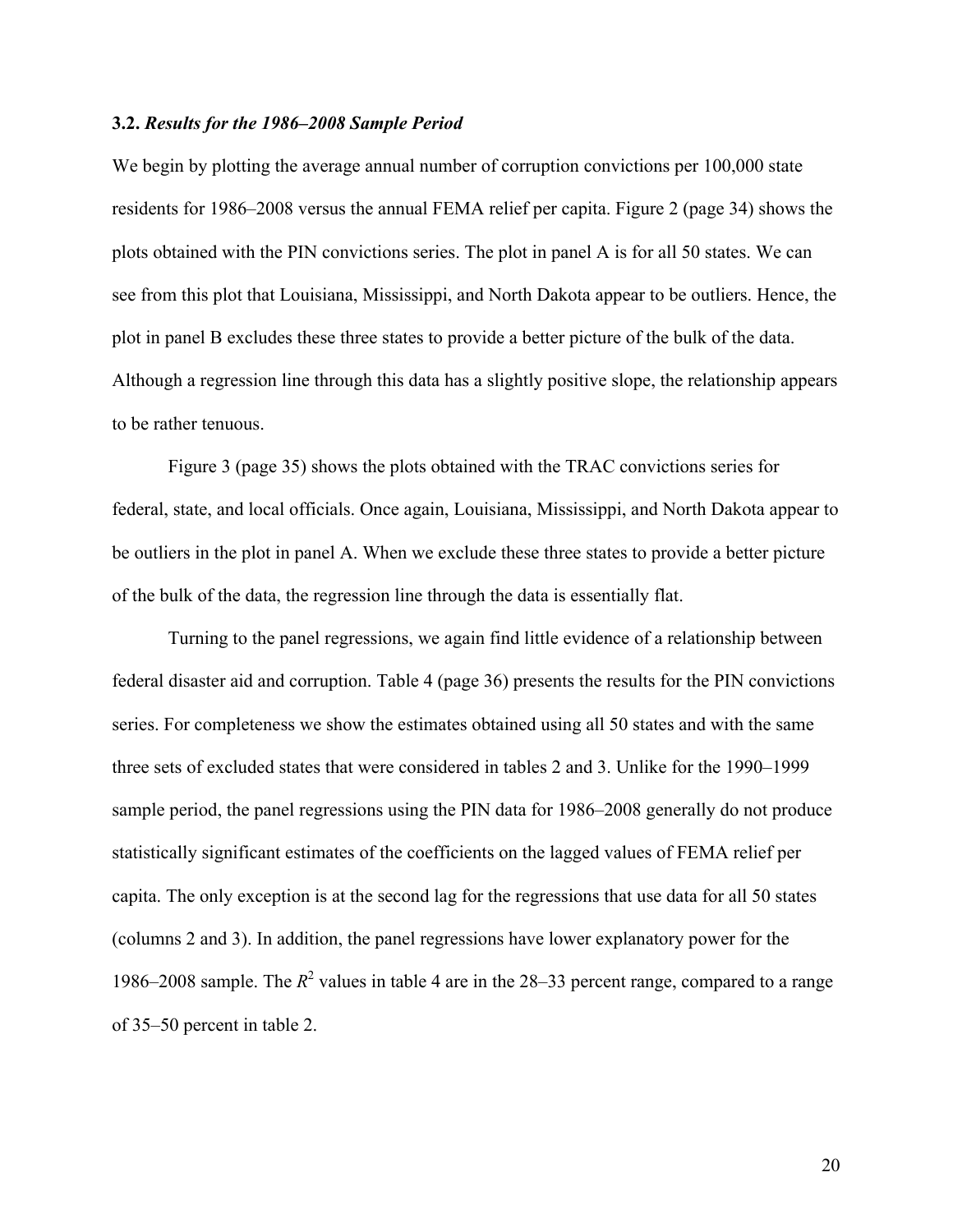<span id="page-20-0"></span>In the one case in which we find statistical significance, the estimated economic magnitude of the disaster aid effect is relatively small. In table 2 the estimated coefficient on the first lag of FEMA relief per capita is 0.045 and is statistically significant at the 5 percent level. Thus the implication is that a \$100 increase in FEMA relief per capita is associated with a  $\left(\frac{0.045}{0.29}\right)$  × 100 = 15.5% increase in the corruption level for the average state in the first year after it is disbursed.12 This is substantial. In comparison, the estimated coefficients on the second lag of FEMA relief per capita in columns 2 and 3 of table 4 are between 0.003 and 0.004. Although they are statistically significant at the 5 percent level, the implication is that a \$100 increase in FEMA relief per capita is associated with about a  $\left(\frac{0.004}{0.33}\right) \times 100 = 1.2\%$  increase in the corruption level for the average state in the second year after it is disbursed.

Table 5 [\(page 37](#page-36-0)) replicates the regressions of table 4 using the TRAC convictions series for federal, state, and local officials. The results do not support the hypothesis that disaster aid engenders corruption. Most of the estimated coefficients on the lagged values of FEMA relief per capita are negative, and of those that are positive, none is statistically significant. Moreover, there is a further decline in the  $R^2$  values relative to those in table 2.

Overall, the analysis for the 1986–2008 sample period provides virtually no evidence for or against a relationship between federal disaster aid and corruption. In other words, the results obtained using the PIN data are not robust to the choice of sample period. This weakens the case for the Leeson and Sobel (2008) hypothesis because increasing the sample period produces more precise estimates of the regression coefficients. If there is a stable causal relationship between disaster aid and corruption, then it should become easier to detect this relationship as the sample size increases. The sensitivity of the results to the choice of sample period is therefore a concern.

 $12$  The mean of the PIN DOJ Convictions per Capita variable for the 1990–1999 sample period is 0.29.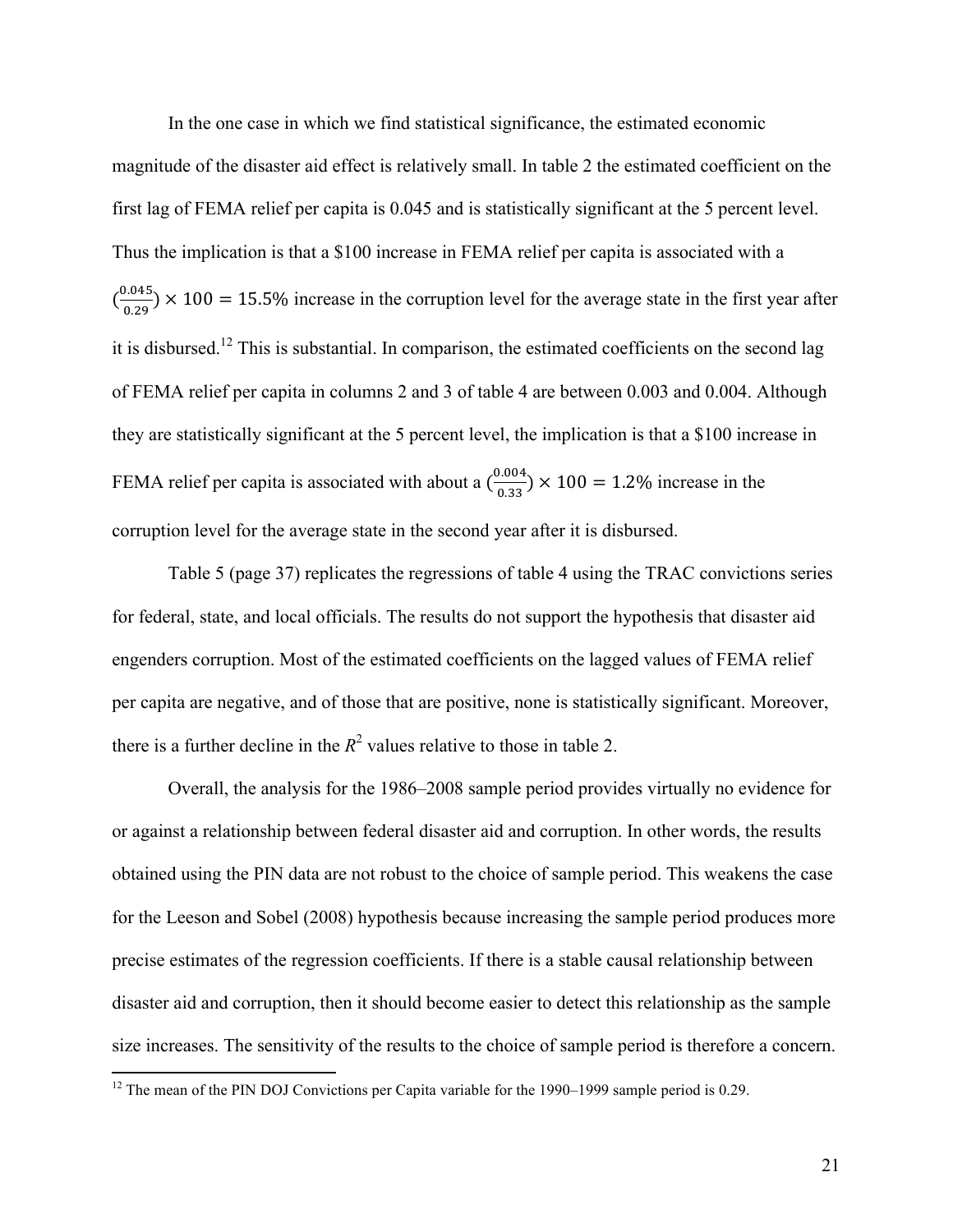#### **3.3.** *Regressions Using Only FEMA, State, and Local Convictions*

Leeson and Sobel (2008) point to a number of ways that corrupt officials can appropriate disaster aid, such as soliciting bribes for awarding reconstruction contracts, directly stealing relief resources, and indirectly transferring relief funds to private parties for personal gain. They also cite anecdotal evidence to illustrate each. Specifically, they note that after flooding in Buchanan County, Virginia, "county officials embarked on a frenzy of bribe solicitation for relief-related reconstruction contracts that ended in 16 indictments for public corruption"; that in the aftermath of a hurricane in Florida, "an employee of Florida's Department of Health and Rehabilitative Services attempted to steal \$48,000 in FEMA relief"; and that following a Typhoon in Guam, "the governor of Guam's chief of staff illegally awarded the hefty contract [to replace damaged bus shelters] to the governor's primary business rival in return for the rival's support of the governor in the 1998 gubernatorial campaign."

The common theme of these anecdotes is that the corruption involves state and local officials. This is precisely what we would expect to see, given the way that the disaster aid is distributed. The federal government provides three basic categories of disaster assistance to the states: assistance for individuals and businesses, public assistance, and hazard mitigation assistance. Once a disaster declaration is issued, FEMA coordinates the efforts of other federal agencies, state and local governments, and voluntary agencies to provide disaster assistance.

The disaster aid provided by the federal government flows primarily through three federal agencies before it is distributed to the states: FEMA, the Small Business Administration (SBA), and the United States Department of Agriculture (USDA).<sup>13</sup> This suggests that most of the

<sup>&</sup>lt;sup>13</sup> There is limited information on the flow of disaster relief funds by agency that is easily accessible. One source that provides a comprehensive snapshot is "A Descriptive Analysis of Federal Relief, Insurance, and Loss Reduction Programs for Natural Hazards," A Report Prepared Pursuant to the Request of the Subcommittee on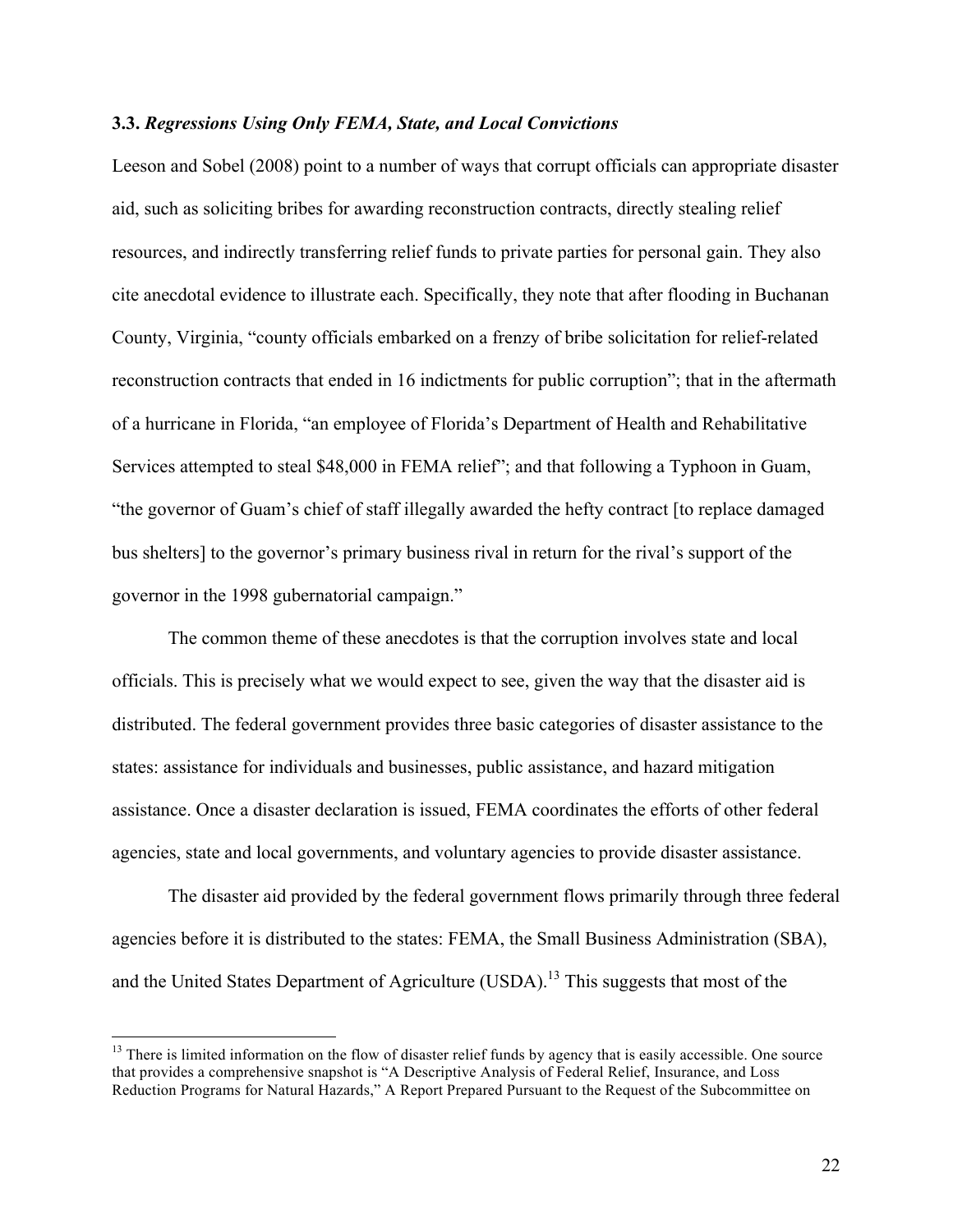<span id="page-22-0"></span>federal officials who work within a state should not have significant opportunities to fraudulently appropriate disaster relief funds. Although some FEMA, SBA, and USDA officials might engage in corruption, the number of federal officials who work at these agencies within a given state is relatively low. Thus any increase in federal corruption convictions associated with an inflow of disaster aid should be quite small. This view is consistent with the available empirical evidence. For example, the majority of federal disaster aid flows directly through FEMA. Nonetheless, the TRAC data reveal that, on average, fewer than two FEMA officials per year were convicted for corruption during the 1986–2008 sample period.

If the provision of federal disaster aid to a state creates new opportunities for public corruption, then these opportunities should be highly concentrated in the state and local government agencies through which the disaster aid flows. Therefore, any relationship between the amount of disaster aid that a state receives and its corruption level should show up almost exclusively in the number of state and local officials convicted for corrupt acts. To see whether such a relationship exists, we repeat the panel regressions for the 1986–2008 sample period using the TRAC convictions series that excludes convictions for all non-FEMA federal officials. We believe that these regressions provide the most straightforward and relevant test of the Leeson and Sobel (2008) hypothesis. The results of this final set of regressions are reported in table 6 [\(page 38\)](#page-37-0).

In general, the results in table 6 look similar to those reported in table 5. Most of the estimated coefficients on the lagged values of FEMA relief per capita are negative, and none of the estimates is statistically significant. It does not matter whether we include or exclude the

<u> 1989 - Andrea Santa Andrea Andrea Andrea Andrea Andrea Andrea Andrea Andrea Andrea Andrea Andrea Andrea Andr</u>

Policy Research and Insurance of the Committee on Banking, Finance and Urban Affairs, Committee Print 102-15 (Washington, DC: Congressional Research Service, October 15, 1992). Table C-1 of this report provides detailed information on federal disaster relief provided to South Carolina, North Carolina, Virginia, and Puerto Rico following the devastation caused by Hurricane Hugo in 1989. The relief provided by FEMA totaled \$1.78 billion. Other federal agencies provided \$0.85 billion, of which the SBA accounted for \$0.45 billion and the USDA accounted for \$0.09 billion.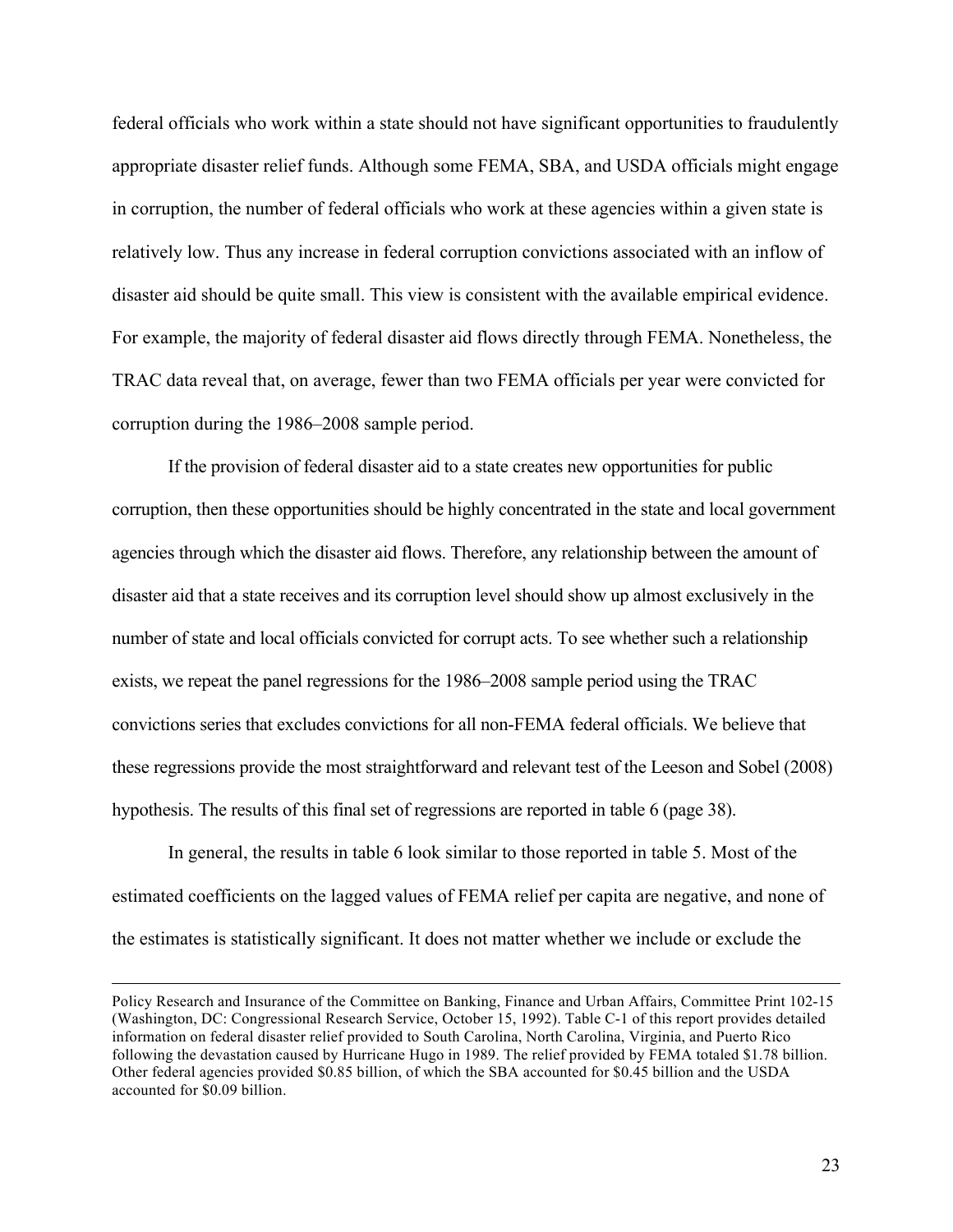controls, or whether we use all 50 states or only 46 states. The panel regressions produce no reliable evidence of a relationship between corruption convictions per capita and the lagged values of FEMA relief per capita. These findings extend and reinforce those obtained using convictions of officials at all levels of government.

We are not claiming, of course, to have definitively established the absence of any relationship between federal disaster aid and corruption. The anecdotal evidence recounted by Leeson and Sobel (2008) paints a vivid picture. We have no doubt that some federal aid is siphoned away by state and local officials through corrupt practices. In our view, however, the relevant empirical question is whether this channel generates an economically meaningful amount of corruption. If we cannot find clear and convincing statistical evidence of a relationship between disaster aid and corruption using more than 20 years of data, then it is natural to question the economic significance of any relationship that may in fact exist.

#### **3.4.** *Evidence from the Hurricane Katrina Relief Effort*

The federal response to the enormous devastation wrought by Hurricane Katrina in 2005 provides additional evidence on the issue of economic significance. Because the scale of the disaster was unprecedented, so was the amount of federal disaster aid provided to the affected states. More than 90 percent of the entire amount of federal disaster aid received by both Louisiana and Mississippi over the 1986–2008 sample period was provided in 2005. Leeson and Sobel (2008) highlight the potential impact of this large influx of federal dollars on the Gulf Coast region in their concluding remarks, noting that "the magnitude of Katrina-related disbursements, coupled with the results of our analysis, suggest a considerable spike in this region's already significant corruption level."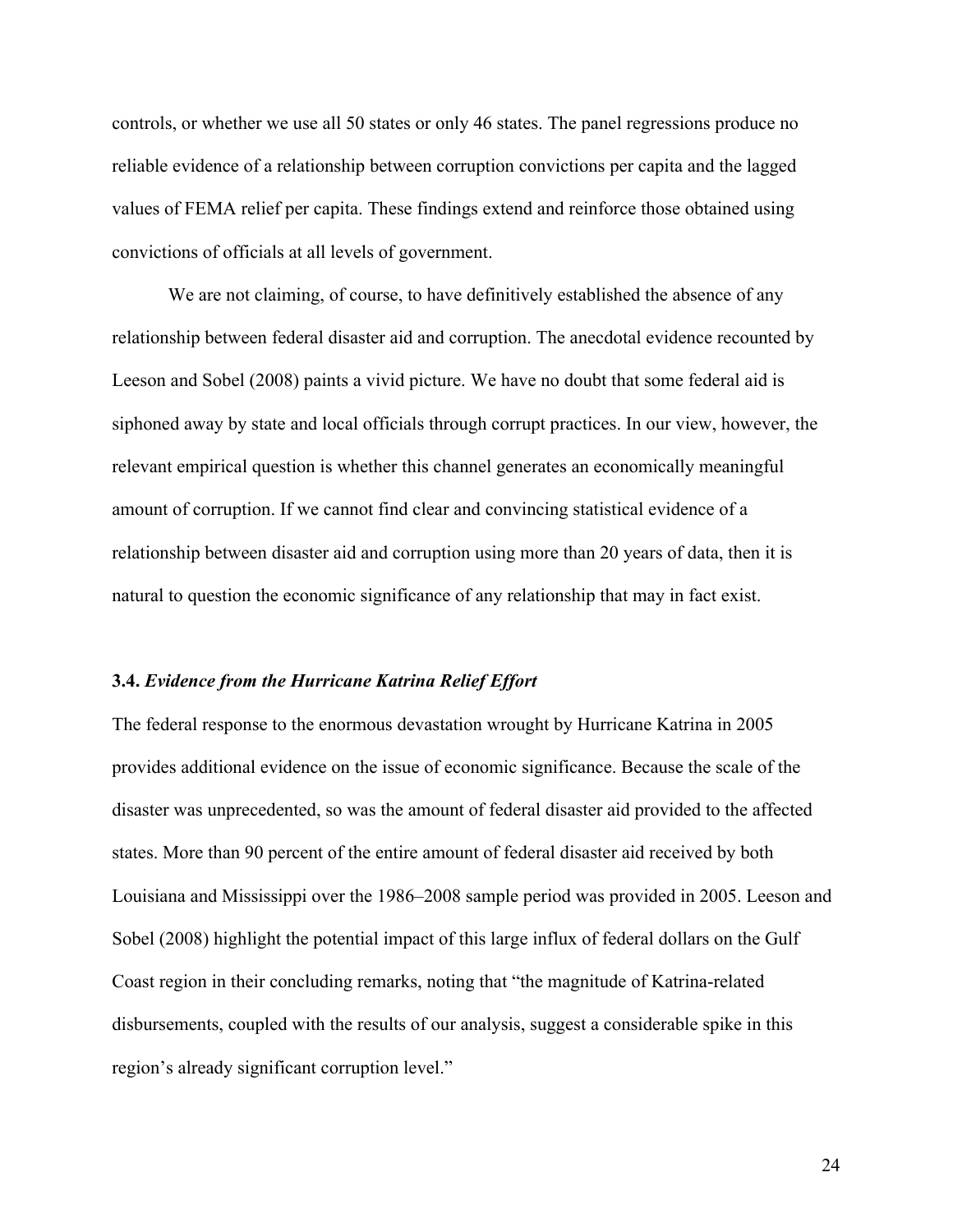<span id="page-24-0"></span>To see whether the data bear out this prediction, we plot both the PIN and the TRAC corruption convictions series for the years 2000–2010 for the five states that received the largest amounts of disaster aid per capita in 2005: Louisiana, Mississippi, Alabama, Florida, and Texas.<sup>14</sup> The results are shown in figure 4 ([page 39\)](#page-38-0). The plot in panel A is for the PIN conviction series. The plot in panel B is for the TRAC conviction series that includes all federal, state, and local officials. Each plot contains a vertical line at 2005 that separates the pre- and post-Katrina periods.

The convictions data are lumpy, so the lines connecting the data points display a good deal of variability through time. Nevertheless, it is apparent from these plots that the predicted spike in corruption never materialized, at least as measured by the convictions data. The average level of convictions for the pre-Katrina years across the five states is similar to that for the post-Katrina years. There is some suggestion of an increase in corruption levels for Louisiana and Alabama using the PIN conviction series, but this looks more like normal variation in the convictions data than a spike.<sup>15</sup> Moreover, there is no clear increase in corruption using the TRAC conviction series. The line for Louisiana is flat (so any increase in panel A seems to be tied to the inclusion of postal crimes in the PIN data), and the line for Mississippi trends downward. Only Alabama shows any indication of a potential increase in corruption. Given the extraordinary amounts of disaster aid provided to the five states in question, we regard the absence of a clear, unambiguous spike in corruption convictions for the

<sup>&</sup>lt;sup>14</sup> Note that we extend these plots beyond the end of the sample period for which we have disaster aid data to allow for the possibility of a time lag between uncovering public corruption related to the federal aid provided in the wake of Katrina and prosecuting the offenders.

<sup>&</sup>lt;sup>15</sup> In the case of Louisiana, for example, the mean and standard deviation of the number of convictions per  $100,000$ residents using the PIN data are 0.64 and 0.30 for the full pre-Katrina part of our sample period (1986–2004). All the post-Katrina data points are within plus or minus two standard deviations of the pre-Katrina mean. In addition, the maximum number of convictions per 100,000 residents for the 1986–2010 period occurs in 1990, not during the post-Katrina period.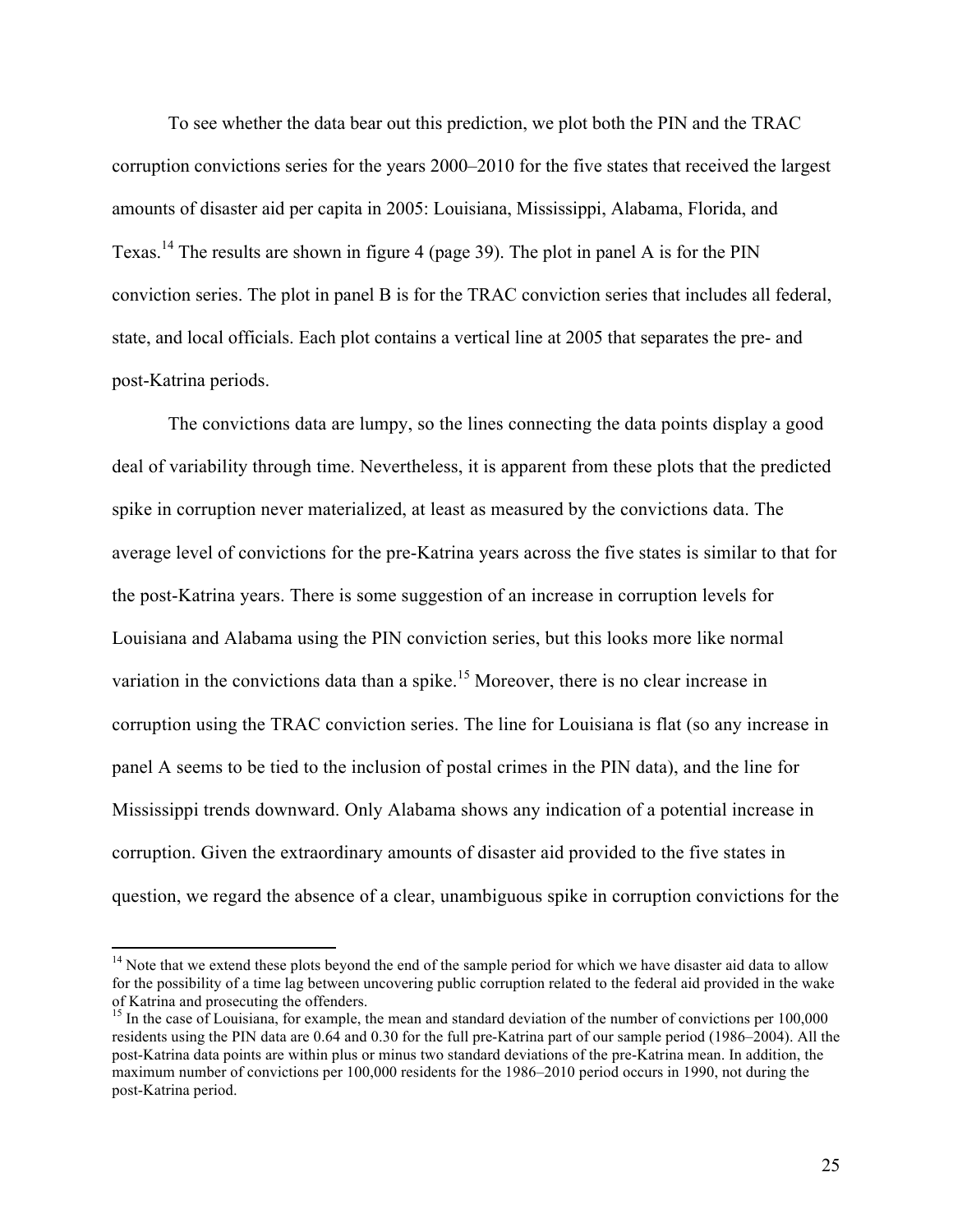<span id="page-25-0"></span>post-Katrina period as telling evidence. In light of this evidence, and that from the regression analysis, it does not seem tenable to argue that federal disaster aid generates an economically meaningful amount of public corruption.

Figure 5 ([page 40\)](#page-39-0) lends additional weight to this viewpoint. It replicates the plots in figure 4 using the TRAC convictions series that excludes convictions for all non-FEMA federal officials. As emphasized in our discussion of the regression analysis, we expect any relationship between the amount of federal disaster aid that a state receives and its corruption level to show up primarily in the number of state and local officials convicted for corrupt acts. Figure 5 reveals that, not only is there no clear spike in the convictions of state and local officials in the post-Katrina period, but the average level of convictions across the five states is actually higher for the pre-Katrina period than for the post-Katrina period. It is very difficult to reconcile this finding with the existence of an economically significant causal relationship between the amount of federal disaster aid provided to a state and the amount of public corruption in the state.

#### **3.5.** *Additional Robustness Checks*

We performed a variety of additional robustness checks on our results. Some examples include dividing the corruption convictions and FEMA aid by the number of government employees in the state instead of the state population, augmenting the convictions of FEMA, state, and local officials with information on state and local convictions culled from media reports, and augmenting the convictions of FEMA, state, and local officials with convictions of SBA and USDA officials. None of these changes had any meaningful impact on our findings.

We also tried using total filings per capita instead of convictions per capita, and using only those convictions in corruption cases for which the lead charge fell under 18 U.S.C. 666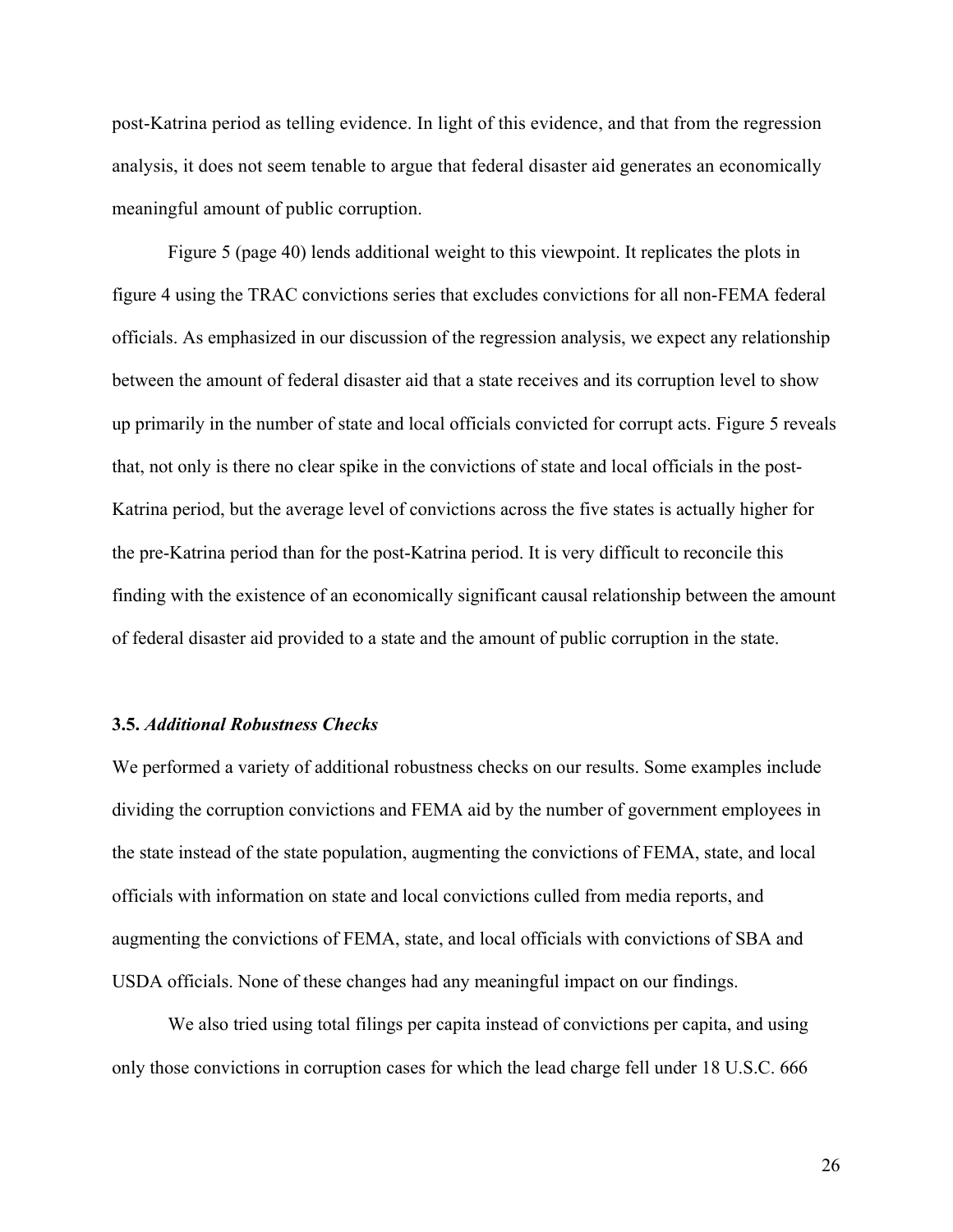"Theft or Bribery in Programs Receiving Federal Funds." Once again, the panel regressions using these variables did not produce statistically significant estimates of the coefficients on the lagged values of FEMA relief per capita.

## **4. Conclusions**

The proposition that bribery, theft, and political payoffs associated with an influx of federal disaster aid are significant contributing factors to the geographic patterns of public corruption in the United States is intriguing. Although this proposition finds substantial support in the analysis of Leeson and Sobel (2008), a closer look at the empirical evidence produces a murkier picture. Evidence of a positive and statistically significant relationship between annual FEMA relief per capita and the annual number of corruption convictions per capita is largely confined to Leeson and Sobel's 1990–1999 sample and may be driven by convictions recorded in the PIN data that are for crimes committed by postal service employees, such as stealing mail. Using an alternative convictions series that considers only the public officials who are most likely to have the opportunity to fraudulently appropriate federal disaster aid, we find no reliable evidence for or against an underlying causal relationship between disaster aid and corruption.

Two key conclusions follow our investigation. First, our findings do not support the view that public corruption could potentially be reduced by revamping the disaster aid process. Although we cannot claim to have definitively established the absence of any relationship between federal disaster aid and corruption, we believe our findings raise doubts about the economic significance of any relationship that exists. Accordingly, policymakers should question whether anticorruption efforts should therefore be directed at other areas in which there is convincing evidence that these efforts can have an effect.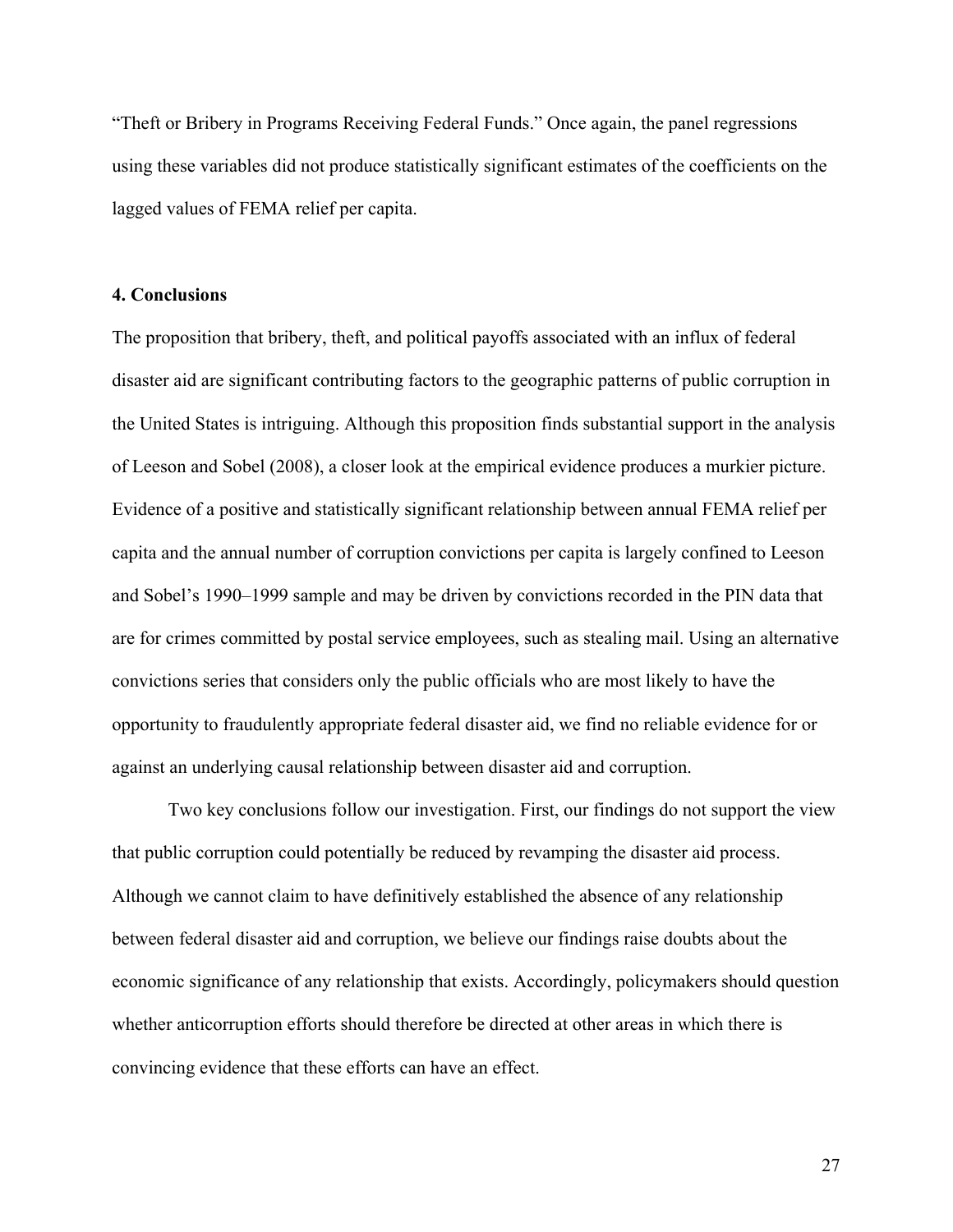Second, our findings raise a range of questions about the PIN data that have been used so extensively in the corruption literature. If the evidence of a relationship between federal disaster aid and corruption for the 1990–1999 sample period is driven by the inclusion of convictions for postal service crimes in the PIN data, then this raises the real possibility that other findings in the literature might be sensitive to the presence of these convictions as well. Future research should place more emphasis on assessing the impact of such data issues.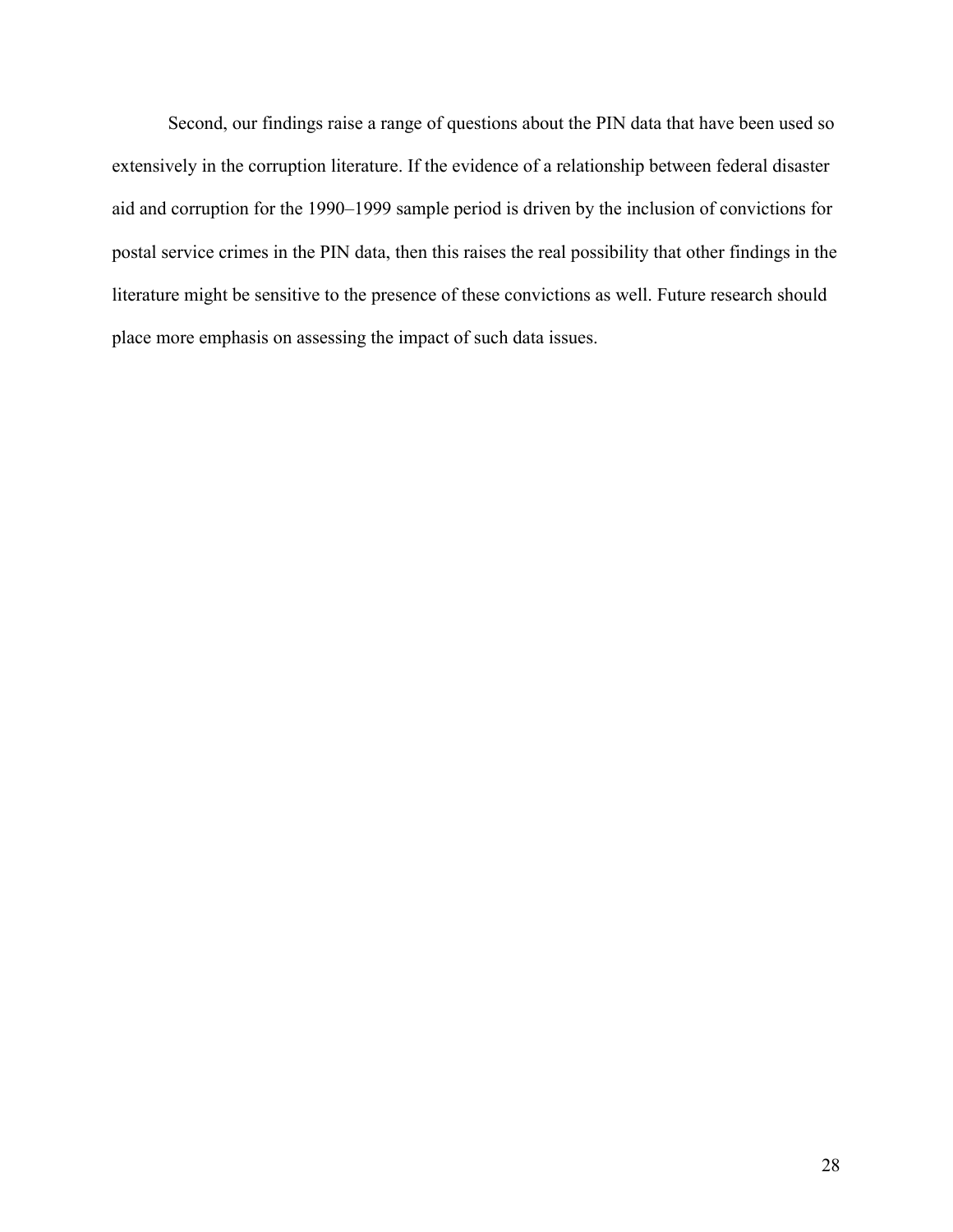## **References**

- Adsera, A., C. Boix, and M. Payne. 2003. "Are You Being Served? Political Accountability and Quality of Government." *Journal of Law, Economics and Organization* 19: 445–90.
- Alt, J. E. and D. D. Lassen. 2008. "Political and Judicial Checks on Corruption: Evidence from American State Governments." *Economics and Politics* 20: 33–61.
- Cordis, A. S. 2009. "Judicial Checks on Corruption in the United States." *Economics of Governance* 10: 375–401.
- Cordis, A. S., and J. Milyo. Forthcoming. "Measuring Public Corruption in the States." Working paper.
- Dincer, O., C. Ellis, and G. Waddell. 2010. "Corruption, Decentralization and Yardstick Competition." *Economics of Governance* 11: 269–94.
- Fisman, R. and R. Gatti. 2002. "Decentralization and Corruption: Evidence from U.S. Federal Transfer Programs." *Public Choice* 113: 25–35.
- Glaeser, E. and R. Saks. 2006. "Corruption in America." *Journal of Public Economics* 90: 1053–72.
- Goel, R. K. and M. A. Nelson. 1998. "Corruption and Government Size: A Disaggregated Analysis." *Public Choice* 97: 107–20.
- Goel, R. K. and M. A. Nelson. 2011. "Measures of Corruption and Determinants of US Corruption." *Economics of Governance* 12: 155–76.
- Johnson, N. D., C. L. LaFountain, and S. Yamarik. 2011. "Corruption Is Bad for Growth (Even in the United States)." *Public Choice* 147: 377–93.
- Leeson, P. and R. Sobel. 2008. "Weathering Corruption." *Journal of Law and Economics* 51: 667–81.
- Long, S. B., L. Roberge, J. T. Lamicela, and M. Murugesan. 2004. "Balancing Data Quality against Time and Money Constraints." In *Proceedings of the 29th Annual SUGI Conference*, SAS Institute.
- Schlesinger, T. and K. J. Meier. 2002. "Variations in Corruption among the American States," in *Political Corruption: Concepts and Contexts*, edited by A. J. Heidenheimer and M. Johnston. New Brunswick: Transaction Publishers.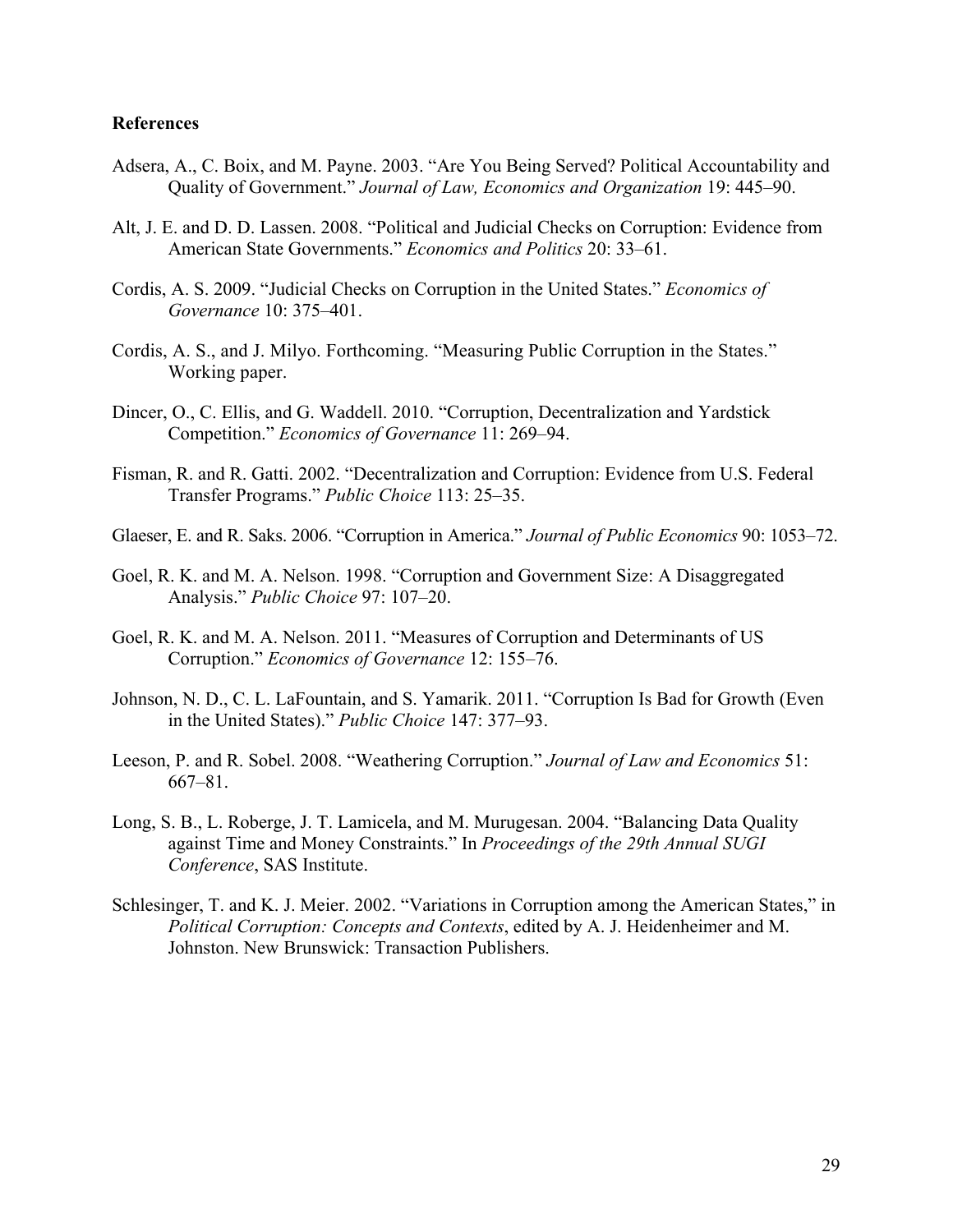# <span id="page-29-0"></span>**[Table 1.](#page-13-0) Descriptive Statistics**

| Variable                             | Mean  | Standard<br>deviation | Minimum | Maximum |
|--------------------------------------|-------|-----------------------|---------|---------|
| PIN DOJ Convictions per Capita       | 0.33  | 0.31                  | 0.00    | 2.55    |
| <b>TRAC Convictions per Capita</b>   | 0.18  | 0.21                  | 0.00    | 2.53    |
| State, Local & FEMA Conv. per Capita | 0.07  | 0.14                  | 0.00    | 1.90    |
| FEMA Relief per Capita               | 0.20  | 2.33                  | 0.00    | 68.09   |
| Population Inverse                   | 0.49  | 0.50                  | 0.03    | 2.20    |
| Log Per Capita Income                | 10.42 | 0.18                  | 9.92    | 10.98   |
| <b>Share Government Employees</b>    | 5.78  | 1.98                  | 3.02    | 14.26   |

Notes: Descriptive statistics are for the 1986–2008 sample ( $N = 1,150$ ). PIN DOJ Convictions per Capita is the number of corruption convictions from the Public Integrity Section of the Department of Justice per 100,000 residents. TRAC Convictions per Capita is the number of corruption convictions of federal, state, and local officials from the Transactional Records Access Clearinghouse (TRAC) database per 100,000 residents. State, Local & FEMA Conv. per Capita is the number of corruption convictions of state, local, and FEMA officials from the TRAC database per 100,000 residents. FEMA Relief per Capita represents hundreds of constant 2010 dollars of Federal Emergency Management Agency relief per capita. Population Inverse is one divided by population (in millions). Log Per Capita Income is the log of real per capita income. Share Government Employees is the percentage of the state workforce employed by the federal and state governments. FEMA data are from the Public Entity Risk Institute. Population and income data are from the US Census. Government employment data are from the Bureau of Labor Statistics.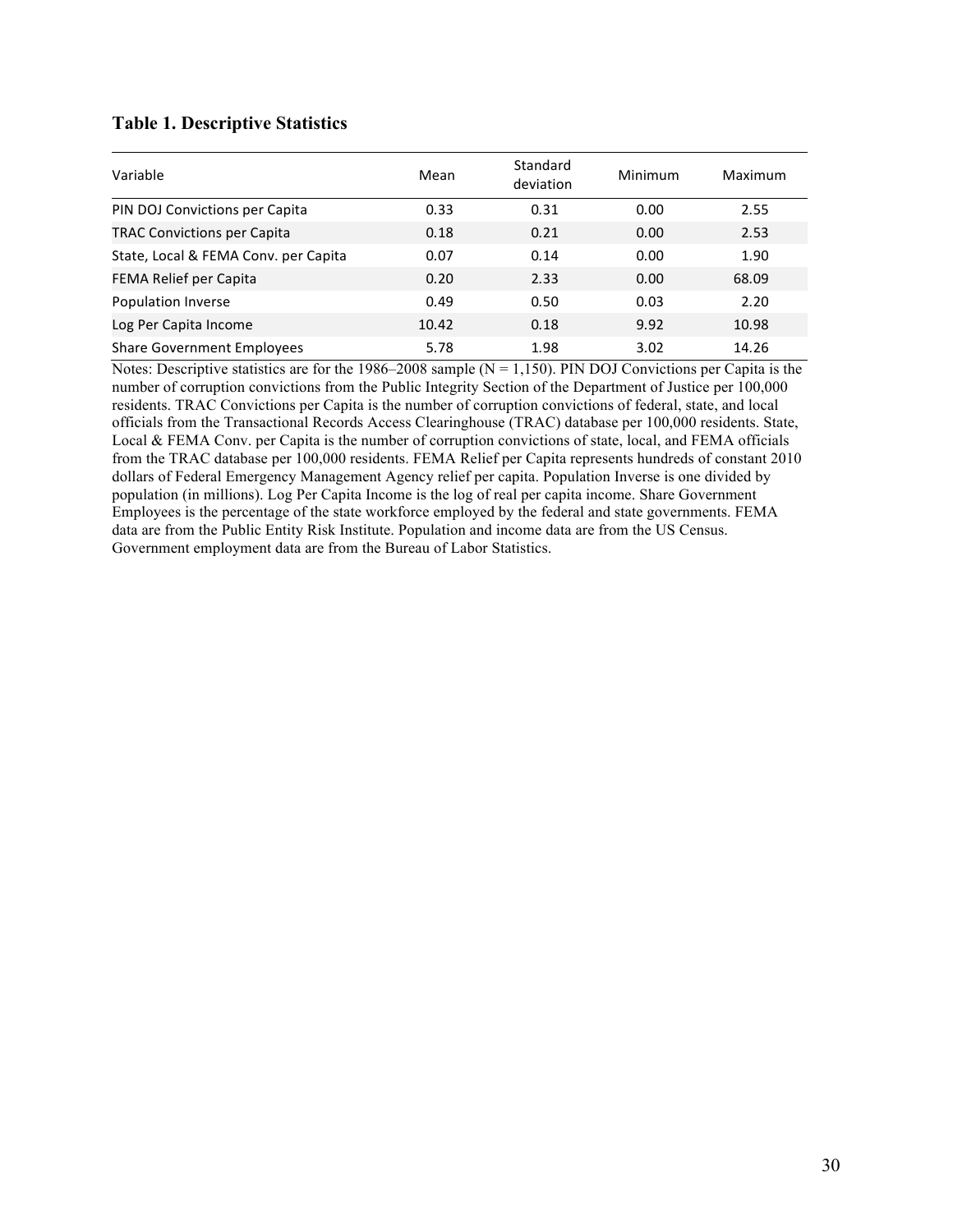<span id="page-30-0"></span>



Panel A: PIN DOJ Convictions



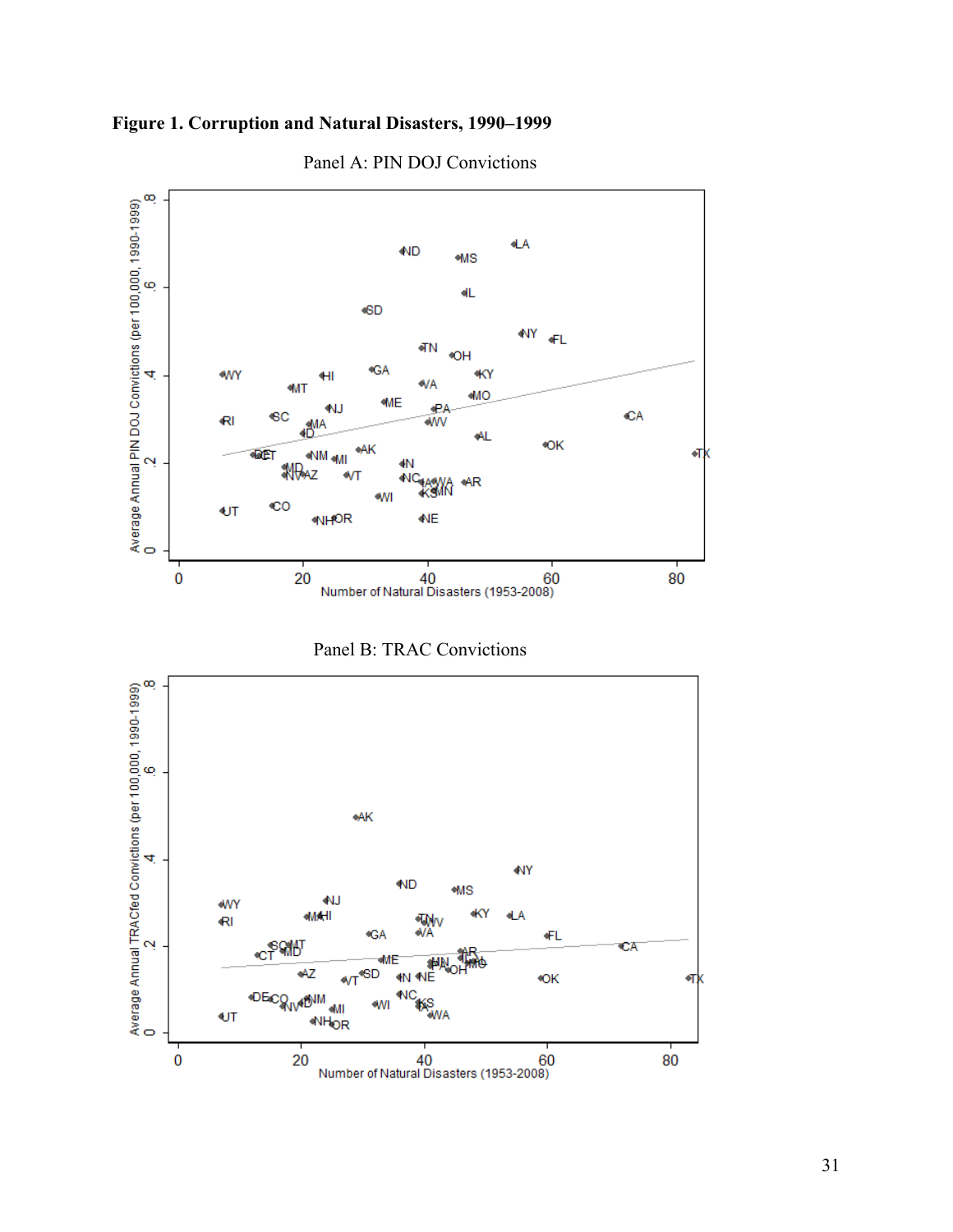<span id="page-31-0"></span>

|                                                  |            | All states           |                   |                                             | Excluding LA, MS, ND, IL        |                                                                                                                            |                       | Excluding LA, MS, ND, SD                                          |                                                                                                                                               |                       | Excluding LA, MS, ND               |                                                                                            |
|--------------------------------------------------|------------|----------------------|-------------------|---------------------------------------------|---------------------------------|----------------------------------------------------------------------------------------------------------------------------|-----------------------|-------------------------------------------------------------------|-----------------------------------------------------------------------------------------------------------------------------------------------|-----------------------|------------------------------------|--------------------------------------------------------------------------------------------|
|                                                  | Ξ          | $\widetilde{\omega}$ | $\widetilde{\Xi}$ | $\widehat{a}$                               | $\widetilde{5}$                 | $\widehat{e}$                                                                                                              | ε                     | $\circledR$                                                       | ම                                                                                                                                             | (10)                  | (11)                               | <u>์(12</u>                                                                                |
| A. No controls                                   |            |                      |                   |                                             |                                 |                                                                                                                            |                       |                                                                   |                                                                                                                                               |                       |                                    |                                                                                            |
|                                                  | $0.045**$  | 0.035                | 0.026             |                                             |                                 |                                                                                                                            |                       |                                                                   |                                                                                                                                               |                       |                                    | $0.067*$                                                                                   |
| FEMA, $t-1$                                      | (0.014)    | (0.018)              | (0.022)           | $0.060*$<br>(0.026)                         | $0.065*$<br>(0.024)<br>0.071**  | $0.068*$<br>$(0.026)$<br>$0.078**$<br>$0.025)$<br>$(0.025)$<br>$0.065$<br>$(0.032)$                                        | $0.042$<br>$(0.022)$  | $0.052$ *<br>(0.023)<br>0.077**                                   | $\begin{array}{l} 0.057^{*} \\ (0.025) \\ (0.024^{**} \\ (0.084^{**} \\ (0.024) \\ (0.053) \\ (0.0148) \\ (0.029) \\ (0.0148) \\ \end{array}$ | $0.059*$<br>$(0.026)$ | $0.064*$<br>$(0.024)$<br>$0.072**$ | $(0.026)$<br>0.078**<br>(0.025)<br>0.064                                                   |
| FEMA, t-2                                        |            | $-0.039$             | $-0.048$          |                                             |                                 |                                                                                                                            |                       |                                                                   |                                                                                                                                               |                       |                                    |                                                                                            |
|                                                  |            | (0.046)              | (0.050)           |                                             | (0.023)                         |                                                                                                                            |                       | (0.022)                                                           |                                                                                                                                               |                       | (0.023)                            |                                                                                            |
|                                                  |            |                      | 0.014             |                                             |                                 |                                                                                                                            |                       |                                                                   |                                                                                                                                               |                       |                                    |                                                                                            |
| FEMA, $t-3$                                      |            |                      | (0.034)           |                                             |                                 |                                                                                                                            |                       |                                                                   |                                                                                                                                               |                       |                                    | (0.032)                                                                                    |
| ີ≪                                               | 0.42       | 0.47                 | 0.50              | 0.35                                        | 0.40                            |                                                                                                                            | 0.39                  | 0.45                                                              |                                                                                                                                               | 0.38                  | 0.44                               | 0.46                                                                                       |
| z                                                | 450        | 400                  | 350               | 414                                         | 368                             | 322                                                                                                                        | 414                   | 368                                                               | 322                                                                                                                                           | 423                   | 376                                | 329                                                                                        |
| <b>B.</b> With controls                          |            |                      |                   |                                             |                                 |                                                                                                                            |                       |                                                                   |                                                                                                                                               |                       |                                    |                                                                                            |
|                                                  | $0.051***$ | $0.043*$             | 0.031             | $0.069*$                                    |                                 |                                                                                                                            |                       |                                                                   |                                                                                                                                               |                       |                                    | $0.078*$                                                                                   |
| FEMA, $t-1$                                      | (0.014)    | (0.020)              | (0.024)           | (0.027)                                     | $0.078**$<br>(0.028)<br>0.077** | $\begin{array}{c} 0.080^{*} \\ (0.032) \\ 0.084^{*} \\ (0.034) \\ (0.032) \\ (0.037) \\ (0.037) \\ (0.037) \\ \end{array}$ | $0.052*$<br>$(0.023)$ | $\begin{array}{c} 0.065^{*} \\ (0.026) \\ 0.083^{**} \end{array}$ | $\begin{array}{c} 0.067* \\ 0.031) \\ 0.090* \\ 0.0900 \\ 0.030) \\ 0.060 \\ 0.060 \\ \end{array}$                                            | $0.067*$<br>$(0.027)$ | $0.077**$<br>(0.028)<br>0.077**    | $\begin{array}{c} (0.032) \\ 0.084^* \\ 0.032) \\ (0.032) \\ 0.071 \\ (0.037) \end{array}$ |
| FEMA, t-2                                        |            | $-0.035$             | $-0.044$          |                                             |                                 |                                                                                                                            |                       |                                                                   |                                                                                                                                               |                       |                                    |                                                                                            |
|                                                  |            | (0.047)              | (0.050)           |                                             | (0.028)                         |                                                                                                                            |                       | (0.027)                                                           |                                                                                                                                               |                       | (0.029)                            |                                                                                            |
| FEMA, t-3                                        |            |                      | 0.020             |                                             |                                 |                                                                                                                            |                       |                                                                   |                                                                                                                                               |                       |                                    |                                                                                            |
|                                                  |            |                      | (0.034)           |                                             |                                 |                                                                                                                            |                       |                                                                   |                                                                                                                                               |                       |                                    |                                                                                            |
| າໃ                                               | 0.43       | 0.48                 | 0.50              | 0.37                                        | 0.42                            |                                                                                                                            | 0.41                  | 0.47                                                              | 0.48                                                                                                                                          | 0.39                  | 0.45                               | 0.47                                                                                       |
| z                                                | 450        | 400                  | 350               | 414                                         | 368                             | 322                                                                                                                        | 414                   | 368                                                               | 322                                                                                                                                           | 423                   | 376                                | 329                                                                                        |
| and ** denote estimated statistical significance |            |                      |                   | at the 5 and 1 percent levels, respectively |                                 |                                                                                                                            |                       |                                                                   |                                                                                                                                               |                       |                                    |                                                                                            |

Table 2. Corruption and FEMA Relief, PIN DOJ Convictions per 100,000 Residents, 1990-1999 **[Table 2.](#page-15-0) Corruption and FEMA Relief, PIN DOJ Convictions per 100,000 Residents, 1990–1999**

and 6 exclude Louisiana, Mississippi, North Dakota, and Illinois. Columns 7, 8, and 9 exclude Louisiana, Mississippi, North Dakota, and South Dakota. Columns and 6 exclude Louisiana, Mississippi, North Dakota, and Illinois. Columns 7, 8, and 9 exclude Louisiana, Mississippi, North Dakota, and South Dakota. Columns Notes: Both panels present the results of OLS regressions with state and year-fixed effects. Standard errors, in parentheses, are clustered by state. Columns 4, 5, 10, 11, and 12 exclude Louisiana, Mississippi, and North Dakota. PIN DOJ Convictions per 100,000 Residents is the number of corruption convictions from the 10, 11, and 12 exclude Louisiana, Mississippi, and North Dakota. PIN DOJ Convictions per 100,000 Residents is the number of corruption convictions from the Notes: Both panels present the results of OLS regressions with state and year-fixed effects. Standard errors, in parentheses, are clustered by state. Columns 4, 5, variables for one, two, and three years. Panel B includes the following controls: the population inverse, the log of income per capita, and the percentage of the variables for one, two, and three years. Panel B includes the following controls: the population inverse, the log of income per capita, and the percentage of the Public Integrity Section of the Department of Justice per 100,000 residents. FEMA,  $t-1$ ; FEMA,  $t-2$ ; and FEMA,  $t-3$  are lagged FEMA relief per capita Public Integrity Section of the Department of Justice per 100,000 residents. FEMA, *t*−1; FEMA, *t*−2; and FEMA, *t*−3 are lagged FEMA relief per capita workforce employed by the federal and state governments. workforce employed by the federal and state governments.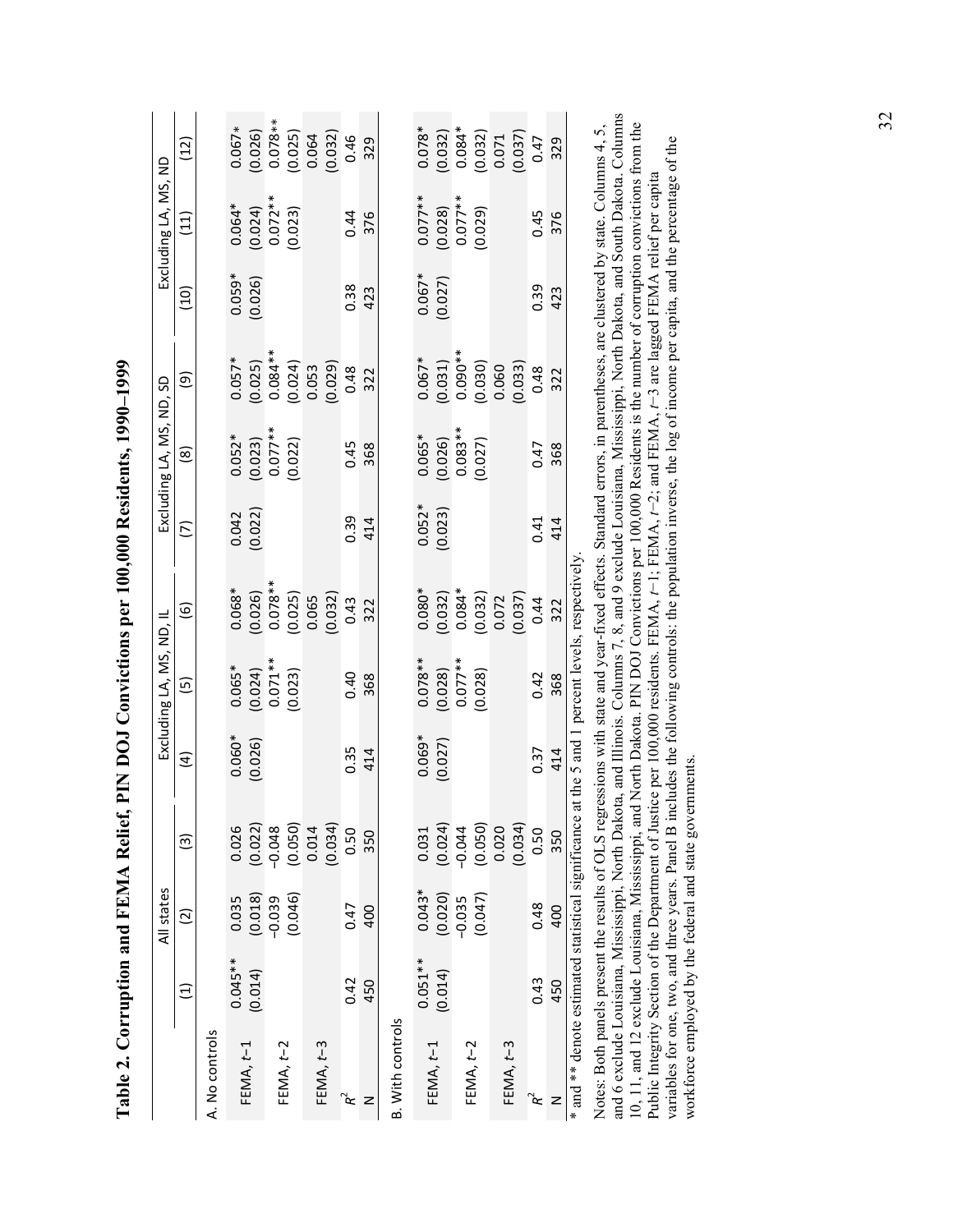<span id="page-32-0"></span>

|                                                       |          | All states           |          |                     | Excluding LA, MS, ND, IL                                         |                                                                       |                     | Excluding LA, MS, ND, SD                     |                                                                                      |                     | Excluding LA, MS, ND                                          |                                                                                                |
|-------------------------------------------------------|----------|----------------------|----------|---------------------|------------------------------------------------------------------|-----------------------------------------------------------------------|---------------------|----------------------------------------------|--------------------------------------------------------------------------------------|---------------------|---------------------------------------------------------------|------------------------------------------------------------------------------------------------|
|                                                       | Ξ        | $\widetilde{\omega}$ | ම        | $\widehat{a}$       | $\overline{5}$                                                   | $\widehat{\mathbf{e}}$                                                | ε                   | $\circledast$                                | ම                                                                                    | (10)                | (11)                                                          | $(12)$                                                                                         |
| A. No controls                                        |          |                      |          |                     |                                                                  |                                                                       |                     |                                              |                                                                                      |                     |                                                               |                                                                                                |
| FEMA, $t-1$                                           | $-0.012$ | $-0.013$             | $-0.015$ |                     |                                                                  | $-0.038$                                                              | $-0.040$            |                                              |                                                                                      |                     |                                                               | 0.038                                                                                          |
|                                                       | (0.017)  | (0.013)              | (0.013)  | $-0.045$<br>(0.028) | $\begin{array}{c} -0.036 \ (0.023) \ 0.071 \ 0.054) \end{array}$ |                                                                       | (0.030)             | $-0.034$<br>(0.024)<br>0.069<br>(0.057)      |                                                                                      | $-0.046$<br>(0.028) | $-0.036$<br>$(0.022)$<br>$0.070$<br>$(0.054)$                 |                                                                                                |
| FEMA, t-2                                             |          | 0.009                | 0.007    |                     |                                                                  |                                                                       |                     |                                              |                                                                                      |                     |                                                               |                                                                                                |
|                                                       |          | (0.032)              | (0.033)  |                     |                                                                  |                                                                       |                     |                                              |                                                                                      |                     |                                                               |                                                                                                |
|                                                       |          |                      | $-0.006$ |                     |                                                                  |                                                                       |                     |                                              |                                                                                      |                     |                                                               |                                                                                                |
| FEMA, $t-3$                                           |          |                      | (0.022)  |                     |                                                                  | $(0.022)$<br>$0.070$<br>$(0.058)$<br>$0.008$<br>$0.021)$<br>$0.37$    |                     |                                              | $-0.034$<br>$(0.024)$<br>$0.072$<br>$(0.061)$<br>$(0.012)$<br>$(0.020)$<br>$(0.020)$ |                     |                                                               | $\begin{array}{c} (0.022) \ 0.070 \ (0.058) \ 0.010 \ (0.012) \ (0.022) \ (0.037) \end{array}$ |
| $\mathbf{R}^2$                                        | 0.31     | 0.35                 | 0.35     | 0.31                | 0.37                                                             |                                                                       | 0.32                | 0.38                                         |                                                                                      | 0.31                | 0.36                                                          |                                                                                                |
| z                                                     | 450      | 400                  | 350      | 414                 | 368                                                              | 322                                                                   | 414                 | 368                                          | 322                                                                                  | 423                 | 376                                                           | 329                                                                                            |
| <b>B.</b> With controls                               |          |                      |          |                     |                                                                  |                                                                       |                     |                                              |                                                                                      |                     |                                                               |                                                                                                |
|                                                       | $-0.010$ | $-0.013$             | $-0.015$ | $-0.045$            |                                                                  |                                                                       |                     |                                              | $-0.037$                                                                             |                     |                                                               |                                                                                                |
| FEMA, $t-1$                                           | (0.017)  | (0.015)              | (0.017)  | (0.030)             | $\begin{array}{c} -0.041 \ (0.026) \ 0.067 \ 0.051) \end{array}$ |                                                                       | $-0.039$<br>(0.031) | $-0.038$<br>$(0.027)$<br>$0.067$<br>$0.054)$ |                                                                                      | $-0.045$<br>(0.029) | $\begin{array}{c} -0.041\ 0.025) \ 0.067\ 0.051) \end{array}$ |                                                                                                |
| FEMA, $t-2$                                           |          | 0.010                | 0.008    |                     |                                                                  |                                                                       |                     |                                              |                                                                                      |                     |                                                               |                                                                                                |
|                                                       |          | (0.030)              | (0.031)  |                     |                                                                  |                                                                       |                     |                                              |                                                                                      |                     |                                                               |                                                                                                |
| FEMA, t-3                                             |          |                      | $-0.006$ |                     |                                                                  | $-0.044$<br>$(0.031)$<br>$0.066$<br>$(0.053)$<br>$0.005$<br>$(0.018)$ |                     |                                              | $(0.033)$<br>$0.069$<br>$(0.056)$<br>$0.011$<br>$(0.017)$<br>$(0.017)$               |                     |                                                               | $-0.043$<br>$(0.031)$<br>$0.067$<br>$(0.054)$<br>$0.007$<br>$(0.019)$<br>$0.37$                |
|                                                       |          |                      | (0.019)  |                     |                                                                  |                                                                       |                     |                                              |                                                                                      |                     |                                                               |                                                                                                |
| $\mathbf{R}^2$                                        | 0.31     | 0.36                 | 0.35     | 0.31                | 0.38                                                             | 0.37                                                                  | 0.32                | 0.39                                         |                                                                                      | 0.31                | 0.37                                                          |                                                                                                |
|                                                       | 450      | 400                  | 350      | 414                 | 368                                                              | 322                                                                   | 414                 | 368                                          | 322                                                                                  | 423                 | 376                                                           | 329                                                                                            |
| and ** denote estimated statistical significance<br>¥ |          |                      |          | at the 5 and        |                                                                  | 1 percent levels, respectively                                        |                     |                                              |                                                                                      |                     |                                                               |                                                                                                |

Table 3. Corruption and FEMA Relief. TRAC Convictions per 100.000 Residents, 1990–1999 **[Table 3.](#page-17-0) Corruption and FEMA Relief, TRAC Convictions per 100,000 Residents, 1990–1999** Notes: Both panels present the results of OLS regressions with state and year fixed effects. Standard errors, in parentheses, are clustered by state. Columns 4, 5, t-3 are lagged FEMA relief per capita variables for one, two, and three years. Panel B includes the following controls: the population inverse, the log of income *t*−3 are lagged FEMA relief per capita variables for one, two, and three years. Panel B includes the following controls: the population inverse, the log of income Notes: Both panels present the results of OLS regressions with state and year fixed effects. Standard errors, in parentheses, are clustered by state. Columns 4, 5, of federal, state, and local officials from the Transactional Records Access Clearinghouse database per 100,000 residents. FEMA,  $t$ -1; FEMA,  $t$ -2; and FEMA, of federal, state, and local officials from the Transactional Records Access Clearinghouse database per 100,000 residents. FEMA, *t*−1; FEMA, *t*−2; and FEMA, Columns 10, 11, and 12 exclude Louisiana, Mississippi, and North Dakota. TRAC Convictions per 100,000 Residents is the number of corruption convictions Columns 10, 11, and 12 exclude Louisiana, Mississippi, and North Dakota. TRAC Convictions per 100,000 Residents is the number of corruption convictions and 6 exclude Louisiana, Mississippi, North Dakota, and Illinois. Columns 7, 8, and 9 exclude Louisiana, Mississippi, North Dakota, and South Dakota. and 6 exclude Louisiana, Mississippi, North Dakota, and Illinois. Columns 7, 8, and 9 exclude Louisiana, Mississippi, North Dakota, and South Dakota. per capita, and the percentage of the workforce employed by the federal and state governments. per capita, and the percentage of the workforce employed by the federal and state governments.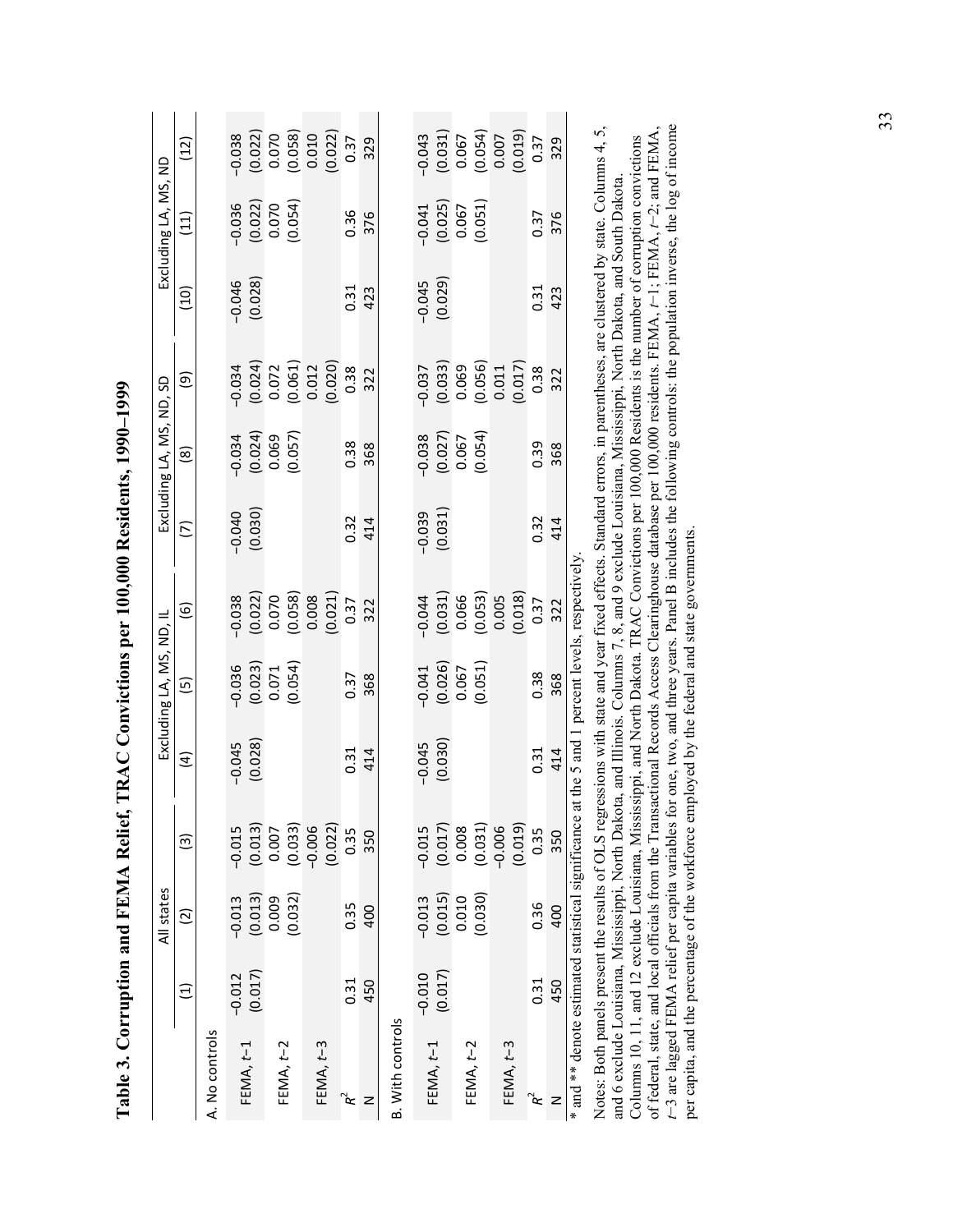<span id="page-33-0"></span>



Panel A: All States

Panel B: Excluding ND, MS, LA

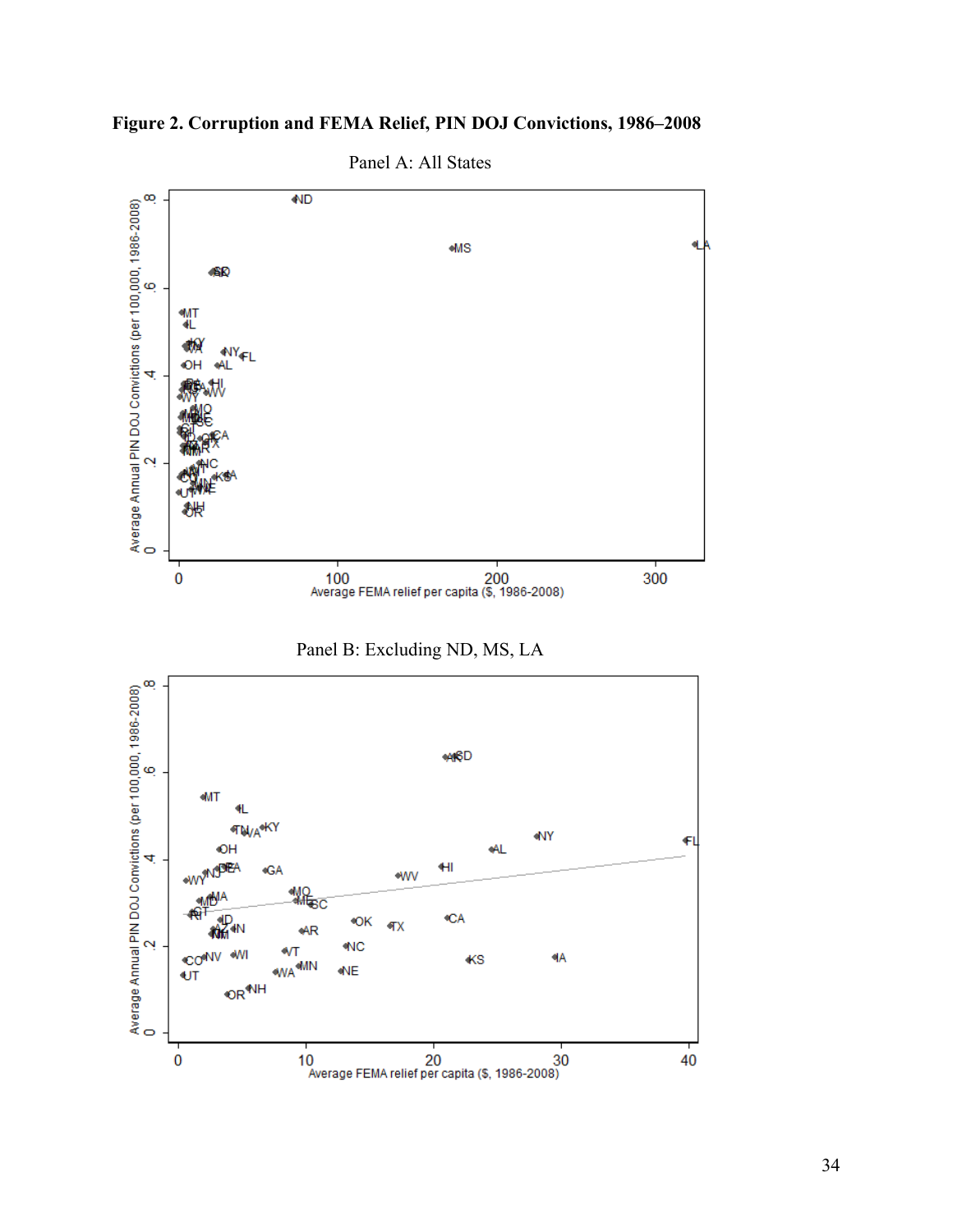

<span id="page-34-0"></span>**[Figure 3.](#page-19-0) Corruption and FEMA Relief, TRAC Convictions, 1986–2008**



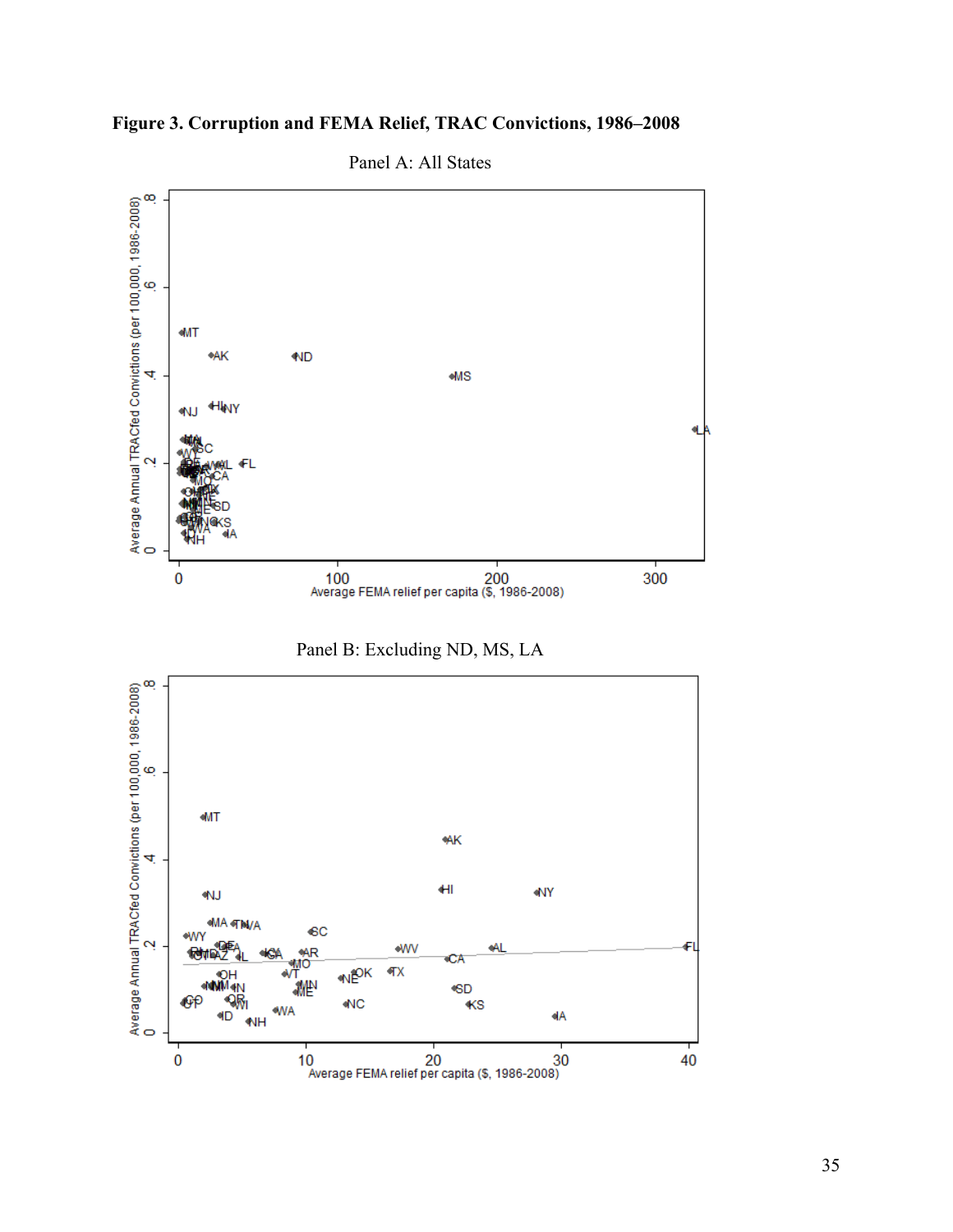<span id="page-35-0"></span>

| Table 4. Corruption and FEMA Relief,                |         |                      |          |                                          |                          |                                                                                | PIN DOJ Convictions per 100,000 Residents, 1986-2008 |                                                          |                                                                                              |                   |                                                          |                                              |
|-----------------------------------------------------|---------|----------------------|----------|------------------------------------------|--------------------------|--------------------------------------------------------------------------------|------------------------------------------------------|----------------------------------------------------------|----------------------------------------------------------------------------------------------|-------------------|----------------------------------------------------------|----------------------------------------------|
|                                                     |         | All states           |          |                                          | Excluding LA, MS, ND, IL |                                                                                |                                                      | Excluding LA, MS, ND, SD                                 |                                                                                              |                   | Excluding LA, MS, ND                                     |                                              |
|                                                     | Ξ       | $\widetilde{\omega}$ | ତ୍ର      | $\widehat{a}$                            | $\overline{5}$           | $\widehat{e}$                                                                  | Σ                                                    | $\circledast$                                            | ම                                                                                            | $\left(10\right)$ | $\left(11\right)$                                        | <u>(12)</u>                                  |
| A. No controls                                      |         |                      |          |                                          |                          |                                                                                |                                                      |                                                          |                                                                                              |                   |                                                          |                                              |
|                                                     | 0.003   | 0.003                | 0.003    | 0.024                                    | 0.023                    |                                                                                |                                                      |                                                          |                                                                                              |                   |                                                          | 0.026                                        |
| FEMA, $t-1$                                         | (0.005) | (0.005)              | (0.005)  | (0.025)                                  | $(0.024)$<br>$0.023$     | $\begin{array}{c} 0.024 \ 0.025) \ 0.021 \ 0.032) \ 0.032 \ 0.025 \end{array}$ | $0.020$<br>$(0.025)$                                 | $\begin{array}{c} 0.019 \\ (0.024) \\ 0.030 \end{array}$ | $\begin{array}{c} 0.021 \\ 0.025) \\ 0.029 \\ 0.032) \\ 0.030 \\ 0.030 \end{array}$          | (0.025)           | $\begin{array}{c} 0.024 \\ (0.024) \\ 0.025 \end{array}$ | (0.025)                                      |
|                                                     |         | $0.003*$             | $0.004*$ |                                          |                          |                                                                                |                                                      |                                                          |                                                                                              |                   |                                                          | 0.023                                        |
| FEMA, $t-2$                                         |         | (0.001)              | (0.001)  |                                          | (0.033)                  |                                                                                |                                                      | (0.034)                                                  |                                                                                              |                   | (0.033)                                                  |                                              |
|                                                     |         |                      | 0.001    |                                          |                          |                                                                                |                                                      |                                                          |                                                                                              |                   |                                                          |                                              |
| FEMA, t-3                                           |         |                      | (0.002)  |                                          |                          | (0.021)                                                                        |                                                      |                                                          | (0.022)                                                                                      |                   |                                                          | $(0.032)$<br>$0.027$<br>$(0.021)$            |
| ີ≪                                                  | 0.33    | 0.33                 | 0.33     | 0.28                                     | 0.28                     | 0.28                                                                           | 0.28                                                 | 0.28                                                     | 0.28                                                                                         | 0.29              | 0.29                                                     | 0.29                                         |
| z                                                   | 1,150   | 1,150                | 1,150    | 1,058                                    | 1,058                    | 1,058                                                                          | 1,058                                                | 1,058                                                    | 1,058                                                                                        | 1,081             | 1,081                                                    | 1,081                                        |
| <b>B. With controls</b>                             |         |                      |          |                                          |                          |                                                                                |                                                      |                                                          |                                                                                              |                   |                                                          |                                              |
|                                                     | 0.003   | 0.003                | 0.003    | 0.027                                    | 0.026                    | 0.028                                                                          | 0.023                                                |                                                          |                                                                                              | 0.029             | 0.028                                                    | 0.029                                        |
| $FEMA, t-1$                                         | (0.005) | (0.005)              | (0.005)  | (0.026)                                  | $(0.025)$<br>$0.024$     | $(0.025)$<br>$0.023$<br>$(0.032)$<br>$0.027$<br>$(0.021)$                      | (0.025)                                              | $\begin{array}{c} 0.022 \\ (0.024) \\ 0.031 \end{array}$ | $\begin{array}{c} 0.024 \\ 0.025) \\ 0.030 \\ 0.033 \\ 0.031 \\ 0.031 \\ 0.022) \end{array}$ | (0.026)           | $(0.025)$<br>$0.026$<br>$(0.033)$                        | $(0.025)$<br>$0.025$<br>$(0.032)$<br>$0.028$ |
|                                                     |         | $0.004*$             | $0.004*$ |                                          |                          |                                                                                |                                                      |                                                          |                                                                                              |                   |                                                          |                                              |
| FEMA, $t-2$                                         |         | (0.002)              | (0.002)  |                                          | (0.033)                  |                                                                                |                                                      | (0.034)                                                  |                                                                                              |                   |                                                          |                                              |
| FEMA, $t-3$                                         |         |                      | 0.001    |                                          |                          |                                                                                |                                                      |                                                          |                                                                                              |                   |                                                          |                                              |
|                                                     |         |                      | (0.002)  |                                          |                          |                                                                                |                                                      |                                                          |                                                                                              |                   |                                                          | (0.021)                                      |
| $\approx$                                           | 0.33    | 0.33                 | 0.33     | 0.29                                     | 0.29                     | 0.29                                                                           | 0.29                                                 | 0.29                                                     | 0.29                                                                                         | 0.29              | 0.29                                                     | 0.30                                         |
| Z                                                   | 1,150   | 1.150                | 1.150    | 1.058                                    | 1,058                    | 1,058                                                                          | 1,058                                                | 1,058                                                    | 1,058                                                                                        | 1,081             | 1,081                                                    | 1,081                                        |
| and ** denote estimated statistical significance at |         |                      |          | the 5 and 1 percent levels, respectively |                          |                                                                                |                                                      |                                                          |                                                                                              |                   |                                                          |                                              |

| I                                             |
|-----------------------------------------------|
| じょう                                           |
|                                               |
|                                               |
|                                               |
| $\bf{A}\bf{A}\bf{A}\bf{A}\bf{A}$              |
| Ï                                             |
| ĺ                                             |
|                                               |
|                                               |
|                                               |
|                                               |
|                                               |
| l                                             |
| <b>CHCCHILE CHILE</b><br>l                    |
| l                                             |
| ;<br>;<br>l                                   |
| Ì                                             |
| $\overline{\phantom{a}}$<br>Ē<br>$\mathbf{I}$ |

and 6 exclude Louisiana, Mississippi, North Dakota, and Illinois. Columns 7, 8, and 9 exclude Louisiana, Mississippi, North Dakota, and South Dakota. Columns and 6 exclude Louisiana, Mississippi, North Dakota, and Illinois. Columns 7, 8, and 9 exclude Louisiana, Mississippi, North Dakota, and South Dakota. Columns 10, 11, and 12 exclude Louisiana, Mississippi, and North Dakota. PIN DOJ Convictions per 100,000 Residents is the number of corruption convictions from the 10, 11, and 12 exclude Louisiana, Mississippi, and North Dakota. PIN DOJ Convictions per 100,000 Residents is the number of corruption convictions from the Notes: Both panels present the results of OLS regressions with state and year fixed effects. Standard errors, in parentheses, are clustered by state. Columns 4, 5, Notes: Both panels present the results of OLS regressions with state and year fixed effects. Standard errors, in parentheses, are clustered by state. Columns 4, 5, variables for one, two, and three years. Panel B includes the following controls: the population inverse, the log of income per capita, and the percentage of the variables for one, two, and three years. Panel B includes the following controls: the population inverse, the log of income per capita, and the percentage of the Public Integrity Section of the Department of Justice per 100,000 residents. FEMA,  $t-1$ ; FEMA,  $t-2$ ; and FEMA,  $t-3$  are lagged FEMA relief per capita Public Integrity Section of the Department of Justice per 100,000 residents. FEMA, *t*−1; FEMA, *t*−2; and FEMA, *t*−3 are lagged FEMA relief per capita workforce employed by the federal and state governments. workforce employed by the federal and state governments.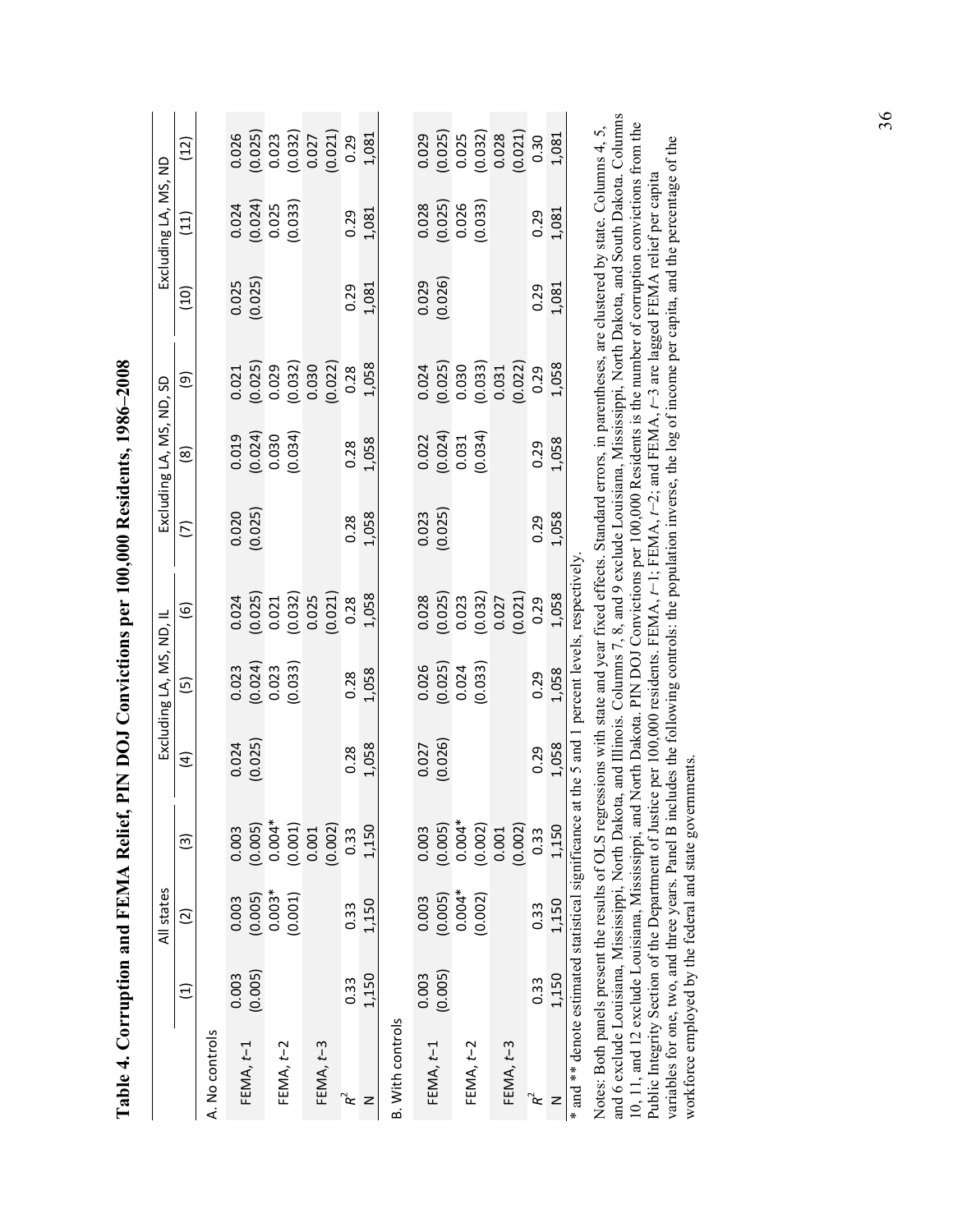<span id="page-36-0"></span>

|                                                     |          | All states           |          |                                          | Excluding LA, MS, ND, IL           |                                                                                                                                                                                            |                     | Excluding LA, MS, ND, SD                                           |                                                                           |                     | Excluding LA, MS, ND                                               |                                                                                                    |
|-----------------------------------------------------|----------|----------------------|----------|------------------------------------------|------------------------------------|--------------------------------------------------------------------------------------------------------------------------------------------------------------------------------------------|---------------------|--------------------------------------------------------------------|---------------------------------------------------------------------------|---------------------|--------------------------------------------------------------------|----------------------------------------------------------------------------------------------------|
|                                                     | Ξ        | $\widetilde{\omega}$ | ତ୍ର      | $\widehat{a}$                            | $\widehat{\mathbf{e}}$             | $\widehat{\mathbf{e}}$                                                                                                                                                                     | ε                   | $\circledR$                                                        | ම                                                                         | $\left(10\right)$   | $\left(11\right)$                                                  | (12)                                                                                               |
| A. No controls                                      |          |                      |          |                                          |                                    |                                                                                                                                                                                            |                     |                                                                    |                                                                           |                     |                                                                    |                                                                                                    |
|                                                     | $-0.000$ | $-0.000$             | $-0.000$ | $-0.016$                                 |                                    |                                                                                                                                                                                            |                     |                                                                    | $-0.016$                                                                  | $-0.016$            |                                                                    | $-0.017$                                                                                           |
| FEMA, $t-1$                                         | (0.003)  | (0.003)              | (0.003)  | (0.012)                                  | $\frac{-0.017}{(0.012)}$<br>0.012) | $\begin{bmatrix} -0.017 \ 0.012 \end{bmatrix}$<br>$\begin{bmatrix} 0.012 \ 0.027 \end{bmatrix}$<br>$\begin{bmatrix} 0.027 \ -0.001 \end{bmatrix}$<br>$\begin{bmatrix} 0.020 \end{bmatrix}$ | $-0.015$<br>(0.012) | $\begin{array}{c} -0.016 \\ (0.013) \\ 0.020 \end{array}$          | $(0.013)$<br>$0.020$<br>$(0.028)$<br>$0.001$<br>$(0.021)$<br>$0.27$       | (0.012)             | $\begin{array}{c} -0.017 \\ (0.012) \\ 0.021 \end{array}$          |                                                                                                    |
| FEMA, $t-2$                                         |          | $-0.001$             | $-0.001$ |                                          |                                    |                                                                                                                                                                                            |                     |                                                                    |                                                                           |                     |                                                                    |                                                                                                    |
|                                                     |          | (0.001)              | (0.001)  |                                          | (0.028)                            |                                                                                                                                                                                            |                     | (0.028)                                                            |                                                                           |                     | (0.028)                                                            |                                                                                                    |
|                                                     |          |                      | 0.000    |                                          |                                    |                                                                                                                                                                                            |                     |                                                                    |                                                                           |                     |                                                                    |                                                                                                    |
| FEMA, $t-3$                                         |          |                      | (0.001)  |                                          |                                    |                                                                                                                                                                                            |                     |                                                                    |                                                                           |                     |                                                                    | $\begin{array}{c} (0.012) \\ 0.021 \\ (0.027) \\ (0.010) \\ -0.000 \\ (0.020) \\ 0.27 \end{array}$ |
| $\mathbf{R}^2$                                      | 0.27     | 0.27                 | 0.27     | 0.27                                     | 0.27                               |                                                                                                                                                                                            | 0.27                | 0.27                                                               |                                                                           | 0.27                | 0.27                                                               |                                                                                                    |
| z                                                   | 1,150    | 1,150                | 1,150    | 1,058                                    | 1,058                              | 1,058                                                                                                                                                                                      | 1,058               | 1,058                                                              | 1,058                                                                     | 1,081               | 1,081                                                              | 1,081                                                                                              |
| <b>B.</b> With controls                             |          |                      |          |                                          |                                    |                                                                                                                                                                                            |                     |                                                                    |                                                                           |                     |                                                                    |                                                                                                    |
|                                                     | $-0.001$ | $-0.001$             | $-0.001$ | $-0.016$                                 |                                    |                                                                                                                                                                                            |                     |                                                                    |                                                                           |                     |                                                                    | $-0.017$                                                                                           |
| FEMA, $t-1$                                         | (0.003)  | (0.003)              | (0.003)  | (0.013)                                  | $\frac{-0.017}{(0.014)}$<br>0.022  |                                                                                                                                                                                            | $-0.016$<br>(0.013) |                                                                    |                                                                           | $-0.017$<br>(0.013) |                                                                    |                                                                                                    |
| FEMA, $t-2$                                         |          | $-0.002$             | $-0.002$ |                                          |                                    |                                                                                                                                                                                            |                     | $\begin{array}{c} -0.017 \\ (0.014) \\ 0.020 \\ 0.020 \end{array}$ |                                                                           |                     | $\begin{array}{c} -0.017 \\ (0.014) \\ 0.022 \\ 0.027 \end{array}$ |                                                                                                    |
|                                                     |          | (0.001)              | (0.001)  |                                          | (0.027)                            |                                                                                                                                                                                            |                     |                                                                    |                                                                           |                     |                                                                    |                                                                                                    |
| FEMA, t-3                                           |          |                      | $-0.001$ |                                          |                                    | $\begin{bmatrix} -0.017 \ 0.014 \end{bmatrix}$<br>$\begin{bmatrix} 0.014 \ 0.022 \end{bmatrix}$<br>$\begin{bmatrix} 0.026 \ 0.026 \end{bmatrix}$<br>$\begin{bmatrix} 0.020 \end{bmatrix}$  |                     |                                                                    | $-0.014$<br>$(0.014)$<br>$(0.026)$<br>$(0.026)$<br>$(0.020)$<br>$(0.020)$ |                     |                                                                    | $\begin{array}{c} (0.013) \\ 0.022 \\ 0.026) \\ (0.026) \\ -0.000 \\ (0.020) \end{array}$          |
|                                                     |          |                      | (0.002)  |                                          |                                    |                                                                                                                                                                                            |                     |                                                                    |                                                                           |                     |                                                                    |                                                                                                    |
| R <sup>2</sup>                                      | 0.29     | 0.29                 | 0.29     | 0.28                                     | 0.28                               | 0.28                                                                                                                                                                                       | 0.28                | 0.28                                                               | 0.28                                                                      | 0.28                | 0.28                                                               | 0.28                                                                                               |
| z                                                   | 1,150    | 1,150                | 1,150    | 1,058                                    | 1,058                              | 1,058                                                                                                                                                                                      | 1,058               | 1,058                                                              | 1,058                                                                     | 1,081               | 1,081                                                              | 1,081                                                                                              |
| and ** denote estimated statistical significance at |          |                      |          | the 5 and 1 percent levels, respectively |                                    |                                                                                                                                                                                            |                     |                                                                    |                                                                           |                     |                                                                    |                                                                                                    |

| 200< 201             |
|----------------------|
|                      |
| l                    |
| $\sim$ 0.00 $\sim$ 1 |
| 一、 " " " " " "       |
|                      |
|                      |
|                      |
|                      |
| くく・りしゃ こりこしじ         |
|                      |
|                      |
|                      |
| l                    |

and 6 exclude Louisiana, Mississippi, North Dakota, and Illinois. Columns 7, 8, and 9 exclude Louisiana, Mississippi, North Dakota, and South Dakota. Columns and 6 exclude Louisiana, Mississippi, North Dakota, and Illinois. Columns 7, 8, and 9 exclude Louisiana, Mississippi, North Dakota, and South Dakota. Columns Notes: Both panels present the results of OLS regressions with state and year fixed effects. Standard errors, in parentheses, are clustered by state. Columns 4, 5, Notes: Both panels present the results of OLS regressions with state and year fixed effects. Standard errors, in parentheses, are clustered by state. Columns 4, 5, 10, 11, and 12 exclude Louisiana, Mississippi, and North Dakota. TRAC Convictions per 100,000 Residents is the number of corruption convictions of federal, state, and local officials from the Transactional Records Access C 10, 11, and 12 exclude Louisiana, Mississippi, and North Dakota. TRAC Convictions per 100,000 Residents is the number of corruption convictions of federal, state, and local officials from the Transactional Records Access Clearinghouse database per 100,000 residents. FEMA, *t*−1; FEMA, *t*−2; and FEMA, *t*−3 are lagged FEMA relief per capita variables for one, two, and three years. Panel B includes the following controls: the population inverse, the log of income per lagged FEMA relief per capita variables for one, two, and three years. Panel B includes the following controls: the population inverse, the log of income per capita, and the percentage of the workforce employed by the federal and state governments. capita, and the percentage of the workforce employed by the federal and state governments.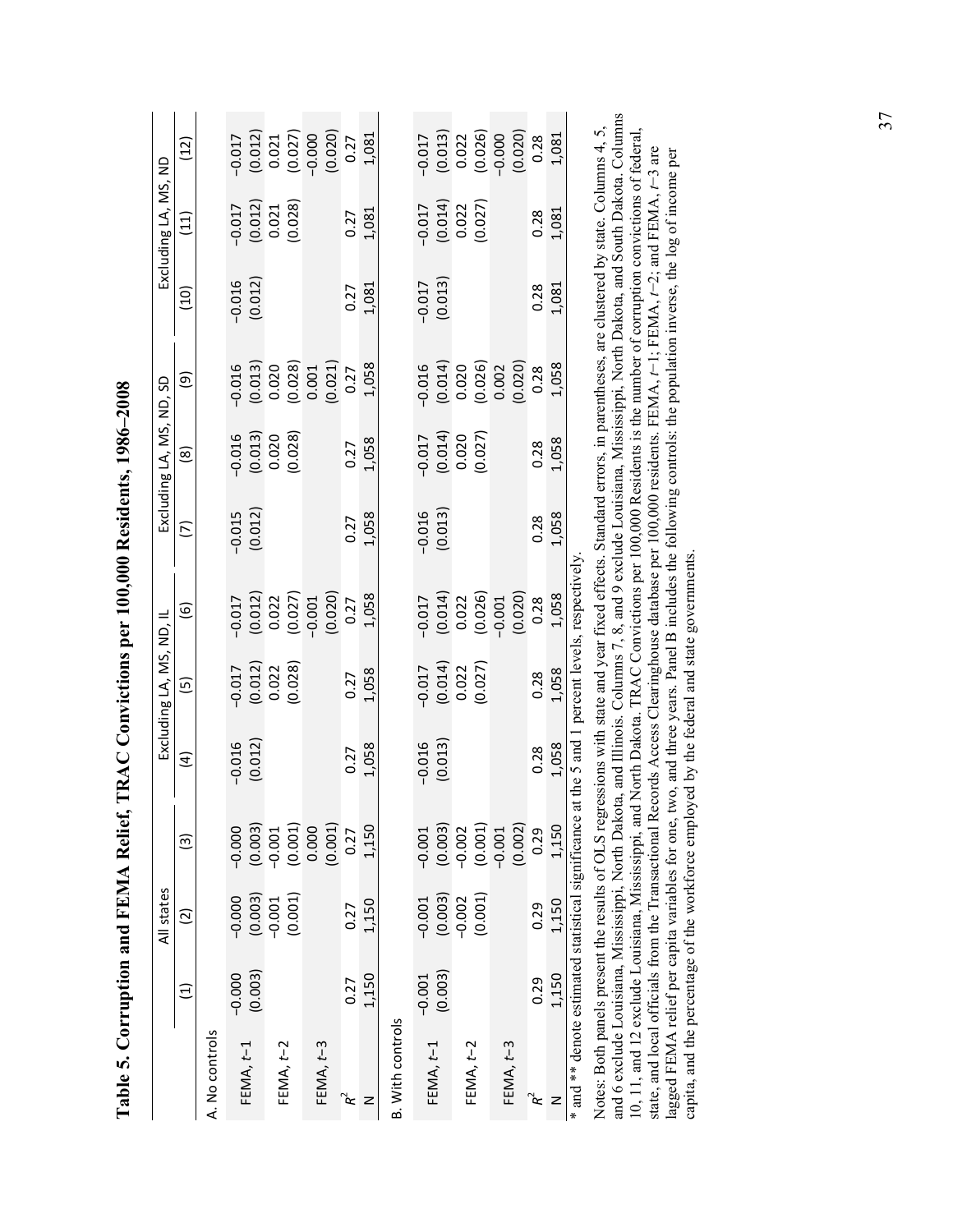<span id="page-37-0"></span>

| Table 6. Corruption and FEMA Relief,               |          |                 |                 |                                             |                          |                                                 |          |                          |          | Convictions of State, Local, and FEMA Officials per 100,000 Residents, 1986-2008 |                      |          |
|----------------------------------------------------|----------|-----------------|-----------------|---------------------------------------------|--------------------------|-------------------------------------------------|----------|--------------------------|----------|----------------------------------------------------------------------------------|----------------------|----------|
|                                                    |          | All states      |                 |                                             | Excluding LA, MS, ND, IL |                                                 |          | Excluding LA, MS, ND, SD |          |                                                                                  | Excluding LA, MS, ND |          |
|                                                    | Ξ        | $\widetilde{c}$ | $\widehat{\Xi}$ | $\widehat{a}$                               | $\widehat{5}$            | $\widehat{\mathbf{e}}$                          | ε        | $\circledast$            | ම        | (10)                                                                             | $\left(11\right)$    | (12)     |
| A. No controls                                     |          |                 |                 |                                             |                          |                                                 |          |                          |          |                                                                                  |                      |          |
|                                                    | $-0.001$ | $-0.001$        | $-0.001$        | $-0.006$                                    | $-0.006$                 | $-0.007$                                        | $-0.007$ | $-0.007$                 | $-0.007$ | $-0.006$                                                                         | $-0.007$             | $-0.007$ |
| FEMA, $t-1$                                        | (0.002)  | (0.002)         | (0.002)         | (0.006)                                     | (0.006)                  | $\begin{array}{c} (0.006) \\ 0.012 \end{array}$ | (0.006)  | (0.006)                  | (0.006)  | (0.006)                                                                          | (0.006)              | (0.006)  |
| FEMA, $t-2$                                        |          | $-0.001$        | $-0.001$        |                                             | 0.012                    |                                                 |          | 0.011                    | 0.011    |                                                                                  | 0.011                | 0.011    |
|                                                    |          | (0.001)         | (0.001)         |                                             | (0.010)                  | (0.010)                                         |          | (0.010)                  | (0.010)  |                                                                                  | (0.010)              | (0.010)  |
|                                                    |          |                 | 0.000           |                                             |                          | $-0.001$                                        |          |                          |          |                                                                                  |                      | $-0.000$ |
| FEMA, $t-3$                                        |          |                 | (0.001)         |                                             |                          | (0.007)                                         |          |                          | (0.007)  |                                                                                  |                      | (0.007)  |
| ີໂ                                                 | 0.28     | 0.28            | 0.28            | 0.30                                        | 0.30                     | 0.30                                            | 0.30     | 0.30                     | 0.30     | 0.30                                                                             | 0.30                 | 0.30     |
| z                                                  | 1,150    | 1,150           | 1,150           | 1,058                                       | 1,058                    | 1,058                                           | 1,058    | 1,058                    | 1,058    | 1,081                                                                            | 1,081                | 1,081    |
| <b>B.</b> With controls                            |          |                 |                 |                                             |                          |                                                 |          |                          |          |                                                                                  |                      |          |
|                                                    | $-0.001$ | $-0.001$        | $-0.001$        | $-0.005$                                    | $-0.005$                 | $-0.005$                                        | $-0.006$ | $-0.006$                 | $-0.006$ | $-0.005$                                                                         | $-0.006$             | $-0.006$ |
| FEMA, $t-1$                                        | (0.002)  | (0.002)         | (0.002)         | (0.005)                                     | (0.005)                  | (0.005)                                         | (0.005)  | (0.005)                  | (0.005)  | (0.005)                                                                          | (0.005)              | (0.005)  |
| FEMA, $t-2$                                        |          | $-0.001$        | $-0.001$        |                                             | 0.012                    | 0.012                                           |          | 0.011                    | 0.011    |                                                                                  | 0.012                | 0.012    |
|                                                    |          | (0.001)         | (0.001)         |                                             | (0.010)                  | (0.010)                                         |          | (0.010)                  | (0.010)  |                                                                                  | (0.010)              | (0.010)  |
| FEMA, t-3                                          |          |                 | $-0.000$        |                                             |                          | $-0.001$                                        |          |                          | $-0.000$ |                                                                                  |                      | $-0.000$ |
|                                                    |          |                 | (0.002)         |                                             |                          | (0.006)                                         |          |                          | (0.007)  |                                                                                  |                      | (0.006)  |
| $\mathbf{R}^2$                                     | 0.28     | 0.28            | 0.28            | 0.31                                        | 0.31                     | 0.31                                            | 0.30     | 0.30                     | 0.30     | 0.31                                                                             | 0.31                 | 0.31     |
| z                                                  | 1,150    | 1,150           | 1,150           | 1,058                                       | 1,058                    | 1,058                                           | 1,058    | 1,058                    | 1,058    | 1,081                                                                            | 1,081                | 1,081    |
| * and ** denote estimated statistical significance |          |                 |                 | at the 5 and 1 percent levels, respectively |                          |                                                 |          |                          |          |                                                                                  |                      |          |

and 6 exclude Louisiana, Mississippi, North Dakota, and Illinois. Columns 7, 8, and 9 exclude Louisiana, Mississippi, North Dakota, and South Dakota. Columns and 6 exclude Louisiana, Mississippi, North Dakota, and Illinois. Columns 7, 8, and 9 exclude Louisiana, Mississippi, North Dakota, and South Dakota. Columns Notes: Both panels present the results of OLS regressions with state and year fixed effects. Standard errors, in parentheses, are clustered by state. Columns 4, 5, Notes: Both panels present the results of OLS regressions with state and year fixed effects. Standard errors, in parentheses, are clustered by state. Columns 4, 5, FEMA,  $t-2$ ; and FEMA,  $t-3$  are lagged FEMA relief per capita variables for one, two, and three years. Panel B includes the following controls: the population inverse, the log of income per capita, and the percentage of FEMA, *t*−2; and FEMA, *t*−3 are lagged FEMA relief per capita variables for one, two, and three years. Panel B includes the following controls: the population corruption convictions of state, local and FEMA officials from the Transactional Records Access Clearinghouse database per 100,000 residents. FEMA, t-1; corruption convictions of state, local and FEMA officials from the Transactional Records Access Clearinghouse database per 100,000 residents. FEMA, *t*−1; 10, 11, and 12 exclude Louisiana, Mississippi, and North Dakota. Convictions of State, Local, and FEMA Officials per 100,000 Residents is the number of 10, 11, and 12 exclude Louisiana, Mississippi, and North Dakota. Convictions of State, Local, and FEMA Officials per 100,000 Residents is the number of inverse, the log of income per capita, and the percentage of the workforce employed by the federal and state governments.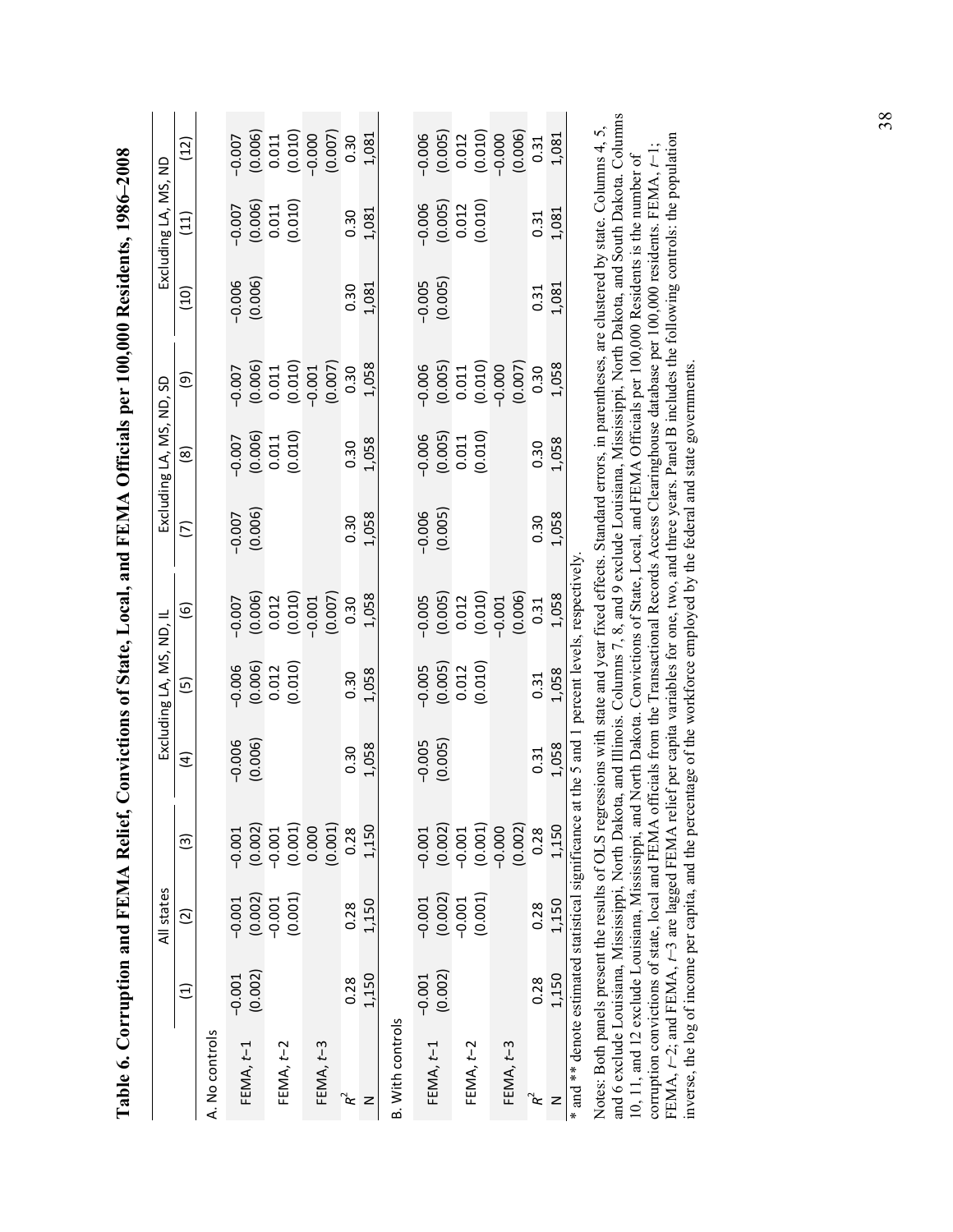<span id="page-38-0"></span>



Panel A: PIN DOJ Convictions (per 100,000 Residents)

Panel B: TRAC Convictions of Federal, State and Local Officials (per 100,000 Residents)